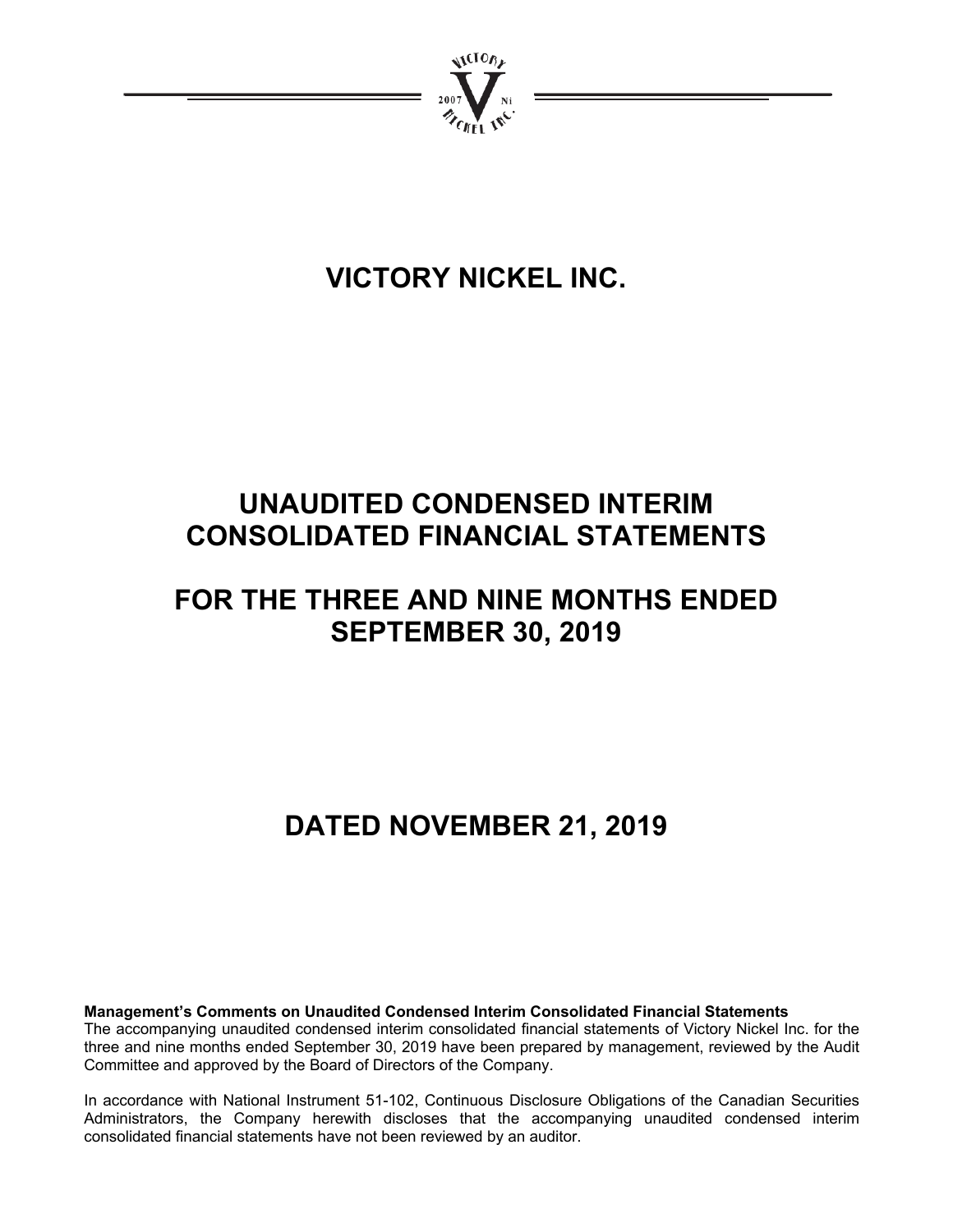# **Condensed Interim Consolidated Balance Sheets**

|                                                                    |              | September 30,<br>2019 |    | December 31,<br>2018 |
|--------------------------------------------------------------------|--------------|-----------------------|----|----------------------|
| (in thousands of United States dollars)                            | <b>Notes</b> | (unaudited)           |    |                      |
| <b>ASSETS</b>                                                      |              |                       |    |                      |
| <b>Current assets</b>                                              |              |                       |    |                      |
| Cash                                                               |              | \$<br>57              | \$ | 43                   |
| Receivables                                                        | 4            | 14                    |    | 41                   |
| Marketable securities                                              | 5            |                       | 1  | 116                  |
| Inventory                                                          | 6            | 1,425                 |    | 1,365                |
| <b>Total current assets</b>                                        |              | 1,497                 |    | 1,565                |
| Non-current assets                                                 |              |                       |    |                      |
| Property, plant and equipment                                      | 7            | 2,046                 |    | 2,466                |
| Mine property and development project                              | 8            | 12,800                |    | 12,800               |
| Exploration and evaluation projects                                | 9            | 3,430                 |    | 3,430                |
| <b>Total non-current assets</b>                                    |              | 18,276                |    | 18,696               |
| <b>Total Assets</b>                                                |              | 19,773 \$<br>\$       |    | 20,261               |
| LIABILITIES AND SHAREHOLDERS' EQUITY<br><b>Current liabilities</b> |              |                       |    |                      |
| Trade and other payables                                           | 10           | \$<br>$2,682$ \$      |    | 2,605                |
| Loans and borrowings                                               | 11           | 18,081                |    | 7,160                |
| <b>Total current liabilities</b>                                   |              | 20,763                |    | 9,765                |
| <b>Non-current liabilities</b>                                     |              |                       |    |                      |
| Loans and borrowings                                               | 11           |                       |    | 8,495                |
| Participating Interest                                             | 12           |                       | 1  | 1                    |
| <b>Total non-current liabilities</b>                               |              |                       | 1  | 8,496                |
| <b>Total Liabilities</b>                                           |              | 20,764                |    | 18,261               |
| Shareholders' equity                                               |              |                       |    |                      |
| Share capital                                                      | 13           | 53,410                |    | 53,410               |
| Contributed surplus                                                |              | 6,178                 |    | 6,178                |
| Accumulated other comprehensive loss                               |              | (3, 446)              |    | (3, 494)             |
| Deficit                                                            |              | (57, 133)             |    | (54, 094)            |
| <b>Total shareholders' equity</b>                                  |              | (991)                 |    | 2,000                |
| <b>Total Liabilities and Shareholders' Equity</b>                  |              | 19,773 \$<br>\$       |    | 20,261               |

#### **NATURE OF OPERATIONS AND GOING CONCERN (Note 1)**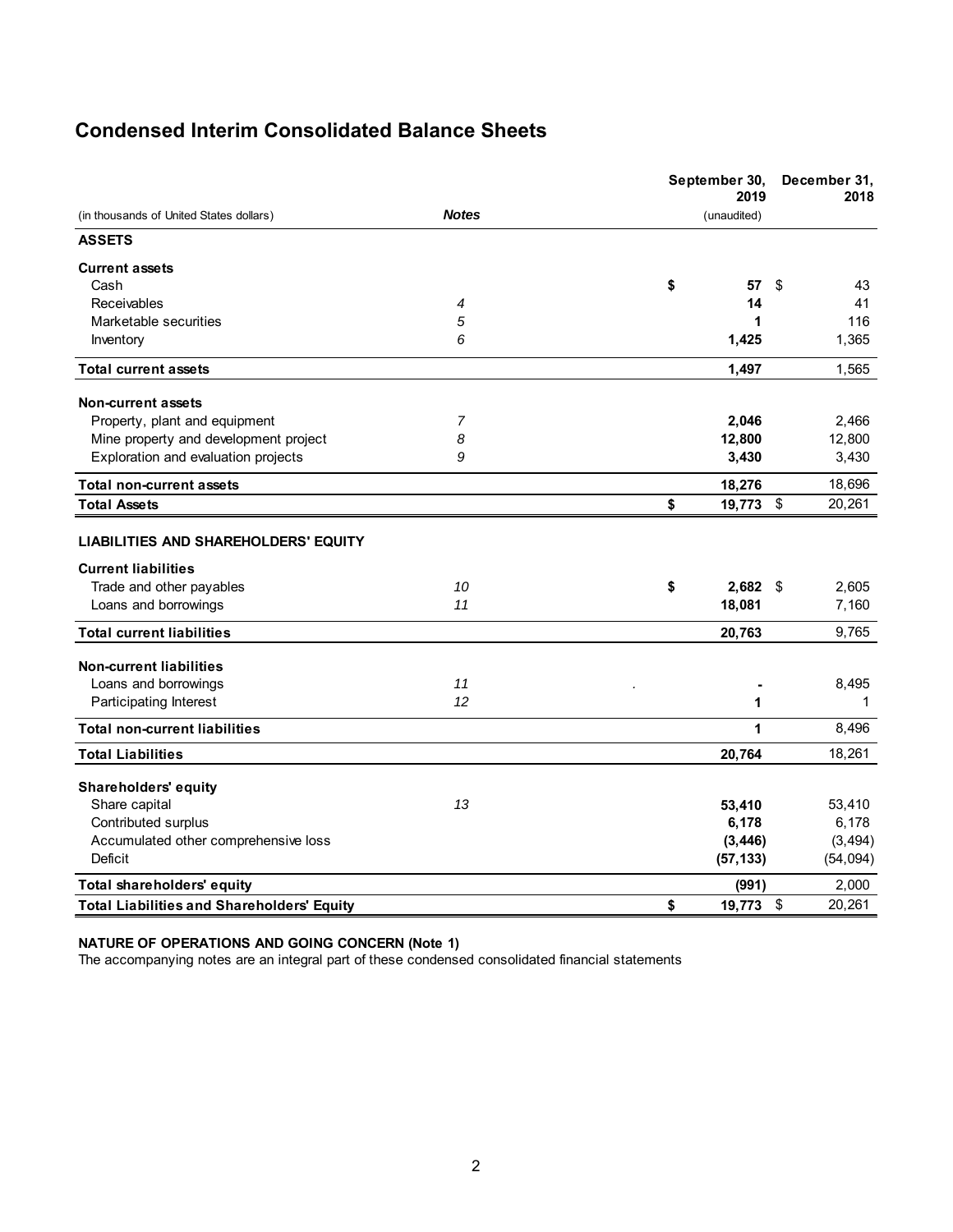# **Condensed Interim Consolidated Statements of Operations**

|                                                                   |              |                   | Three months ended |               | Nine months ended |               |  |
|-------------------------------------------------------------------|--------------|-------------------|--------------------|---------------|-------------------|---------------|--|
|                                                                   |              | September 30,     | September 30,      | September 30, |                   | September 30, |  |
|                                                                   |              | 2019              | 2018               | 2019          |                   | 2018          |  |
| (in thousands of United States dollars, except per share amounts) | <b>Notes</b> | (unaudited)       | (unaudited)        | (unaudited)   |                   | (unaudited)   |  |
| Sales                                                             |              | \$<br>56          | 207<br>\$          | \$<br>407     | \$                | 664           |  |
| Cost of goods sold                                                |              | (26)              | (226)              | (349)         |                   | (740)         |  |
| Gross profit (loss)                                               |              | 30                | (19)               | 58            |                   | (76)          |  |
| <b>Operating expenses</b>                                         |              |                   |                    |               |                   |               |  |
| General and administrative                                        |              | (207)             | (220)              | (592)         |                   | (649)         |  |
| Share based payments                                              |              |                   |                    |               |                   | (20)          |  |
| Amortization of property, plant and equipment                     | 7            | (142)             | (146)              | (427)         |                   | (439)         |  |
| Writedown of Mine property and development project                | 8            |                   |                    | (17)          |                   |               |  |
| <b>Operating loss</b>                                             |              | (319)             | (385)              | (978)         |                   | (1, 184)      |  |
| Finance income                                                    | 16           | 41                | 566                |               |                   | 580           |  |
| Finance costs                                                     | 16           | (666)             | (698)              | (2,061)       |                   | (1, 945)      |  |
| <b>Net finance costs</b>                                          |              | (625)             | (132)              | (2,061)       |                   | (1, 365)      |  |
| Loss before income taxes                                          |              | (944)             | (517)              | (3,039)       |                   | (2, 549)      |  |
| Income tax recovery                                               |              |                   | 312                |               |                   | 741           |  |
| Net loss for the period                                           |              | \$<br>$(944)$ \$  | $(205)$ \$         | $(3,039)$ \$  |                   | (1,808)       |  |
| Loss per share                                                    | 14           |                   |                    |               |                   |               |  |
| Basic and diluted loss per share                                  |              | \$<br>$(0.01)$ \$ | $(0.00)$ \$        | $(0.03)$ \$   |                   | (0.02)        |  |

The accompanying notes are an integral part of these consolidated financial statements

# **Consolidated Statements of Comprehensive (Loss) Income**

|                                                  |              |                  | Three months ended |               | Nine months ended |
|--------------------------------------------------|--------------|------------------|--------------------|---------------|-------------------|
|                                                  |              | September 30,    | September 30.      | September 30, | September 30,     |
|                                                  |              | 2019             | 2018               | 2019          | 2018              |
| (in thousands of United States dollars)          | <b>Notes</b> | (unaudited)      | (unaudited)        | (unaudited)   | (unaudited)       |
| Net loss for the period                          |              | \$<br>$(944)$ \$ | $(205)$ \$         | $(3,039)$ \$  | (1,808)           |
| Other comprehensive income (loss) ("OCI")        |              |                  |                    |               |                   |
| Net change in fair value of financial assets     | 5            |                  | 424                |               | 340               |
| Foreign exchange gain                            |              | 15               | (65)               | 48            | (8)               |
| Other comprehensive income for the period        |              | 15               | 359                | 48            | 332               |
| Total Comprehensive (Loss) Income for the period |              | (929)            | 154<br>- \$        | $(2,991)$ \$  | (1, 476)          |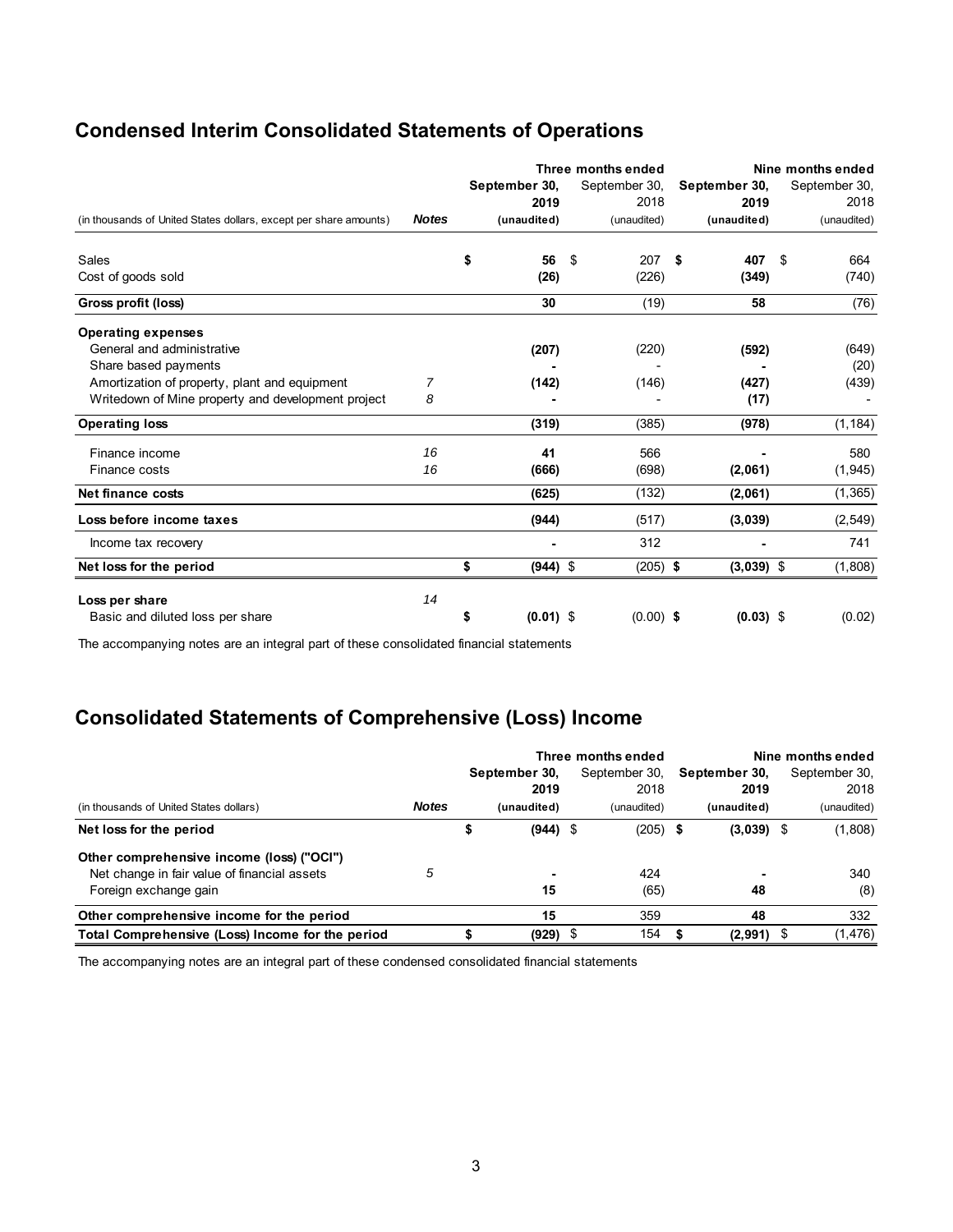# **Condensed Interim Consolidated Statements of Shareholders' Equity**

|                                                       |              |              |                    |     | <b>Accumulated</b><br>Other    |    |                     |
|-------------------------------------------------------|--------------|--------------|--------------------|-----|--------------------------------|----|---------------------|
|                                                       |              | <b>Share</b> | <b>Contributed</b> |     | <b>Comprehensive</b>           |    |                     |
| (in thousands of United States dollars)               | <b>Notes</b> | Capital      | <b>Surplus</b>     |     | Loss<br><b>Deficit</b>         |    | <b>Total Equity</b> |
| Balances as at January 1, 2018                        |              | \$53,323     | \$<br>$6,140$ \$   |     | \$<br>(24, 047)<br>(3, 777)    | \$ | 31,639              |
| Total comprehensive loss for the period               |              |              |                    |     |                                |    |                     |
| Net loss for the period                               |              |              |                    |     | (1,808)                        |    | (1,808)             |
| Other comprehensive loss                              |              |              |                    |     |                                |    |                     |
| Net change in fair value of financial assets          |              |              |                    |     | 182                            |    | 182                 |
| Gain on sale of financial assets                      |              |              |                    |     | 158                            |    | 158                 |
| Foreign exchange on change in functional currency     |              |              |                    |     | (8)                            |    | (8)                 |
| Total other comprehensive loss                        |              |              |                    |     | 332                            |    | 332                 |
| Total comprehensive loss for the period               |              |              |                    |     |                                |    | (1, 476)            |
| Transactions with owners, recorded directly in equity |              |              |                    |     |                                |    |                     |
| Contributions in the period                           |              |              |                    |     |                                |    |                     |
|                                                       |              |              |                    |     |                                |    |                     |
| Issue of common shares upon restructure of debt       |              | 25           |                    |     |                                |    | 25                  |
| Options granted and vesting                           |              |              | 20                 |     |                                |    | 20                  |
| <b>Total contributions by owners</b>                  |              | 25           | 20                 |     |                                |    | 45                  |
| <b>Total transactions with owners</b>                 |              | 25           | 20                 |     |                                |    | 45                  |
|                                                       |              |              |                    |     |                                |    |                     |
| Balances as at September 30, 2018                     |              | \$53,348     | \$<br>6,160        | -\$ | $(3,445)$ \$<br>$(25, 855)$ \$ |    | 30,208              |
| Balances as at January 1, 2019                        |              | \$53,410     | \$<br>6,178        | -\$ | $(3,494)$ \$<br>$(54,094)$ \$  |    | 2,000               |
| Total comprehensive loss for the period               |              |              |                    |     |                                |    |                     |
| Net loss for the period                               |              |              |                    |     | (3,039)                        |    | (3,039)             |
| Other comprehensive income                            |              |              |                    |     |                                |    |                     |
| Foreign exchange on change in functional currency     |              |              |                    |     | 48                             |    | 48                  |
| Total other comprehensive income                      |              |              |                    |     | 48                             |    | 48                  |
| Total comprehensive loss for the period               |              |              |                    |     |                                |    | (2,991)             |
| Balances as at September 30, 2019                     |              | $$53,410$ \$ | $6,178$ \$         |     | $(3,446)$ \$ $(57,133)$ \$     |    | (991)               |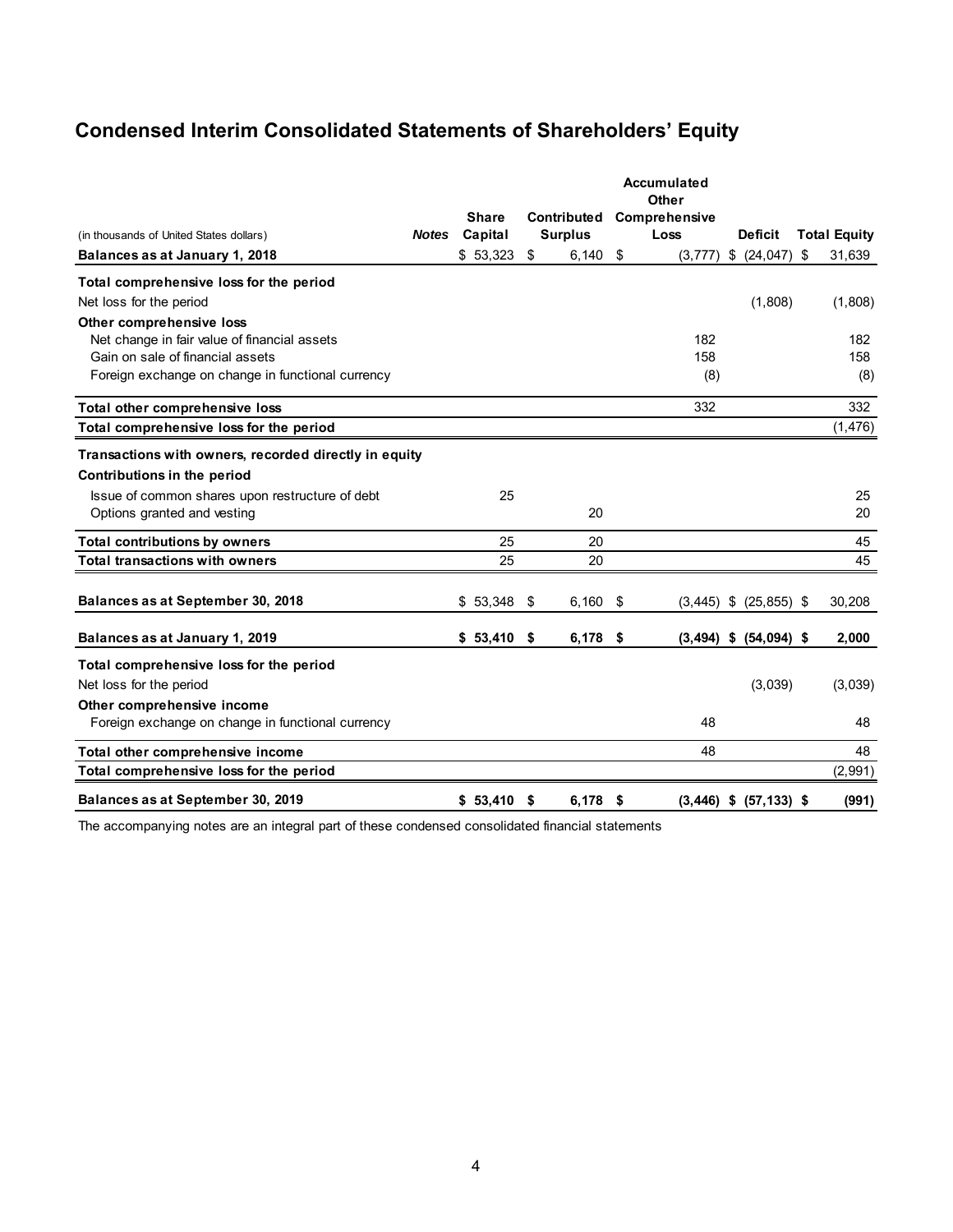# **Condensed Interim Consolidated Statements of Cash Flows**

| (in thousands of United States dollars)               | <b>Notes</b>   | September 30,<br>2019 | Nine months ended<br>September 30,<br>2018 |
|-------------------------------------------------------|----------------|-----------------------|--------------------------------------------|
|                                                       |                |                       |                                            |
| Cash flows from operating activities                  |                |                       |                                            |
| Net loss for the period                               |                | \$<br>$(3,039)$ \$    | (1,808)                                    |
| Adjustments for:                                      |                |                       |                                            |
| Share based payments                                  |                |                       | 20                                         |
| Amortization of property, plant and equipment         | $\overline{7}$ | 427                   | 439                                        |
| Writedown of Mine property and development project    | 8              | 17                    |                                            |
| Net finance costs                                     | 16             | 1,954                 | 1,351                                      |
| Income tax recovery                                   |                |                       | (741)                                      |
| Net change in working capital:                        |                |                       |                                            |
| Change in receivables                                 | 4              | 27                    | (7)                                        |
| Change in inventory                                   | 6              | (60)                  | 243                                        |
| Change in trade and other payables                    | 10             | 167                   | 218                                        |
| Net cash used by operating activities                 |                | (507)                 | (285)                                      |
| Cash flows from investing activities                  |                |                       |                                            |
| Purchase of property, plant and equipment             | $\overline{7}$ | (7)                   | (1)                                        |
| Net receipts of current promissory note               |                |                       | 55                                         |
| Proceeds on sale of marketable securities             |                | 149                   | 158                                        |
| Expenditures on mine property and development project |                | (17)                  | (23)                                       |
| Net cash provided by investing activities             |                | 125                   | 189                                        |
| Cash flows from financing activities                  |                |                       |                                            |
| Net receipts of current loans                         |                | 381                   | 44                                         |
| Payments under leases                                 |                |                       | (5)                                        |
| Net cash provided by financing activities             |                | 381                   | 39                                         |
| Net increase (decrease) in cash                       |                | (1)                   | (57)                                       |
|                                                       |                |                       |                                            |
| Foreign exchange effect on cash and cash equivalents  |                | 15                    | 73                                         |
| Cash balance at beginning of the period               |                | 43                    | 125                                        |
| Cash balance at end of the period                     |                | \$<br>57              | \$<br>141                                  |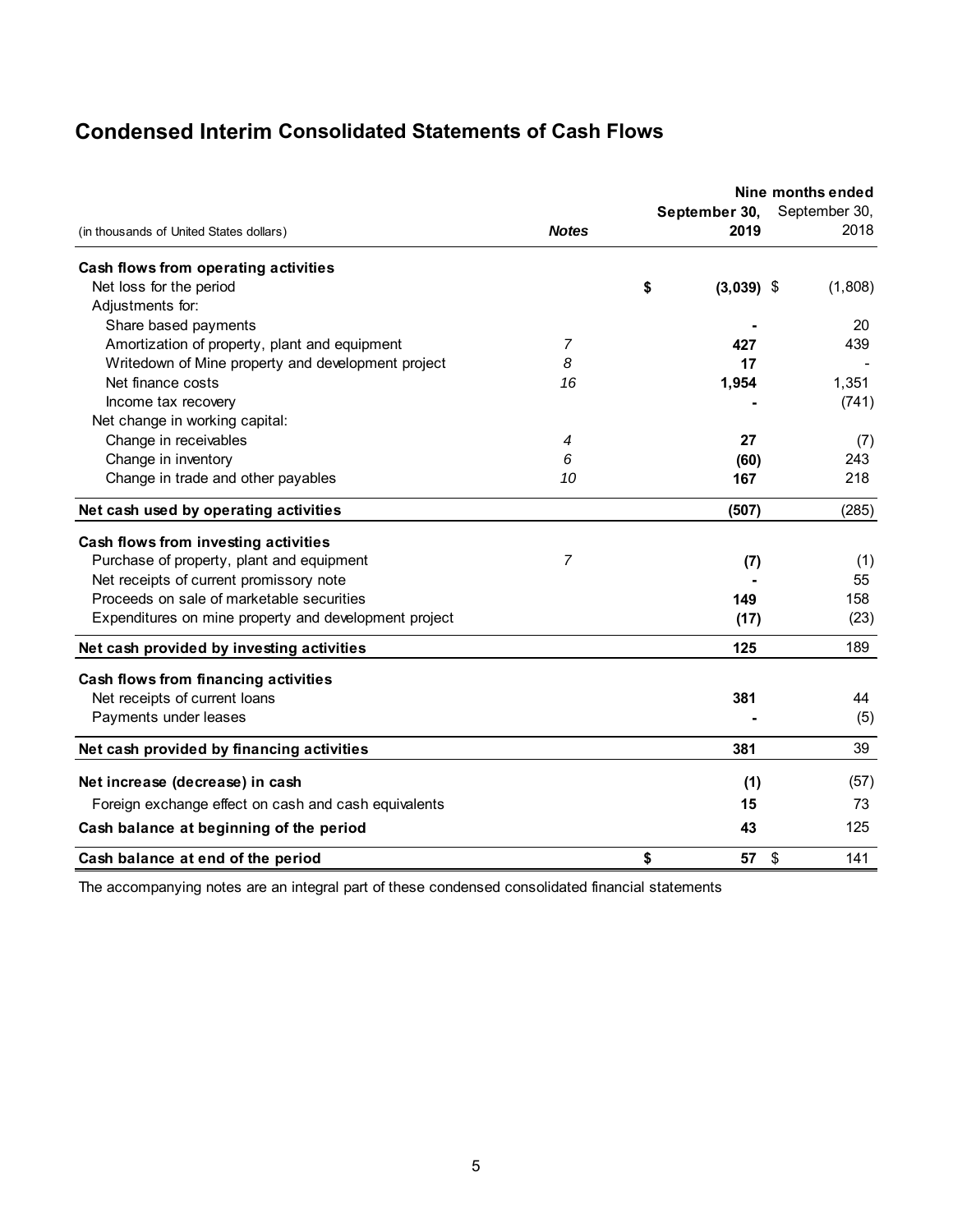*(all tabular amounts in thousands of United States dollars, except common share and per share information)*

## **1. NATURE OF OPERATIONS AND GOING CONCERN**

### **Nature of Operations**

Victory Nickel Inc. ("Victory Nickel" or the "Company") is a company domiciled in Canada. The address of the Company's registered office is 80 Richmond St. West, Suite 1802, Toronto, Ontario, M5H 2A4. The consolidated financial statements as at and for the three and nine months ended September 30, 2019 and 2018 (the "Condensed Interim Consolidated Financial Statements") comprise of the Company and its subsidiaries Victory Silica Ltd. ("Victory Silica") and BG Solutions Ltd. ("BG") together referred to as "Victory Nickel" and individually as "Victory Nickel entities". Victory Nickel was primarily engaged in the acquisition, exploration and development of nickel properties and associated products in Canada until the second quarter of 2014 when the Company became a producer and supplier of premium frac sand from its frac sand plant (the "7P Plant"), located near the town of Seven Persons, approximately 18 kilometres southwest of Medicine Hat, Alberta. The 7P Plant comprises a fullyoperational wet plant with a nominal capacity of approximately 120,000 tons per annum ("tpa") and a dry plant with a nominal capacity of 500,000 tpa. Frac sand is specialized sand that is used as a proppant to enhance recovery from oil and gas wells. The Company was formed on February 1, 2007 pursuant to a plan of arrangement.

The Company is listed on the Canadian Securities Exchange ("CSE") under the symbol NI.

All dollar amounts are quoted in United States dollars ("US\$" or "US dollars"), except for those denoted as Canadian dollars ("CAD\$") or Australian dollars ("AU\$").

### **Going Concern**

These Condensed Interim Consolidated Financial Statements have been prepared using Generally Accepted Accounting Principles ("GAAP") applicable to a going concern, which contemplates the realization of assets and settlement of liabilities in the normal course of business as they come due. As at September 30, 2019, the Company had a working capital deficiency of \$19,266,000, calculated as current assets less current liabilities, an increase from a working capital deficiency of \$8,200,000 as at December 31, 2018 mostly due to interest accrued on debt and the fact that the Secured Debt became a current liability in January 2019. At September 30, 2019, the debts of \$17,991,000 were the largest factor in the Company's working capital deficiency, as the Company was in default on all unsecured debt and related interest. A significant portion of debt is now classified as current liabilities.

The Company's main assets are its nickel projects. Minago, the most advanced of its projects, is permitted and ready for development. However, development costs are estimated to be in excess of CAD\$500,000,000 and given the current price of nickel, it is unlikely that financing for this project will be available in the near future. If the Company is unable to finance and develop these projects, the potential recovery via sale of these projects may be below the current carrying amounts. Given the defaults on various loans discussed below, there is an increased risk that the Company's creditors could force the Company to liquidate its core assets under less than favourable terms.

On April 14, 2015, the Company announced that operations at the 7P Plant were temporarily suspended until the demand for frac sand improved; this temporary suspension was due to the dramatic decrease in energy pricing that began in 2014. Since March 2015, sales have been significantly below rates achieved during 2014 and remain well below the level required to generate positive cash flow. The 7P Plant was restarted in March 2017 and continues to operate on an as-needed basis in order to fulfil customer needs. In October 2017, the Company announced that it had completed the refurbishment of its frac sand wash plant at the 7P Plant. The wash plant is now operational, enhancing the ability to produce and sell frac sand.

The near-term outlook in the frac sand market remains unclear. The US dollar continues to negatively impact demand for high-quality Wisconsin frac sand in Canada, as the price for Canadian frac sand has dropped and service companies appear satisfied with using lower-quality domestic frac sand, because of the price differential caused mainly by the exchange rate. The Company's existing inventory is Wisconsin frac sand, which is hindering its ability to increase its sales. The Company is currently exploring the possibility of adding domestic sand to its inventory in order to be more competitive with the lower priced sand.

Cash flows from frac sand sales during the three and nine months ended September 30, 2019 were not sufficient to pay financing costs and the Company was not able to make most of its interest payments due during the three and nine months ended September 30, 2019.

During 2016, the Company restructured its debt (the "Debt Restructuring Agreement") with holders of promissory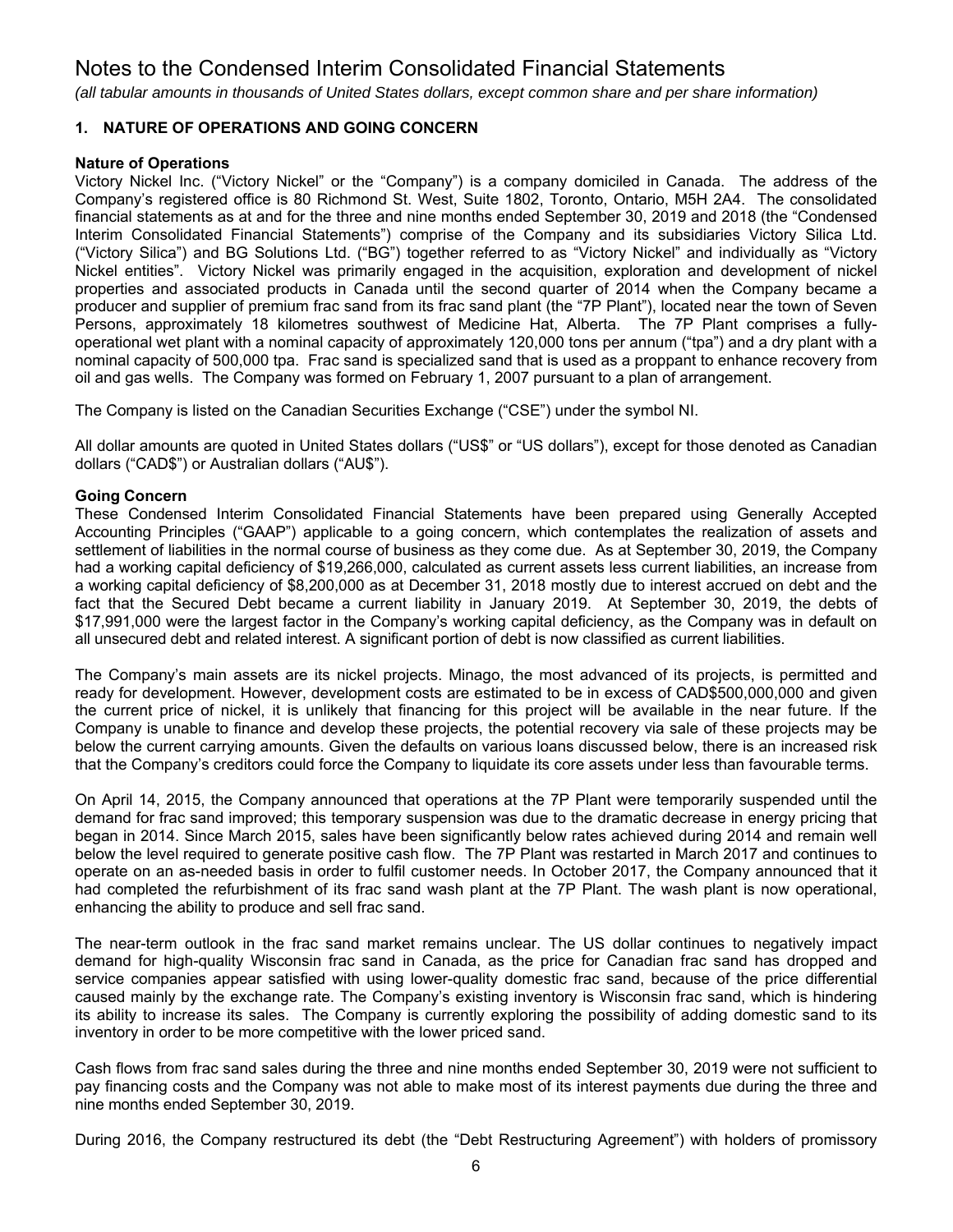*(all tabular amounts in thousands of United States dollars, except common share and per share information)*

convertible notes and trade creditors, by issuing shares of the Company and unsecured promissory convertible notes ("Promissory Convertible Notes"). In 2017, the Company's secured debt ("Secured Debt") increased by the amount of unpaid interest to \$7,050,000 and the maturity date was extended to July 31, 2019. In 2018, the maturity date of the Secured Debt was further extended to January 31, 2020.

Pursuant to the terms of the Secured Debt, the Company is prevented from making payments under outstanding unsecured debt until the Secured Debt is repaid. The lender of the Secured Debt (the "Secured Lender") provided a forbearance agreement for the balance of the accrued interest and made short term advances to cover nondiscretionary costs. Barring a significant improvement in the sales of frac sand, the Company is unlikely to be able to repay the Secured Debt in full when it matures in January 2020. The Company's ability to make the required interest payments in 2019 is also in doubt and dependent upon frac sand sales and/or third-party funding or asset sales. The Company was unable to make its interest payment due on September 30, 2019. The Company's Secured Lender continues to demonstrate its commitment to ensuring the protection of the Company's core assets by providing working capital advances and forbearance agreements with respect to the interest due under the Secured Debt. Should the support of the Secured Lender change, the going concern assumption would be in doubt.

During 2016, all of the Promissory Convertible Note holders participated in the Debt Restructuring Agreement, except for one holder of a \$3,000,000 promissory convertible note (the "Outstanding Note"). In March 2016, the Company announced that it had received notice that the holder of the Outstanding Note had filed a statement of claim concerning non-payment of principal and interest. The Company has reviewed the statement of claim with legal counsel to assess its impact on the Company and has concluded that there is no significant impact on the status of the Company's debt. The Outstanding Note matured in July 2016 and the Company has been unable to repay the amounts owing and interest payments due, which has resulted in the Company defaulting on the note.

The Company has not made interest payments due on any of its Promissory Convertible Notes, which has resulted in the Company defaulting on a portion of these notes. On July 31, 2018, the Company obtained approval from certain holders of Promissory Convertible Notes amounting to CAD\$357,000 and \$1,396,000, to extend the maturity date to January 31, 2020, from July 31, 2018, upon the issuance of an aggregate total of 532,899 common shares of the Company. The balance of the promissory notes remains in default.

The ability of the Company to continue as a going concern is heavily dependent on the continued support of its lenders and the frac sand market improving, both in demand and in price, and the Company's ability to resume full operations at its 7P Plant. In addition to the liquidity and solvency uncertainties described above, the ability to resume full operations at the 7P Plant will require additional financing. In order to resume purchasing and shipping supplies of frac sand and full operations at the 7P Plant, the Company will require additional working capital. As noted, the Company's Secured Lender has been supportive to date. However, there are no assurances that the Company will be able to obtain the working capital to resume operations at the level sufficient to generate cash flows to repay its outstanding obligations.

The Company has cut non-essential costs in an effort to reduce operating losses and has deferred payments wherever possible. During 2019 and 2018, the Company, with the agreement of its Secured Lender, sold non-core assets to provide operating funds. During 2019, the Company liquidated the remainder of its marketable securities, eliminating this source of funds for operations. However, without an injection of capital and/or until the demand and pricing for frac sand returns to pre-2015 levels, the Company will not be able to meet its outstanding obligations or any new obligations as they become due. The defaults on the Company's existing obligations add to the challenge of obtaining additional capital.

There can be no assurance that the Company will be able to restructure its debt further and/or recapitalize, and there is no certainty as to what further steps, if any, the secured and unsecured lenders may take. To date, management and the board of directors have reduced and/or deferred salaries and director fees until business recovers, but there is no certainty that this will continue. Management salary reductions and/or deferrals put the Company at risk of being unable to retain key personnel.

In addition to the above liquidity issues, the Company is subject to the risks and challenges experienced by other companies at a comparable stage. These risks include, but are not limited to, continuing losses, dependence on key individuals and the ability to secure adequate financing or to complete corporate transactions to meet the minimum capital required to successfully fund its projects and operating expenses.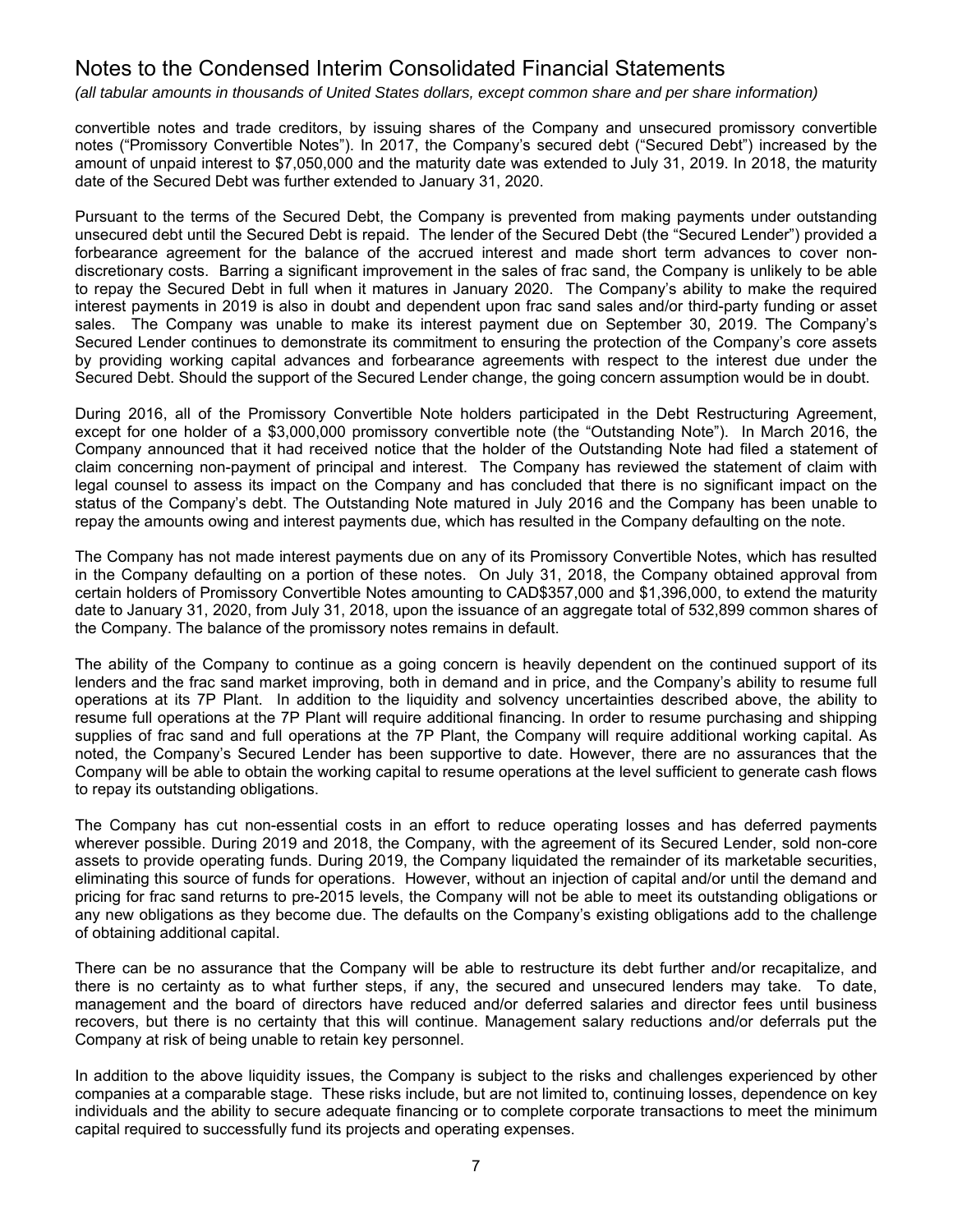*(all tabular amounts in thousands of United States dollars, except common share and per share information)*

None of the Company's mining projects have commenced commercial production and, accordingly, the Company is dependent upon debt or equity financings, the optioning and/or sale of resource or resource-related assets or interests, exploration results which have the potential for the discovery of economically-recoverable reserves and resources, and/or the ability to generate sufficient cash flow from its other operating activities for its funding. Development of the Company's current nickel mining projects to the production stage will require significant financing. Given the current economic climate, including the low nickel price, and the Company's existing liquidity challenges, the ability to raise sufficient funds will be difficult.

Should the Company not be able to overcome the risks described in this section, the carrying value of the Company's assets would be subject to material adjustment and, in addition, other adjustments may be necessary to these Condensed Interim Consolidated Financial Statements should such adverse events impair the Company's ability to continue as a going concern as contemplated under GAAP. There is no certainty that the Company will be able to generate sufficient cash to fund its activities including debt servicing, project expenditures and corporate costs. These conditions indicate the existence of a material uncertainty that may cast significant doubt about the Company's ability to continue as a going concern. Failure to continue as a going concern would require that the Company's assets and liabilities be restated on a liquidation basis, which would differ significantly from the going concern basis.

# **2. BASIS OF PREPARATION**

The Condensed Interim Consolidated Financial Statements have been prepared using accounting policies consistent with International Financial Reporting Standards ("IFRS") and its interpretations adopted by the International Accounting Standards Board ("IASB") applicable to the preparation of interim financial statements, including IAS 34. The accounting policies, methods of computation and presentation applied in these Condensed Interim Consolidated Financial Statements are consistent with those of the previous fiscal year.

The unaudited Condensed Interim Consolidated Financial Statements reflect the accounting policies and disclosures described in Notes 2, 3, 4 and 5 to the Company's audited consolidated financial statements for the years ended December 31, 2018 and 2017 (the "2018 Audited Financial Statements") (with the exception of changes set out below, if any) and accordingly, should be read in conjunction with those financial statements and the notes thereto.

The management of the Company prepares the consolidated financial statements, which are then reviewed by the Audit Committee and the Board of Directors. The Condensed Interim Consolidated Financial Statements were authorized for issue by the Board of Directors on November 21, 2019 and are made available to shareholders and others through filing on SEDAR shortly thereafter.

These Condensed Interim Consolidated Financial Statements are presented in US dollars, which is the Company's functional currency. All financial information is expressed in US dollars unless otherwise stated; tabular amounts are stated in thousands of dollars.

## **3. SIGNIFICANT ACCOUNTING POLICIES**

The accounting policies of the Company are set out in detail in Note 3 to the 2018 Audited Financial Statements. Such policies have been applied consistently by all Victory Nickel entities and to all periods presented in these Condensed Interim Consolidated Financial Statements.

There have been no new accounting policies adopted by the Company.

#### **4. RECEIVABLES AND PREPAIDS**

|                           | September 30, | December 31,   |
|---------------------------|---------------|----------------|
|                           | 2019          | 2018           |
| Trade accounts receivable | $14 \quad$    | 31             |
| Other receivables         |               | 10             |
|                           | 14            | 4 <sup>′</sup> |

The aging of the accounts receivable balance is as follows: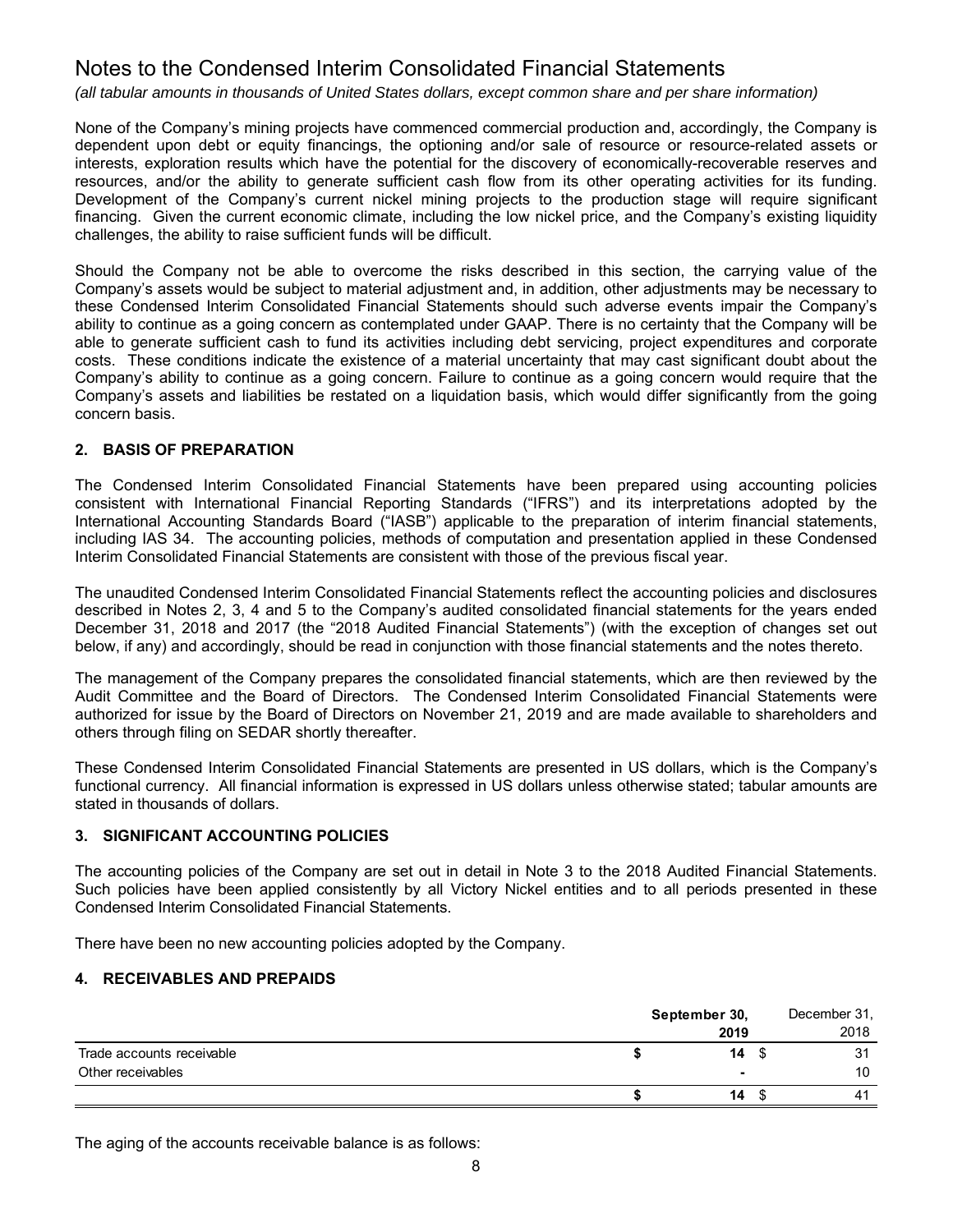*(all tabular amounts in thousands of United States dollars, except common share and per share information)*

|                           | September 30,<br>2019 |      | December 31,<br>2018 |
|---------------------------|-----------------------|------|----------------------|
| Trade accounts receivable |                       |      |                      |
| Current                   | $14 \text{ }$ \$      |      | 31                   |
|                           | 14                    | - \$ | 31                   |

As at September 30, 2019, one of the Company's one customer accounted for 100% of the trade accounts receivable balance (December 31, 2018 – one customer for 100%).

### **5. MARKETABLE SECURITIES**

The Company records its investment in shares at available market prices with any difference in fair value compared with acquisition cost being recorded as gain or loss on financial assets at fair value through OCI. The Company's financial assets at fair value through OCI are listed on public stock exchanges, including the TSX and Toronto Venture Exchange. During the nine months ended September 30, 2019, the Company sold 99% of its holdings in marketable securities for proceeds of \$149,000 (September 30, 2018 - \$nil).

### **6. INVENTORY**

|                                                                     | September 30, |      | December 31, |
|---------------------------------------------------------------------|---------------|------|--------------|
|                                                                     | 2019          |      | 2018         |
| Raw material stored at 7P Plant<br>Finished goods & other inventory | 701<br>724    | - \$ | 957<br>408   |
|                                                                     | 1.425         |      | 1,365        |

## **7. PROPERTY, PLANT AND EQUIPMENT**

|                                   | <b>Land and</b><br><b>Building</b> |    | <b>7P Plant</b> | <b>Vehicles</b><br>and Mobile<br>Equipment |     | Equipment<br>and Furniture | Total       |
|-----------------------------------|------------------------------------|----|-----------------|--------------------------------------------|-----|----------------------------|-------------|
| Balances as at January 1, 2019    |                                    |    |                 |                                            |     |                            |             |
| Cost                              | 83                                 |    | 4,882           | 685                                        |     | 220                        | 5,870       |
| Accumulated amortization          | (15)                               |    | (2, 468)        | (515)                                      |     | (44)                       | (3,042)     |
| Effect of foreign exchange        | (7)                                |    | (143)           | (41)                                       |     | (171)                      | (362)       |
| <b>Carrying Amount</b>            | \$<br>61                           | \$ | 2,271           | \$<br>129                                  | -\$ | 5                          | \$<br>2,466 |
| Additions                         | $\blacksquare$                     |    | 7               |                                            |     | $\overline{\phantom{0}}$   |             |
| Amortization                      | -                                  |    | (399)           | (28)                                       |     | ٠                          | (427)       |
| Balances as at September 30, 2019 |                                    |    |                 |                                            |     |                            |             |
| Cost                              | 83                                 |    | 4,889           | 685                                        |     | 220                        | 5,877       |
| Accumulated amortization          | (15)                               |    | (2,867)         | (543)                                      |     | (44)                       | (3, 469)    |
| Effect of foreign exchange        | (7)                                |    | (143)           | (41)                                       |     | (171)                      | (362)       |
| <b>Carrying Amount</b>            | \$<br>61                           | S. | 1,879           | \$<br>101                                  | -\$ | 5                          | \$<br>2,046 |

## **8. MINE PROPERTY AND DEVELOPMENT PROJECT**

| 2019<br>Writedowns<br>Expenditures                   | September 30, |  |
|------------------------------------------------------|---------------|--|
|                                                      | 2019          |  |
| 12,800<br>17 \$<br>$(17)$ \$<br>Minago<br>\$<br>- \$ | 12,800        |  |
| 12,800<br>17<br>(17)<br>-S<br>S<br>S<br>S            | 12,800        |  |

#### **Minago**

The 100%-owned Minago project covers approximately 19,799 ha, through a combination of mining claims, mineral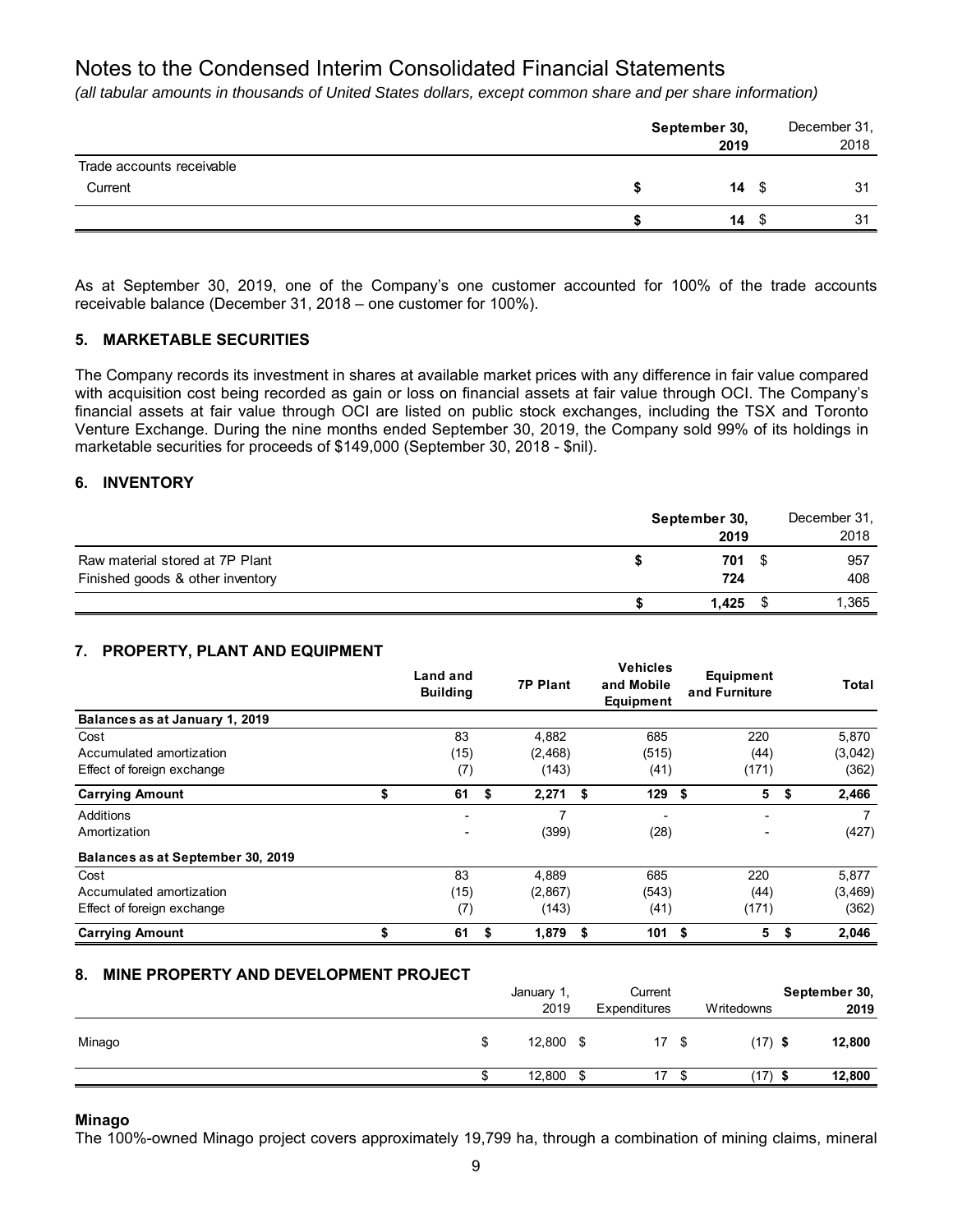*(all tabular amounts in thousands of United States dollars, except common share and per share information)*

leases and a mineral exploration licence, on Manitoba's Thompson Nickel Belt. The property encompasses the Nose Deposit, which contains the entire current nickel mineral resource, and the North Limb, a zone of nickel mineralization with a known strike length of 1.5 kilometres located to the north of the Nose Deposit.

From 2006 to date, considerable work has been performed, including diamond drilling, metallurgical testing, engineering studies, the Minago Feasibility Study ("FS") and all other studies required to complete the Environmental Impact Study that was filed in May 2010. As a result, in August 2011, the Company received its Environmental Act Licence ("EAL"). In April 2014, the Company announced the filing of an amendment to the EAL to relocate the permitted Minago tailings facilities, such that it will not interfere with potential nickel resources and also reduce operating costs. Although this amendment would be preferable, it is not necessary for the Minago project to be developed. On completion of First Nations consultation, the government is expected to issue the amendment to the existing EAL which continues to be valid. The results of the FS were announced in December 2009 and improvements thereto announced in June 2010 and July 2011.

Five mineral claims totalling 691 ha located at the north end of the Company's existing Minago property package are subject to a maximum 2% net smelter return royalty ("NSR") with a 50% back-in right; these claims represent approximately 2.4% of the total Minago project and are not contained in the FS pit footprint.

The Minago project is not in production. Accordingly, the Minago project is not being depreciated.

## **9. EXPLORATION AND EVALUATION PROJECTS**

Cumulative costs relating to the acquisition of mineral properties and E&E expenditures have been incurred on the following projects:

|            | January 1, | Current                  |                          | September 30, |
|------------|------------|--------------------------|--------------------------|---------------|
|            | 2019       | Expenditures             | Writedowns               | 2019          |
| Lac Rocher | 480        | -                        | ۰                        | 480           |
| Mel        | 2,950      | -                        | $\overline{\phantom{0}}$ | 2,950         |
|            | 3,430      | $\overline{\phantom{a}}$ | $\overline{\phantom{0}}$ | 3,430         |

#### **Lac Rocher**

The Lac Rocher project, which is 100%-owned, is located 140 kilometres northeast of Matagami in northwestern Québec. The project is subject to a royalty of CAD\$0.50 per ton on any ores mined and milled from the property and a 2% NSR described below.

The Lac Rocher property is subject to a discovery incentive plan (the "DIP") to reward certain individuals involved in the discovery of Lac Rocher with a 2% NSR for mines that were discovered on certain properties prior to the expiry of the DIP. The NSR is payable only on revenues earned after recovery of all development costs for any mine on the property. The terms of the DIP provide the Company with a right of first refusal on any proposed disposition of the NSR. In addition, the DIP contains put/call provisions under which the Company may be required to purchase, or may exercise an option to purchase, the NSR at the value of its discounted cash flows, as defined therein. The Lac Rocher property is the only property subject to the DIP. As the Lac Rocher property is not yet in production, no royalties are currently payable.

#### **Mel**

The Company purchased a 100% interest in the Mel properties located near Thomson, Manitoba from Vale. Vale is entitled to a 10% royalty on "distributable earnings" defined as net revenue less operating expenses, before federal and provincial income taxes, after provincial mining taxes and less aggregate pre-production capital but before depreciation.

Vale has a contractual obligation to mill ore mined from the Mel deposit at its cash cost plus 5% provided that the product meets Vale's specifications and that Vale has sufficient mill capacity.

#### **Lynn Lake**

The Company owns a 100% right, title and interest in the Lynn Lake nickel property ("Lynn Lake"), covering approximately 600 ha in northern Manitoba. In November 2014, the Company announced that it had optioned Lynn Lake to Corazon Mining Limited ("Corazon"). Under the terms of the option agreement, subject to any required regulatory approvals, Corazon can acquire a 100% interest in Lynn Lake by issuing to Victory Nickel, 40,000,000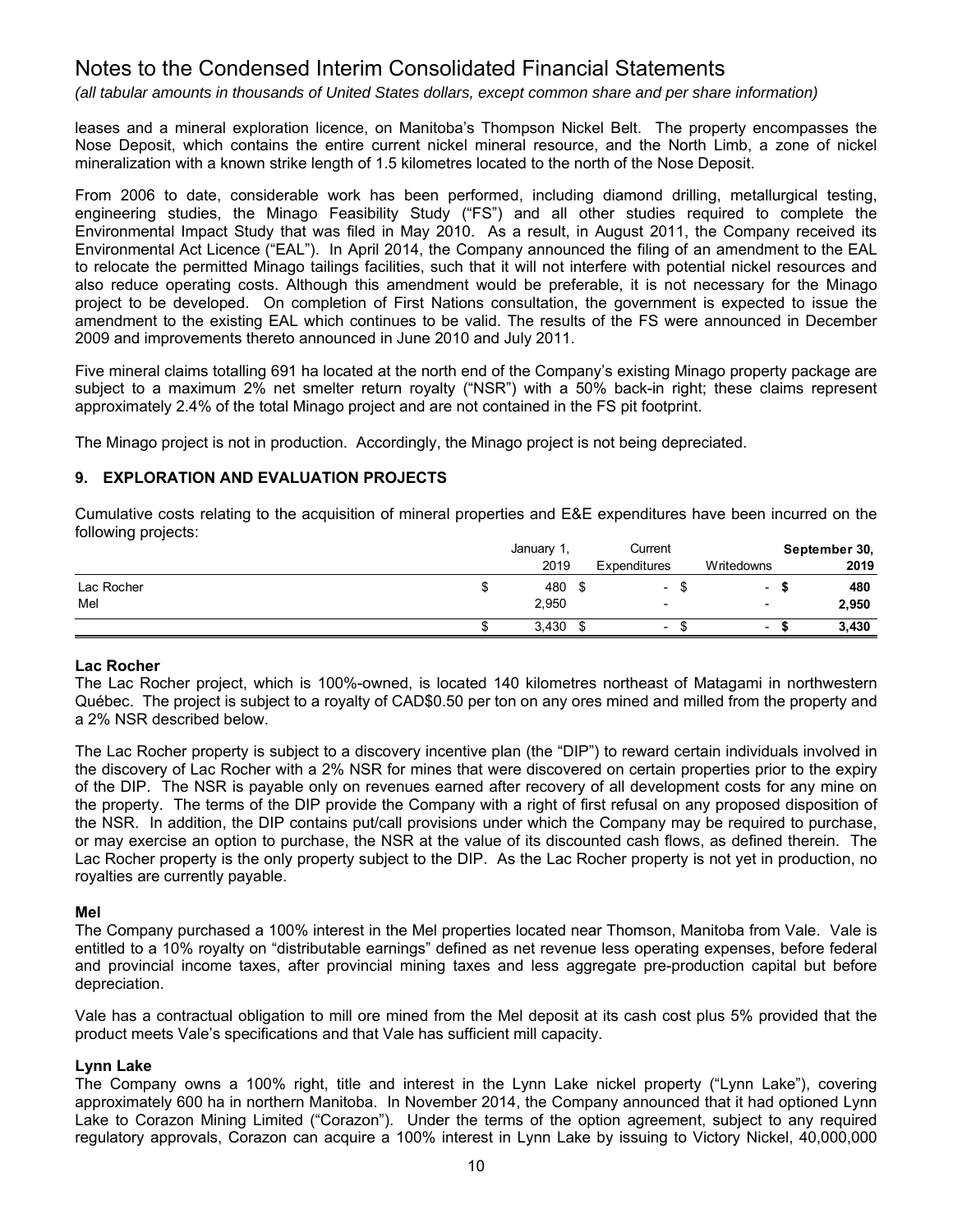*(all tabular amounts in thousands of United States dollars, except common share and per share information)*

Corazon shares upon closing and incurring AU\$3,500,000 in exploration expenditures or payments (in cash or Corazon shares at Corazon's option) to Victory Nickel before mid-December 2019. If these conditions are not met the property reverts to the Company. In addition, Victory Nickel will retain a 1.5% net smelter royalty on production from Lynn Lake and receive a payment of AU\$1,000,000 (in cash or Corazon shares at Corazon's option) within 30 days of the commencement of ore processing activities. In April 2015, the Company received 40,000,000 shares of Corazon valued at \$192,000 as part of the option agreement. These shares were subsequently sold.

#### **Bear Coulee**

In October 2014, the Company entered into an option to acquire a 100% interest in a frac sand land package totalling over 300 acres in Trempeleau County Wisconsin, USA (the "Bear Coulee Property"). The option agreement provides for a cash payment on signing of the agreement, a second cash payment on delivery of permits and a third cash payment on exercise of the option. The option is valid for six months from the receipt of permits with two equivalent extensions available under certain circumstances. Prior to production, the Company will be required to pay \$40,000 per annum as advance royalties on the initial 20,000 tons of sand production. Once the Bear Coulee Property is in production, the Company will be required to pay a royalty of \$2.00 per ton of frac sand sold that is mined from the property.

In February 2015, the Company announced that a resource estimate of approximately 11 million tons of sand has been completed on the Bear Coulee Property and was incorporated into a National Instrument 43-101 technical report.

### **Short Grass Property**

In October 2018, Victory Silica entered into an option agreement (the "Exploration and Option Agreement") with Short Grass Ranches Ltd. (the "Owner") giving the Company the option to mine frac sand from one of the Owner's properties (the "Short Grass Property"), located in Alberta, Canada, approximately 52 kilometres from the 7P Plant.

Under the terms of the Exploration and Option Agreement, the Company has a 180-day period to evaluate the Short Grass Property. Should the Company exercise its right to develop a commercial frac sand mine (the "Option"), it will pay the Owner a royalty for frac sand sold from the Short Grass Property. The initial term of the Option would be for five years with the ability to extend for additional five-year terms. Any sand mined from the Short Grass Property would be trucked to the 7P Plant for processing and sale alongside side the Northern White products.

On April 5, 2019, the Owner was notified of the exercise of the Option; the Company is currently negotiating a mining agreement with the Owner.

#### **10. TRADE AND OTHER PAYABLES**

|                                       | September 30, | 2019  | December 31,<br>2018 |
|---------------------------------------|---------------|-------|----------------------|
| Accounts payable                      |               |       |                      |
| Mine property and development project | \$            | 10S   | 10                   |
| Exploration and evaluation projects   |               | 2     |                      |
| Frac sand segment                     |               | 1,794 | 1,773                |
| Other payables                        |               | 138   | 138                  |
| <b>Accrued liabilities</b>            |               | 738   | 682                  |
|                                       |               | 2,682 | 2,605                |

As part of the Secured Debt terms with the Secured Lender, the Company agreed to not make any payments, prior to the repayment of the Secured Debt and without the Secured Lender's approval, to settle past unsecured debt or balances outstanding with trade creditors. The balances owing to trade creditors that did not agree to the Debt Restructuring Agreement in 2016 amount to \$975,000 and CAD\$777,000 and remained outstanding as at September 30, 2019.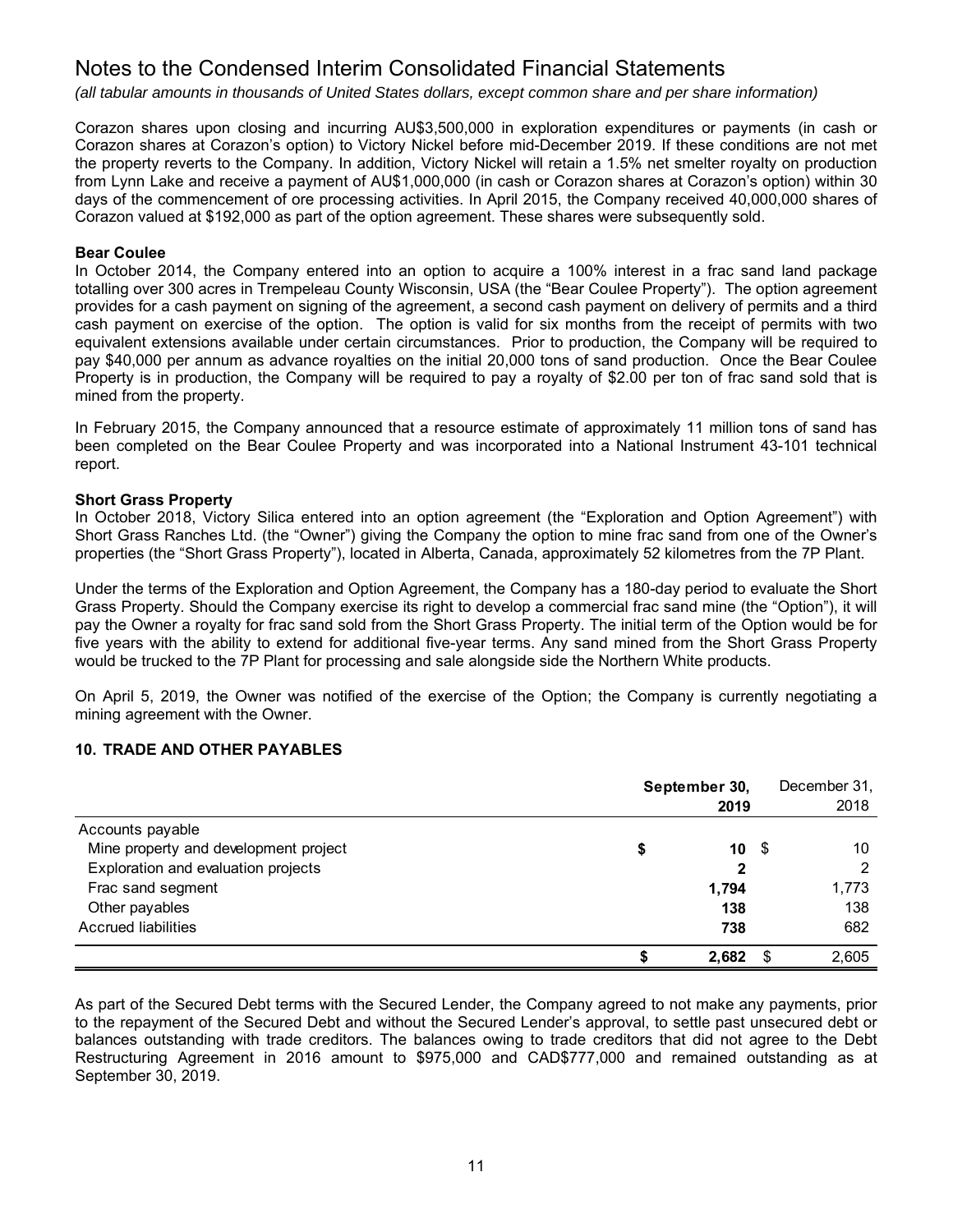*(all tabular amounts in thousands of United States dollars, except common share and per share information)*

# **11. LOANS AND BORROWINGS**

|                                      |              | September 30, |        | December 31, |
|--------------------------------------|--------------|---------------|--------|--------------|
|                                      | <b>Notes</b> | 2019          |        | 2018         |
| Current loans and borrowings         |              |               |        |              |
| Secured Debt                         | (a)          | \$<br>7,050   | \$     |              |
| Promissory notes                     | (b)          | 2,162         |        | 312          |
| Accrued interest                     |              | 4,973         |        | 3,423        |
| Debt due to management & directors   | (c)          | 383           |        | 293          |
| <b>Outstanding Note</b>              | (d)          | 3,000         |        | 3,000        |
| Other current loans                  |              | 513           |        | 132          |
| Total current loans and borrowings   |              | 18,081        |        | 7,160        |
| Long-term loans and borrowings       |              |               |        |              |
| Secured Debt                         | (a)          | \$            | $-$ \$ | 6,990        |
| Promissory notes                     | (b)          |               |        | 1,505        |
| Total long-term loans and borrowings |              |               |        | 8,495        |
|                                      |              | \$<br>18,081  | \$     | 15,655       |

During the three and nine months ended September 30, 2019, the Company also incurred interest expense of \$543,000 and \$1,556,000 (September 30, 2018 - \$488,000 and \$1,434,000), amortized loan fees of \$3,000 and \$60,000 (September 30, 2018 - \$13,000 and \$39,000) and amortized note discount and embedded derivatives of \$119,000 and \$325,000 (September 30, 2018 - \$151,000 and \$449,000), respectively.

## **(a) Secured Debt**

|                                             | September 30, |                |  | December 31, |  |  |
|---------------------------------------------|---------------|----------------|--|--------------|--|--|
|                                             |               | 2019           |  | 2018         |  |  |
| Carrying balance at beginning of the period |               | 6.990          |  | 6,968        |  |  |
| Amortized loan fees                         |               | 60             |  | 103          |  |  |
| Payment of loan fees                        |               | $\blacksquare$ |  | (81)         |  |  |
| <b>Secured Debt</b>                         |               | 7.050          |  | 6.990        |  |  |

The Secured Debt of \$7,050,000 has a maturity date of January 31, 2020. The interest rate on the Secured Debt is 14.8% with interest payable in arrears. The Secured Debt is due in full on the date of maturity, subject to a cash sweep of 75% of free cash flow ("Free Cash Flow") payable within 45 days following the end of each fiscal quarter and 90 days from each fiscal year end. Free Cash Flow will be calculated based on the Company's quarterly unaudited and annually audited consolidated statement of cash flows, as net cash from operating and investing activities, plus interest and lease payments from financing activities. Allowable investing activities must be approved in advance by the Secured Lender.

In addition, the Company has agreed to not make any payments to settle past unsecured debt prior to the repayment of the Secured Debt, without the Secured Lender's approval.

The Company was unable to make the required September 30, 2019 interest payments. As such, the Company has defaulted on the Secured Debt and it is payable on demand.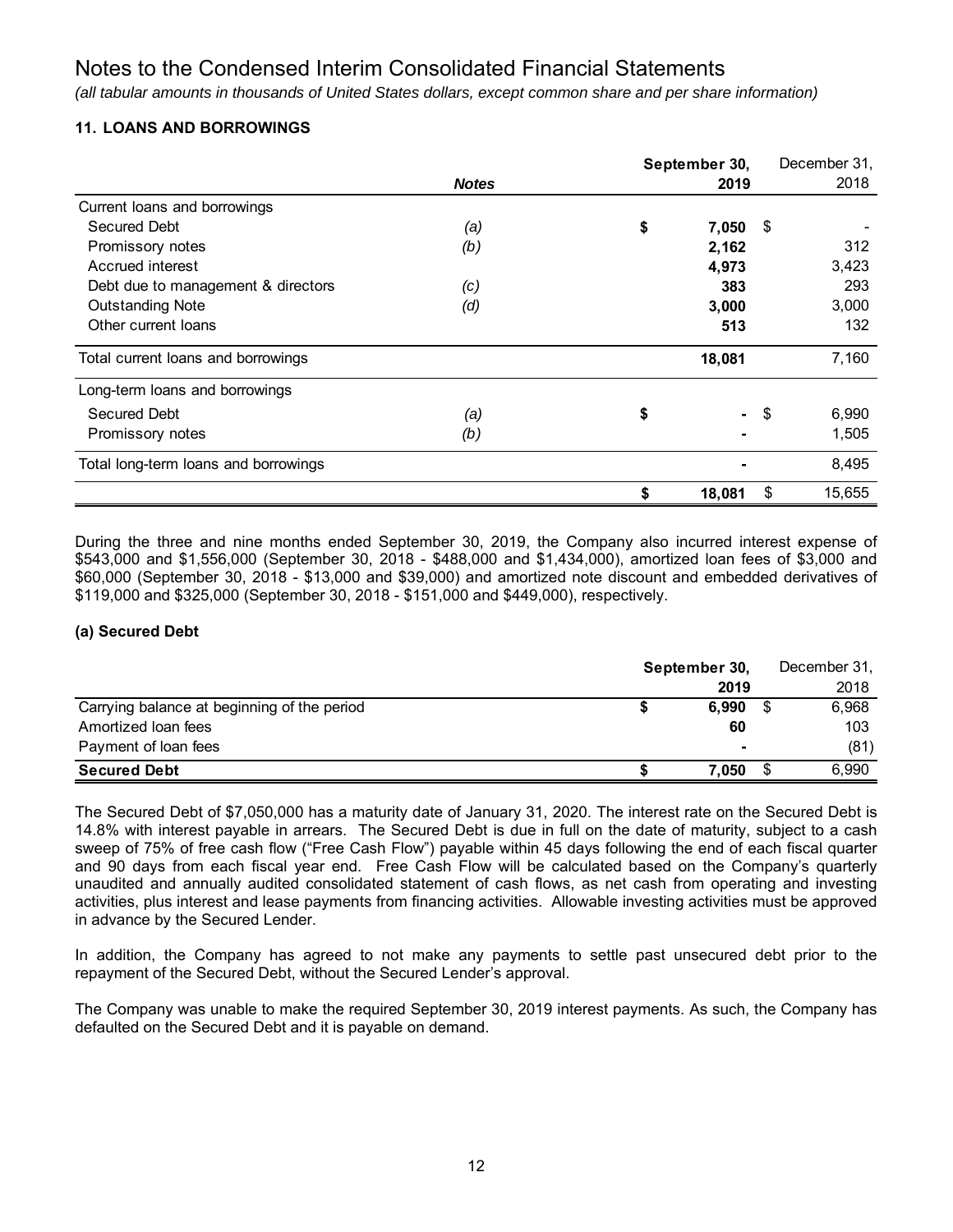*(all tabular amounts in thousands of United States dollars, except common share and per share information)*

# **(b) Promissory Notes**

|                                                        | September 30, |    | December 31. |
|--------------------------------------------------------|---------------|----|--------------|
|                                                        | 2019          |    | 2018         |
| Total principal outstanding at beginning of the period | \$<br>4,817   | S  | 4,629        |
| Restructure of debt                                    |               |    | (1,670)      |
| Issuance of extended debt                              |               |    | 2,006        |
| Change in present value discount on debt               | 325           |    | (177)        |
| Change in unamortized embedded derivatives             |               |    | 91           |
| Effect of foreign exchange                             | 20            |    | (62)         |
| Carrying balance at the end of the period              | 5,162         |    | 4,817        |
| Less: Outstanding Note                                 | (3,000)       |    | (3,000)      |
| Less: current portion of Promissory Convertible Notes  | (2, 162)      |    | (312)        |
| Long term portion of promissory notes                  |               | \$ | 1,505        |

During 2016, the Company announced that it had restructured a portion of its debt through private placements of common shares and Promissory Convertible Notes, in settlement of current indebtedness to certain of its unsecured lenders and trade creditors.

The Company has not made any interest payments due on its Promissory Convertible Notes, which has resulted in the Company defaulting on these notes.

### **Promissory Convertible Note Holders**

The Promissory Convertible Notes have the original following terms:

- A maturity date of July 31, 2018;
- An interest rate of 7% per annum, payable annually or at any time in cash or in common shares valued at market, at the option of the Company;
- Convertible at CAD\$0.25 per share, at the option of the holder; and
- Holders of the Promissory Convertible Notes will also receive one common share purchase warrant for every four common shares acquired upon conversion of the Promissory Convertible Notes, with an exercise price of CAD\$0.50 per share, exercisable for a five-year period from the date of conversion.

On July 31, 2018, the Company obtained approval from certain holders of Promissory Convertible Notes amounting to CAD\$357,000 and \$1,396,000, to extend the maturity date to January 31, 2020, from July 31, 2018, upon the issuance of an aggregate total of 532,899 common shares of the Company. These Promissory Convertible Notes increased by the amount of unpaid interest of CAD\$72,000 and \$281,000. Concurrent with the extension of these Promissory Convertible Notes, the conversion option above was also extended to January 31, 2020 with the same terms as noted above. All other terms remain the same as the original terms. Those notes which were not extended to January 31, 2020 remain in default and the conversion rights on those notes expired.

#### **(c) Debt Owed to Directors and Management**

All outstanding debt due to management and director fees due to directors accumulated up to July 31, 2019 are due on January 31, 2020. The short-term debt of \$383,000 owed to directors and management is comprised of a portion of the restructured debt owed to current directors and management amounting to CAD\$224,000, and unpaid director fees incurred by current directors during 2016, 2017, 2018 and the first half of 2019 totalling CAD\$283,000.

#### **(d) Outstanding Note**

During 2016, all of the then holders of promissory convertible notes participated in the Debt Restructuring Agreement except for the one holder of the Outstanding Note of \$3,000,000. In March 2016, the Company announced that it had received notice that the holder of the Outstanding Note had filed a statement of claim concerning non-payment of principal and interest. The Company has reviewed the statement of claim with legal counsel to assess its impact on the Company and has concluded that there is no significant impact on the status of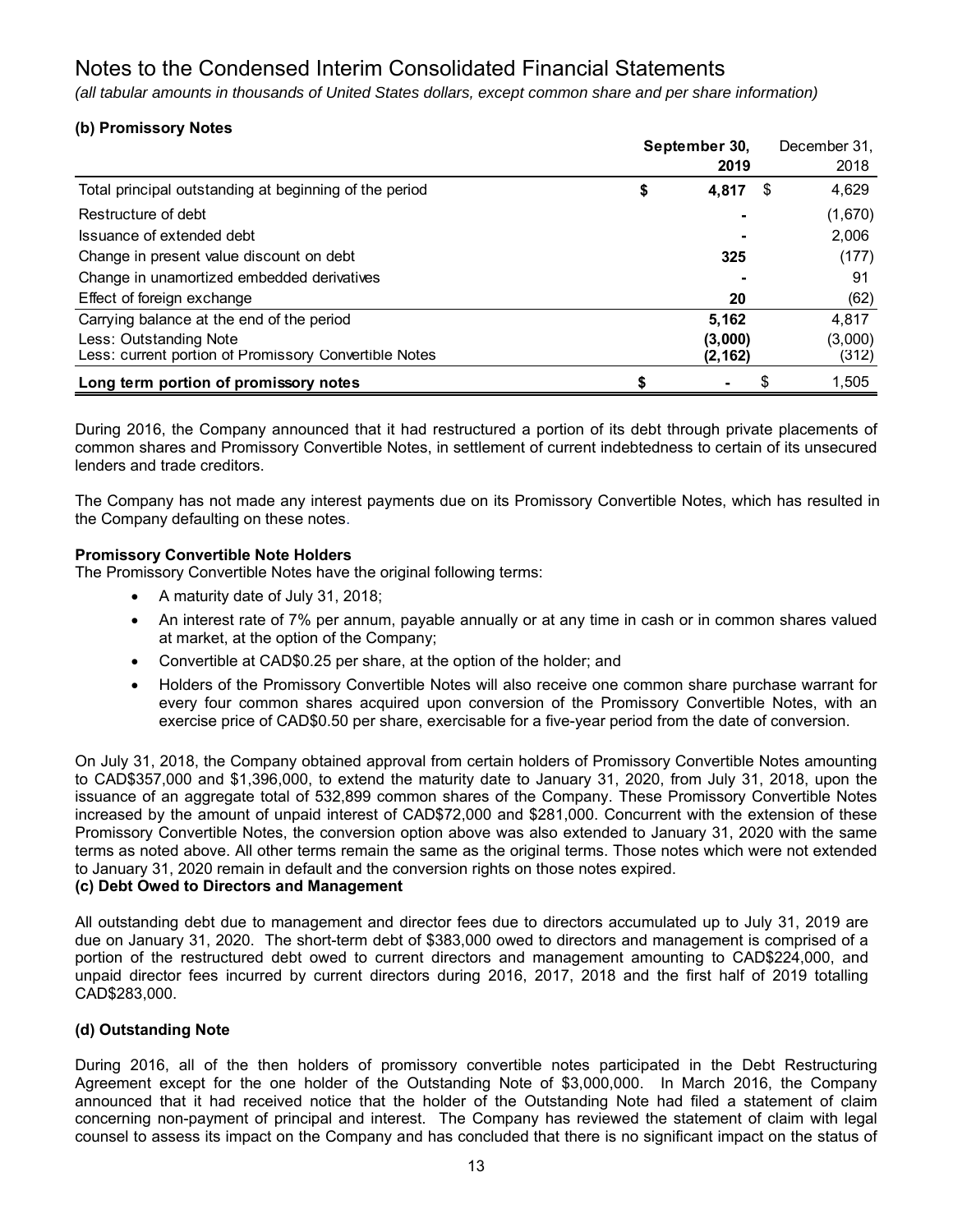*(all tabular amounts in thousands of United States dollars, except common share and per share information)*

the Company's debt. Pursuant to the terms of the Secured Debt, the Company is prevented from making payments under outstanding unsecured debt until the Secured Debt is repaid. As a result, the Company has not paid interest accrued on the Outstanding Note. The Outstanding Note matured in July 2016 and the Company is in default.

### **12. PARTICIPATING INTEREST**

Pursuant to a participating interest loan (the "Participating Interest") with Nuinsco Resources Limited ("Nuinsco" or the "Lender"), the Lender has the right to convert the outstanding balance into a limited participating interest (the "Conversion"), whereby the Lender is entitled to receive a share of cash flows earned from the sale of frac sand from the 7P Plant. The Lender's participation was capped at CAD\$10,000,000, with a minimum of CAD\$7,500,000, and was subject to adjustment under certain circumstances.

The Participating Interest is classified as a financial liability carried at amortized cost. As a result of the continued slowdown in demand for frac sand, the continued suspension of operations at the 7P Plant and the losses incurred during the last few years, the estimated fair value of the Participating Interest was valued at \$1,000 at September 30, 2019 (December 31, 2018 - \$1,000). This is a Level 3 methodology and is subject to the highest level of uncertainty. The Company will continue to review and revise its value of the Participating Interest, as the expectations of payments of the Participating Interest change. Changes in that estimate will be recorded through operations with appropriate adjustment for actual cash flows paid**.** 

## **13. CAPITAL AND OTHER COMPONENTS OF EQUITY**

The Company is authorized to issue an unlimited number of common shares with no par value and preferred shares that may be issued in one or more series. The issued and outstanding common shares for the following periods are as follows:

|                                                      | Number of<br><b>Shares</b> | Share<br>Capital |
|------------------------------------------------------|----------------------------|------------------|
| Balance as at January 1, 2019 and September 30, 2019 | 97.903.867                 | 53.410           |

#### **14. EARNINGS (LOSS) PER SHARE**

The calculation of basic and diluted earnings (loss) per share for the period ended September 30, 2019 was based on the information in the table below.

|                                                                                                                                   |  | Three months ended<br>September 30,<br>2019 | Nine months ended<br>September 30,<br>2019 |
|-----------------------------------------------------------------------------------------------------------------------------------|--|---------------------------------------------|--------------------------------------------|
| Weighted average number of common shares at<br>beginning and end of the period - Basic and Diluted                                |  | 97,903,867                                  | 97,903,867                                 |
| Potentially dilutive instruments excluded:<br>Effect of options granted and outstanding<br>Effect of convertible promissory notes |  | 11.900.000<br>10,635,596                    | 11.900.000<br>10,635,596                   |
| Net loss attributable to shareholders - Basic and Diluted                                                                         |  | $(944)$ \$                                  | (3,039)                                    |
| Weighted Average Basic and Diluted Loss Per Share                                                                                 |  | $(0.01)$ \$                                 | (0.03)                                     |

The effect of adjustments to the weighted average number of common shares would be anti-dilutive when the Company incurs losses. The table above provides the weighted average number of common shares on a diluted basis for periods where losses are incurred for information only.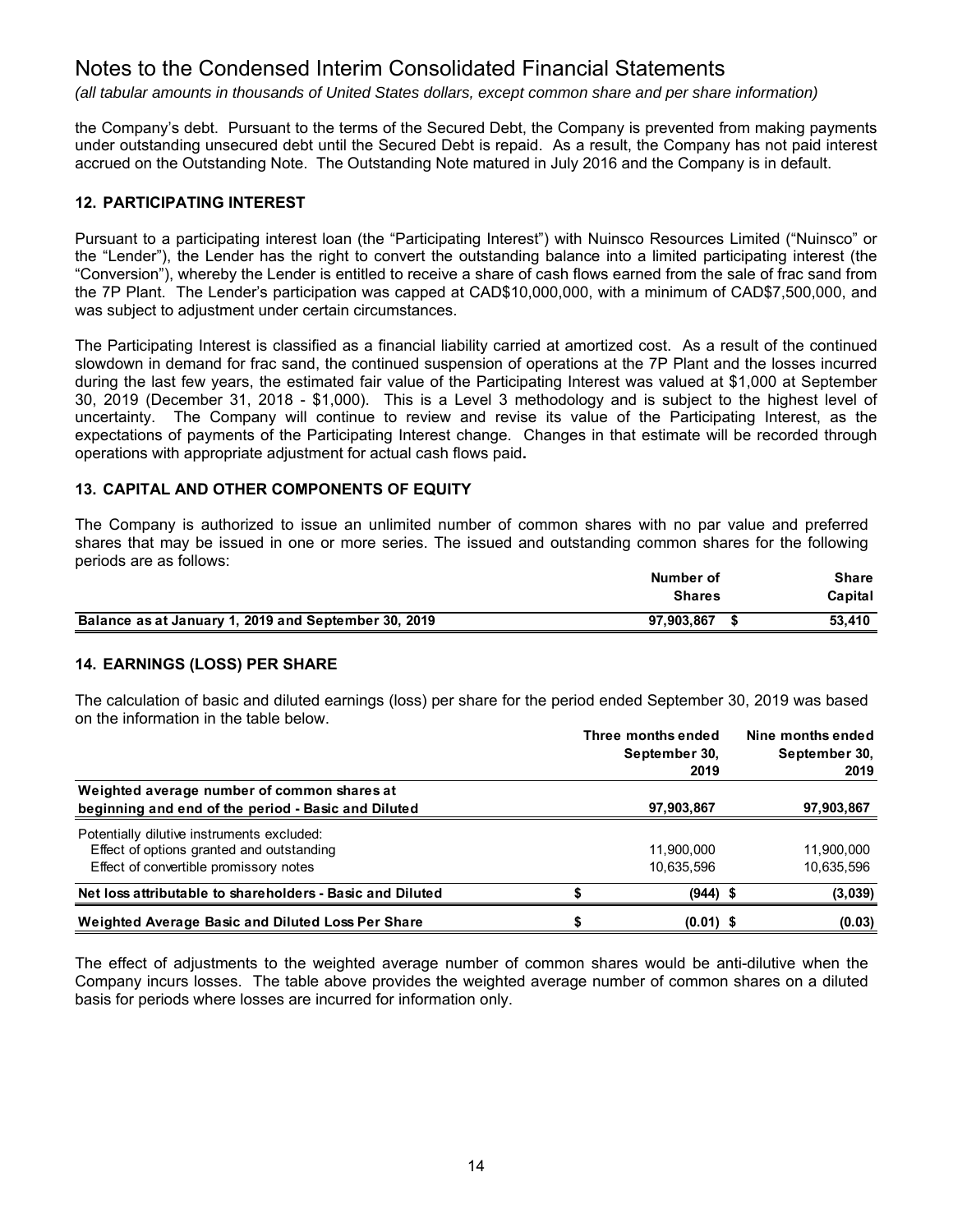*(all tabular amounts in thousands of United States dollars, except common share and per share information)*

## **15. SHARE-BASED PAYMENTS**

#### **Stock Options**

The number and weighted average exercise prices of options are as follows:

| (amounts in Canadian dollars)     | Number of<br>options | <b>Weighted Average</b><br><b>Exercise Price</b> |
|-----------------------------------|----------------------|--------------------------------------------------|
| Outstanding as at January 1, 2019 | 12,258,000           | 0.07                                             |
| Expired                           | $(358,000)$ \$       | 0.66                                             |
| Outstanding at September 30, 2019 | 11.900.000           | 0.05                                             |
| Exercisable at September 30, 2019 | 11.900.000           | 0.05                                             |
|                                   |                      |                                                  |

| As at September 30, 2019                    | <b>Number of options</b><br>outstanding | <b>Contractual life</b><br>(years) |
|---------------------------------------------|-----------------------------------------|------------------------------------|
| Range of exercise prices (Canadian dollars) |                                         |                                    |
| \$0.05 to \$0.06                            | 11,900,000                              | 2.44                               |
|                                             | 11,900,000                              | 2.44                               |

During the three and nine months ended September 30, 2019, the Company recorded \$nil (September 30, 2018 - \$20,000) in share-based payments upon the vesting of options. As at September 30, 2019 and 2018, there were no share-based payments remaining to be recognized. Options outstanding at September 30, 2019, expire between February 2022 and June 2022.

## **16. FINANCE INCOME AND FINANCE COSTS**

|                                      |              |               | Three months ended | Nine months ended |               |  |
|--------------------------------------|--------------|---------------|--------------------|-------------------|---------------|--|
|                                      |              | September 30, | September 30,      | September 30,     | September 30, |  |
|                                      | <b>Notes</b> | 2019          | 2018               | 2019              | 2018          |  |
| Net foreign exchange gain            |              | 41<br>\$      | - \$               | S                 | S             |  |
| Gain on restructuring of debt        |              |               | 566                |                   | 566           |  |
| Other                                |              |               |                    |                   | 14            |  |
| <b>Finance income</b>                |              | 41            | 566                |                   | 580           |  |
| Interest expense on loans            |              |               |                    |                   |               |  |
| Accrued and/or cash settled          | 11           | 543           | 488                | 1,556             | 1,434         |  |
| Amortization of loan fees            | 11           |               | 13                 | 60                | 39            |  |
| Amortization of embedded derivatives | 11           | 119           | 151                | 325               | 449           |  |
| Net foreign exchange loss            |              |               | 46                 | 115               | 23            |  |
| Other                                |              |               |                    | 5                 |               |  |
| <b>Finance costs</b>                 |              | 666           | 698                | 2,061             | 1,945         |  |
| <b>Net Finance Costs</b>             |              | $(625)$ \$    | $(132)$ \$         | $(2,061)$ \$      | (1, 365)      |  |

## **17. OPERATING SEGMENT**

#### **Reporting Segment**

The Company has been engaged in the exploration, evaluation and development of properties for the mining and production of nickel and associated products; since January 1, 2014, it also has been a producer and supplier of premium frac sand from its 7P Plant. Accordingly, the Company has three reporting segments: Corporate, Exploration and Development, and Frac Sand.

The Corporate segment operates to support the Company's activities, including exploration and development projects and the frac sand business.

Senior management makes decisions with respect to Exploration and Development by considering exploration and development potential and results on a project-by-project basis. The exploration and development projects are all located in Canada.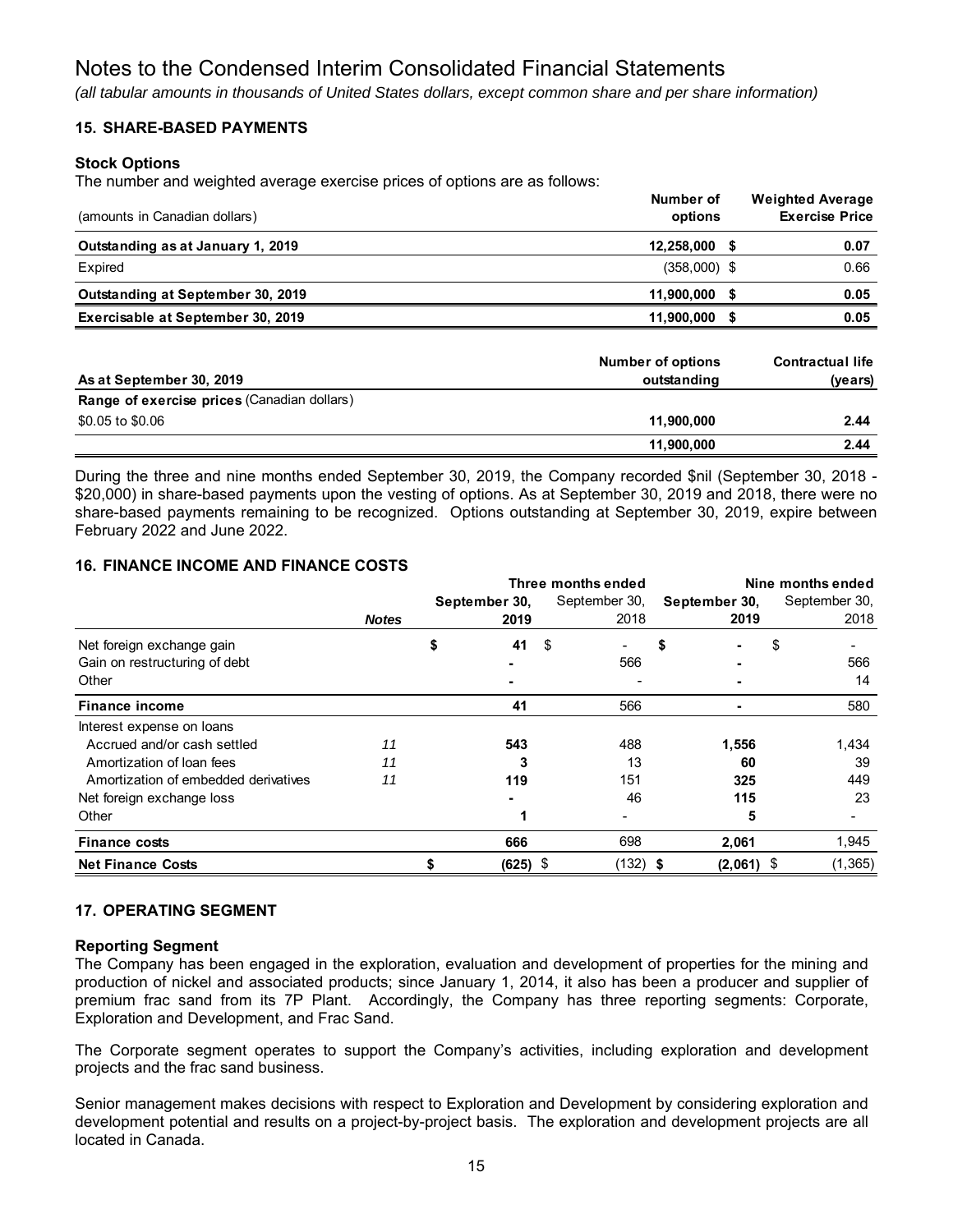*(all tabular amounts in thousands of United States dollars, except common share and per share information)*

The Frac Sand segment is managed and operated by Victory Silica's executives and employees, although the business and operating assets are part of Victory Nickel. The segment is located in Canada.

The following tables provide information on the assets of the Company's segments:

|                             | September 30,<br>2019 |          |  |  |  |
|-----------------------------|-----------------------|----------|--|--|--|
| Canada                      |                       |          |  |  |  |
| Corporate                   | \$<br>$1,559$ \$      | 1,637    |  |  |  |
| Exploration and development | 16,230                | 16,230   |  |  |  |
| Frac sand                   | 3,419                 | 3,796    |  |  |  |
| Intersegment elimination    | (1, 435)              | (1, 402) |  |  |  |
| <b>Total Assets</b>         | $19,773$ \$           | 20,261   |  |  |  |

There have been no changes in the segments or the treatment of segmented assets and revenues during the period.

|                                               |                                | <b>Exploration and</b> |                  |          | September 30, |
|-----------------------------------------------|--------------------------------|------------------------|------------------|----------|---------------|
| For the three months ended September 30, 2019 | Corporate                      | Development            | <b>Frac Sand</b> | Total    | 2018          |
| <b>Revenues</b>                               | \$<br>$\overline{\phantom{0}}$ | \$                     | \$<br>56         | \$<br>56 | \$<br>207     |
| Cost of goods sold                            |                                |                        | (26)             | (26)     | (226)         |
| Gross profit (loss)                           |                                |                        | 30               | 30       | (19)          |
| <b>Operating expenses</b>                     |                                |                        |                  |          |               |
| General and administrative                    | (138)                          |                        | (69)             | (207)    | (220)         |
| Share-based payments                          |                                |                        |                  |          |               |
| Amortization of property, plant and equipment |                                |                        | (142)            | (142)    | (146)         |
| <b>Operating loss</b>                         | (138)                          |                        | (181)            | (319)    | (385)         |
| Finance income                                | 41                             |                        |                  | 41       | 566           |
| Finance costs                                 | (666)                          |                        |                  | (666)    | (698)         |
| Net finance costs                             | (625)                          |                        |                  | (625)    | (132)         |
| Loss before income taxes                      | (763)                          |                        | (181)            | (944)    | (517)         |
| Income tax recovery                           |                                |                        |                  |          | 312           |
| Net loss for the period                       | \$<br>$(763)$ \$               |                        | \$<br>$(181)$ \$ | (944)    | \$<br>(205)   |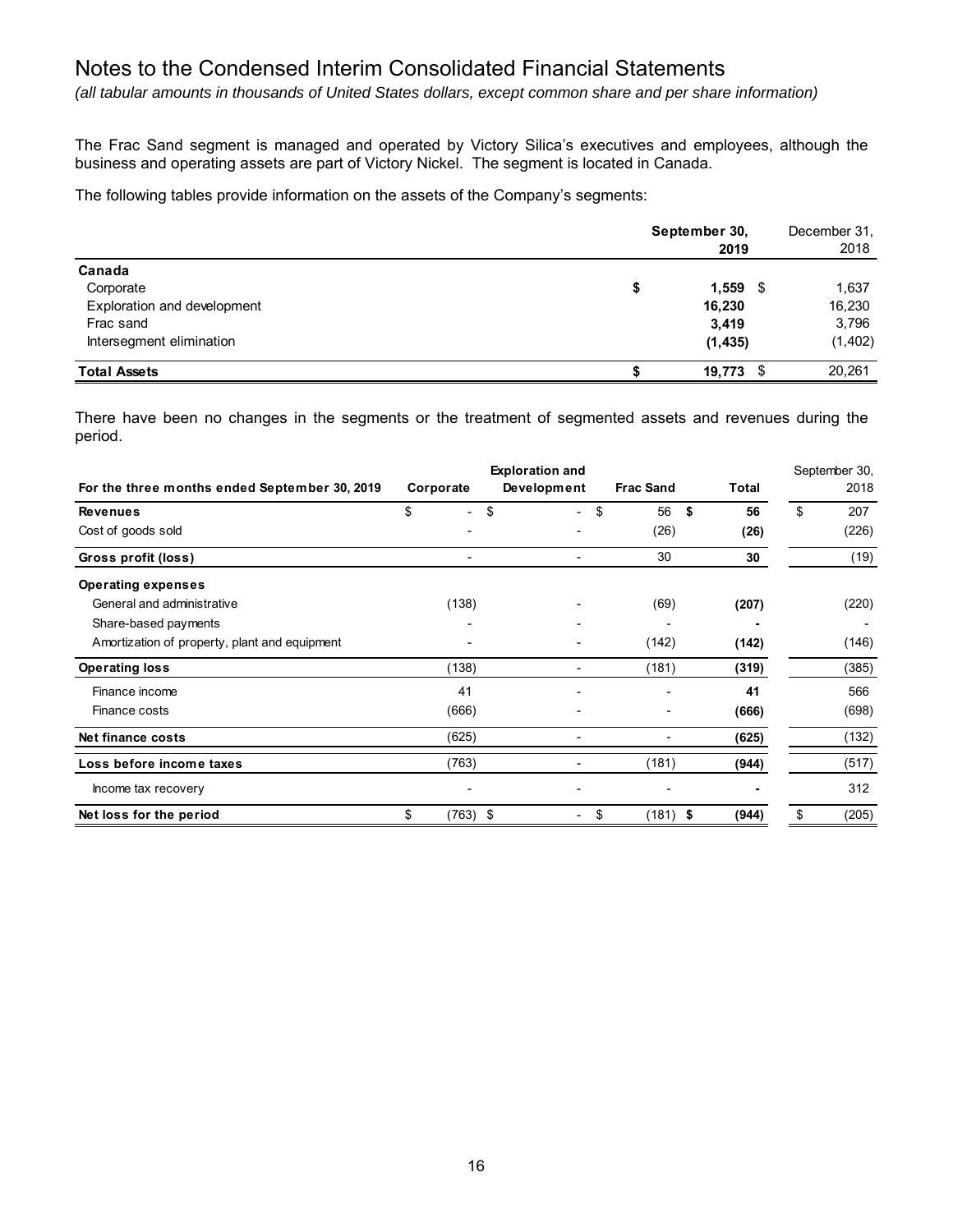*(all tabular amounts in thousands of United States dollars, except common share and per share information)*

|                                                    |                    | <b>Exploration and</b> |                  |           | September 30, |
|----------------------------------------------------|--------------------|------------------------|------------------|-----------|---------------|
| For the nine months ended September 30, 2019       | Corporate          | Development            | <b>Frac Sand</b> | Total     | 2018          |
| <b>Revenues</b>                                    |                    | \$                     | \$<br>407        | \$<br>407 | \$<br>664     |
| Cost of goods sold                                 |                    |                        | (349)            | (349)     | (740)         |
| Gross profit (loss)                                |                    | -                      | 58               | 58        | (76)          |
| <b>Operating expenses</b>                          |                    |                        |                  |           |               |
| General and administrative                         | (382)              |                        | (210)            | (592)     | (649)         |
| Share-based payments                               |                    |                        |                  |           | (20)          |
| Amortization of property, plant and equipment      |                    |                        | (427)            | (427)     | (439)         |
| Writedown of Mine property and development project |                    | (17)                   |                  | (17)      |               |
| <b>Operating loss</b>                              | (382)              | (17)                   | (579)            | (978)     | (1, 184)      |
| Finance income                                     |                    |                        |                  |           | 580           |
| Finance costs                                      | (2,061)            |                        |                  | (2,061)   | (1, 945)      |
| Net finance costs                                  | (2,061)            |                        |                  | (2,061)   | (1,365)       |
| Loss before income taxes                           | (2, 443)           | (17)                   | (579)            | (3,039)   | (2, 549)      |
| Income tax recovery                                |                    |                        |                  |           | 741           |
| Net loss for the period                            | \$<br>$(2,443)$ \$ | (17)                   | \$<br>$(579)$ \$ | (3,039)   | \$<br>(1,808) |

### **18. RELATED PARTIES AND MANAGEMENT AGREEMENT**

#### **Related Party Balances and Transactions**

Short-term employee benefits provided by the Company to key management personnel include salaries, directors' fees, statutory benefit contributions, paid annual vacation and sick leave as well as non-monetary benefits such as medical care. The Company may also issue options and common shares as part of the stock option plan and share bonus plan. Payables to key management personnel relate to director's fees, consulting fees and expense reimbursements. Balances with related parties as at and for the periods ended are shown in the following table:

|                                                                        | September 30, |       | December 31, |
|------------------------------------------------------------------------|---------------|-------|--------------|
|                                                                        |               | 2019  | 2018         |
| <b>Balances Outstanding</b>                                            |               |       |              |
| Debt due to key management personnel                                   |               | 383   | 293          |
| Other payables and accrued liabilities due to key management personnel |               | 880   | 522          |
|                                                                        |               | 1,263 | 815          |

Key management personnel compensation is composed of:

|                              | Three months ended |                   |  |               |  | Nine months ended |  |               |  |
|------------------------------|--------------------|-------------------|--|---------------|--|-------------------|--|---------------|--|
|                              | September 30.      |                   |  | September 30, |  | September 30,     |  | September 30, |  |
|                              |                    | 2019              |  | 2018          |  | 2019              |  | 2018          |  |
| Short-term employee benefits |                    | $153 \text{ }$ \$ |  | 136           |  | 429               |  | 415           |  |
|                              |                    | $153 \tIm$        |  | 136           |  | 429               |  | 415           |  |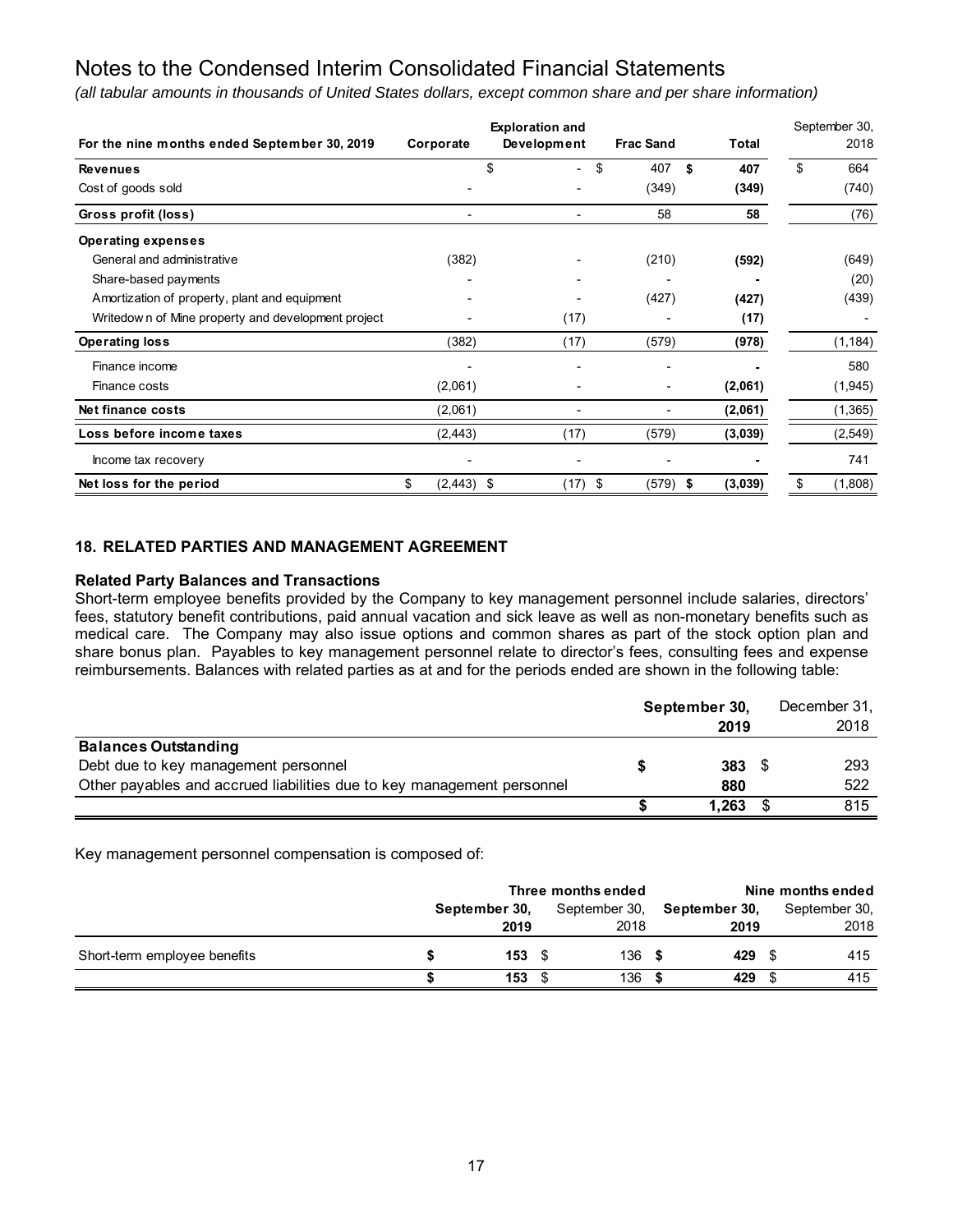

# **VICTORY NICKEL INC.**

# **MANAGEMENT'S DISCUSSION AND ANALYSIS FOR THE THREE AND NINE MONTHS ENDED SEPTEMBER 30, 2019**

**DATED NOVEMBER 21, 2019**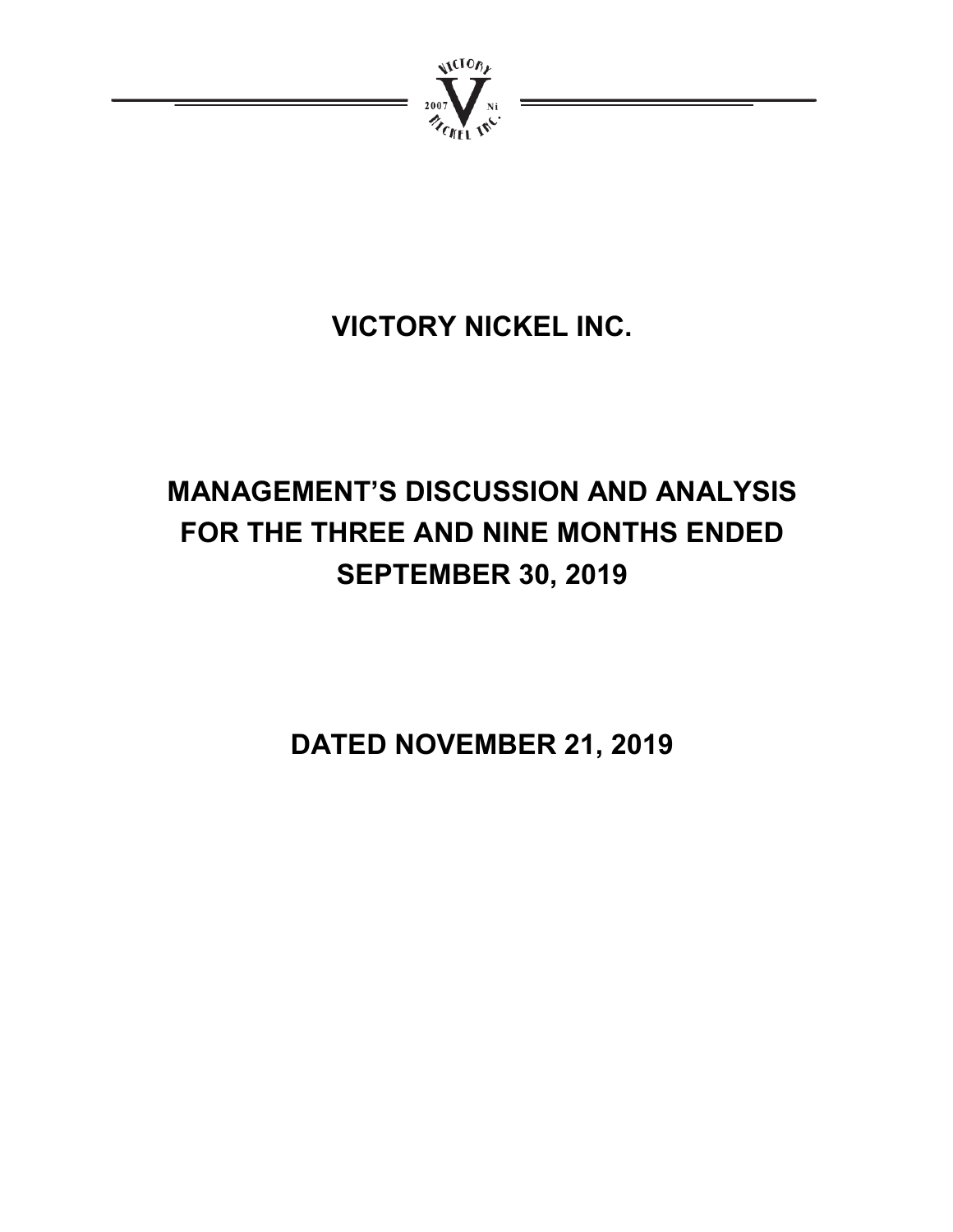## **VICTORY NICKEL INC. MANAGEMENT'S DISCUSSION AND ANALYSIS For The Three and Nine months ended September 30, 2019**

The following discussion of the results of operations, financial condition and cash flows of Victory Nickel Inc. ("Victory Nickel" or the "Company") prepared as of May 29, 2019 consolidates management's review of the factors that affected the Company's financial and operating performance for the three and nine months ended September 30, 2019, and factors reasonably expected to impact on future operations and results. This discussion is intended to supplement and complement the Company's unaudited condensed interim consolidated financial statements for the three and nine months ended September 30, 2019 (the "Condensed Interim Consolidated Financial Statements") and the notes thereto, which were prepared in accordance with International Financial Reporting Standards ("IFRS").

Certain information and discussion included in this management's discussion and analysis ("MD&A") constitutes forwardlooking information. Readers are encouraged to refer to the cautionary notes contained in the section Forward-Looking Statements at the end of this MD&A.

Readers are also encouraged to consult the audited consolidated financial statements for the years ended December 31, 2018 and 2017 (the "2018 Audited Financial Statements"). The Condensed Interim Consolidated Financial Statements and the 2018 Audited Financial Statements are available at www.sedar.com and at the Company's website www.victorynickel.ca. All amounts disclosed are in United States dollars ("US\$" or "US dollars") unless otherwise stated as Canadian dollars ("CAD\$") or Australian dollars ("AU\$"). All tabular amounts are in thousands of US dollars.

Common shares of the Company trade on the Canadian Securities Exchange ("CSE") under the symbol NI.

### **COMPANY OVERVIEW**

The Company was formed on February 1, 2007 as an exploration and development mineral resource company and was primarily engaged in the acquisition, exploration, evaluation and development of nickel projects and associated products in Canada. Victory Nickel owns 100% of four advanced sulphide nickel projects: the Minago, Lynn Lake (under option to Corazon Mining Ltd. ("Corazon"), an Australian public company (ASX: CZN)) and Mel projects in Manitoba, and the Lac Rocher project in Québec. The Minago project is the Company's most advanced nickel project. A feasibility study on the Minago Project ("Minago FS") was completed and the results were announced in December 2009. The Environmental Impact Study ("EIS") was filed in May 2010 and receipt of the Environmental Act Licence ("EAL") was announced in August 2011. Subsequent improvements to the project were announced in June 2010 and July 2011. In April 2014, the Company announced the filing of an amendment to the EAL to relocate the permitted Minago tailings facilities such that it will not interfere with potential nickel resources and should also reduce operating costs. Although this amendment would be preferable, it is not necessary for the Minago project to be developed. On completion of First Nations consultation by the government of Manitoba, it is expected that the government of Manitoba will issue the requested amendment to the existing EAL which remains valid.

The Company's decision to enter the frac sand business was initially based on the need to generate cash flow and the desire to highlight the value of frac sand, which can be sold into the into the oil & gas industry, as a co-product at its Minago nickel project in Manitoba. Based on the Minago FS, approximately 11 million tonnes of frac sand exist within the Minago pit footprint. The pit footprint represents only a small portion of the Minago property. The frac sand is a significant contributor to the economics of the Minago project.

During 2014, Victory Nickel became a producer and supplier of premium Wisconsin frac sand from its frac sand plant (the "7P Plant") located near Seven Persons, Alberta, approximately 18 kilometres southwest of Medicine Hat, Alberta. Highquality Northern White frac sand is sourced from Wisconsin, USA, through the Company's wholly-owned subsidiary Victory Silica Ltd. ("Victory Silica"). Northern White occurs predominantly in the US Midwest and generally exceeds American Petroleum Institute ("API") specifications for frac sand. For this reason, it is a highly-desirable and preferred frac sand. Frac sand is used as a proppant to enhance recovery from oil and gas wells. The 7P Plant comprises a wash plant with a nominal capacity of approximately 120,000 tons per annum ("tpa") and a fully-operational dry plant with a nominal capacity of 500,000 tpa. The Company established itself as a frac sand producer by acquiring concentrated sand in Wisconsin, USA, washing it prior to shipment to the 7P Plant for processing into four main categories of finished frac sand products.

Crucial to the success of its frac sand operations is the Company's ability to build a solid customer base within an economic distance of its production facilities or to acquire/build additional frac sand processing facilities to serve additional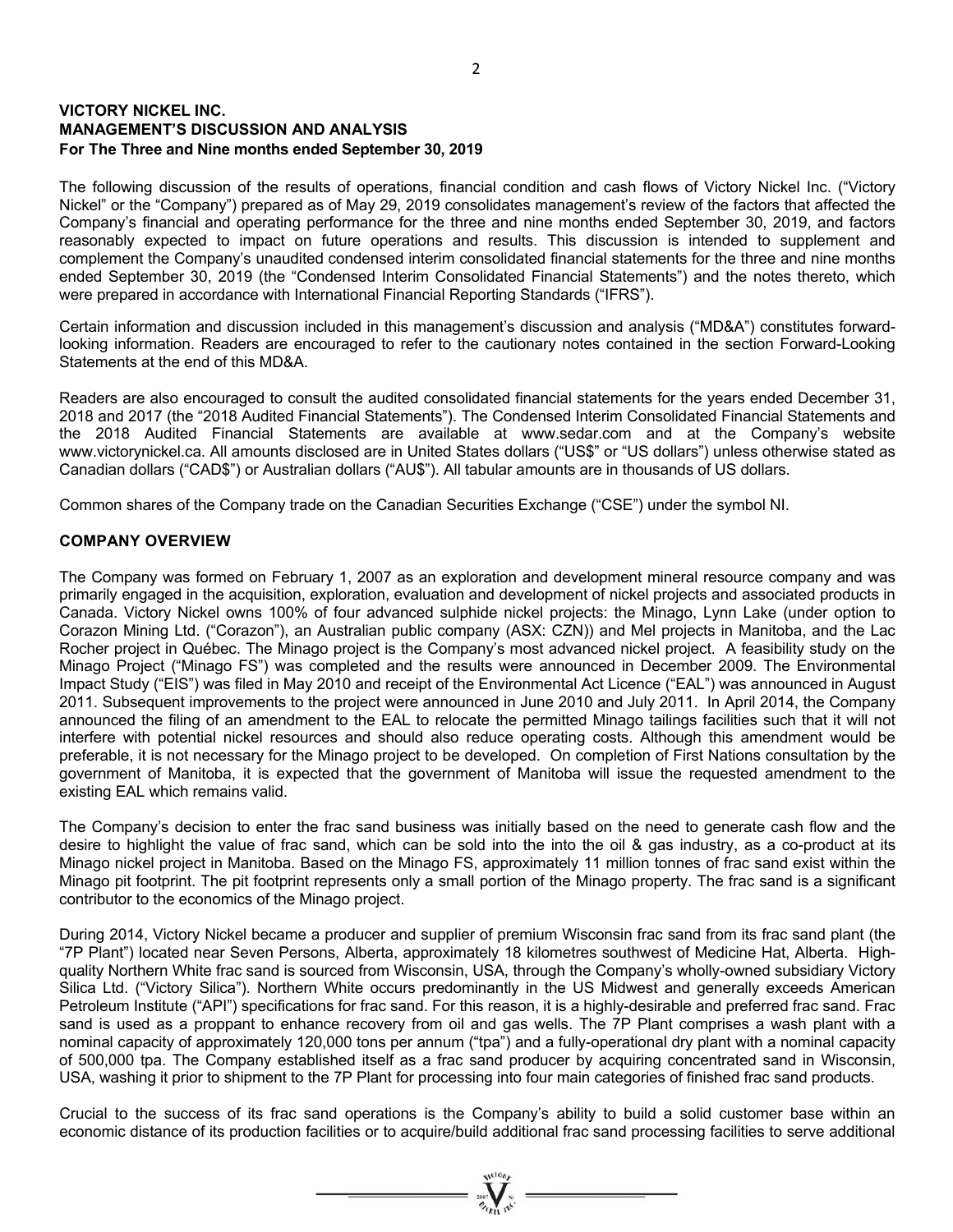markets. The Company was able to establish itself as a preferred supplier in the areas around Medicine Hat, Alberta through spot-market sales and short-term contracts. The Company's 7P Plant is located in close proximity to oil and gas producing plays in Alberta, BC, Saskatchewan and North Dakota, allowing customers to purchase sand FOB the 7P Plant and use their own trucks to deliver to the wellhead or, alternatively, to have the Company deliver frac sand directly to the wellhead. A small portion of finished sand is delivered by rail.

To ensure long-term supply of concentrated sand, the Company entered into an option to acquire a 100% interest in a frac sand land package totalling over 300 acres in Trempeleau County, Wisconsin, USA (the "Bear Coulee Property"). The option is valid for six months from receipt of permits with two equivalent extensions available under certain circumstances. Prior to production the Company will be required to pay \$40,000 per annum as an advance royalty on the initial 20,000 tons of sand production. Once the Bear Coulee Property is in production, the Company will be required to pay a royalty of \$2.00 per ton of frac sand sold from the property. In February 2015, the Company announced that a resource estimate of approximately 11 million tons of sand has been completed by Summit Envirosolutions Inc. on the Bear Coulee Property and was incorporated into a National Instrument 43-101 technical report.

The Company's board of directors approved the construction of a wash plant in Wisconsin or Minnesota and has considered building a second 1,000,000 tpa dry plant in or near Winnipeg, Manitoba. Market conditions necessitate the deferral of any such construction until more certainty returns to the oil and gas sector.

Due to the sudden drop in the price of oil during late 2014, drilling activity by oil and gas exploration and production ("E&P") companies decreased significantly and sustained relatively low oil and gas prices continued to negatively affect frac sand demand into 2018. The drop in sales required a temporary suspension in production at the 7P Plant in April 2015. The 7P Plant operates on an as-needed basis only (see Going Concern below). In March 2017, the Company announced that due to increasing market demand for frac sand, it had restarted the dry plant at its 7P Plant. In October 2017, the Company announced that it had completed the refurbishment of its frac sand wash plant at the 7P Plant, enhancing the ability to produce and sell frac sand.

In October 2018, the Company entered into an option agreement (the "Exploration and Option Agreement") "with Short Grass Ranches Ltd. (the "Owner") giving the Company the option to mine frac sand from one of the Owner's properties (the "Short Grass Property"). The strategy is in line with the Company's view to provide a full suite of import and domestic frac sand products to the northern oil and gas markets. Under the terms of the Exploration and Option Agreement, the Company has a 180-day period to evaluate the Short Grass Property. Should the Company exercise its right to develop a commercial frac sand mine (the "Option"), it will pay the Owner a \$2.00 per tonne royalty for frac sand sold from the Short Grass Property. The initial term of the Option would be for five years with the ability to extend for additional five-year terms. On April 5, 2019, the Owner was notified of the exercise of the Option; the Company is currently negotiating a mining agreement with the Owner.

## **Going Concern**

These Condensed Interim Consolidated Financial Statements have been prepared using Generally Accepted Accounting Principles ("GAAP") applicable to a going concern, which contemplates the realization of assets and settlement of liabilities in the normal course of business as they come due. As at September 30, 2019, the Company had a working capital deficiency of \$19,266,000, calculated as current assets less current liabilities, an increase from a working capital deficiency of \$8,200,000 as at December 31, 2018 mostly due to interest accrued on debt and the fact that the Secured Debt became a current liability in January 2019. At September 30, 2019, the debts of \$17,991,000 were the largest factor in the Company's working capital deficiency, as the Company was in default on all unsecured debt and related interest. A significant portion of debt is now classified as current liabilities.

The Company's main assets are its nickel projects. Minago, the most advanced of its projects, is permitted and ready for development. However, development costs are estimated to be in excess of CAD\$500,000,000 and given the current price of nickel, it is unlikely that financing for this project will be available in the near future. If the Company is unable to finance and develop these projects, the potential recovery via sale of these projects may be below the current carrying amounts. Given the defaults on various loans discussed below, there is an increased risk that the Company's creditors could force the Company to liquidate its core assets under less than favourable terms.

On April 14, 2015, the Company announced that operations at the 7P Plant were temporarily suspended until the demand for frac sand improved; this temporary suspension was due to the dramatic decrease in energy pricing that began in 2014.

 $=\sum_{n=1}^{\infty}$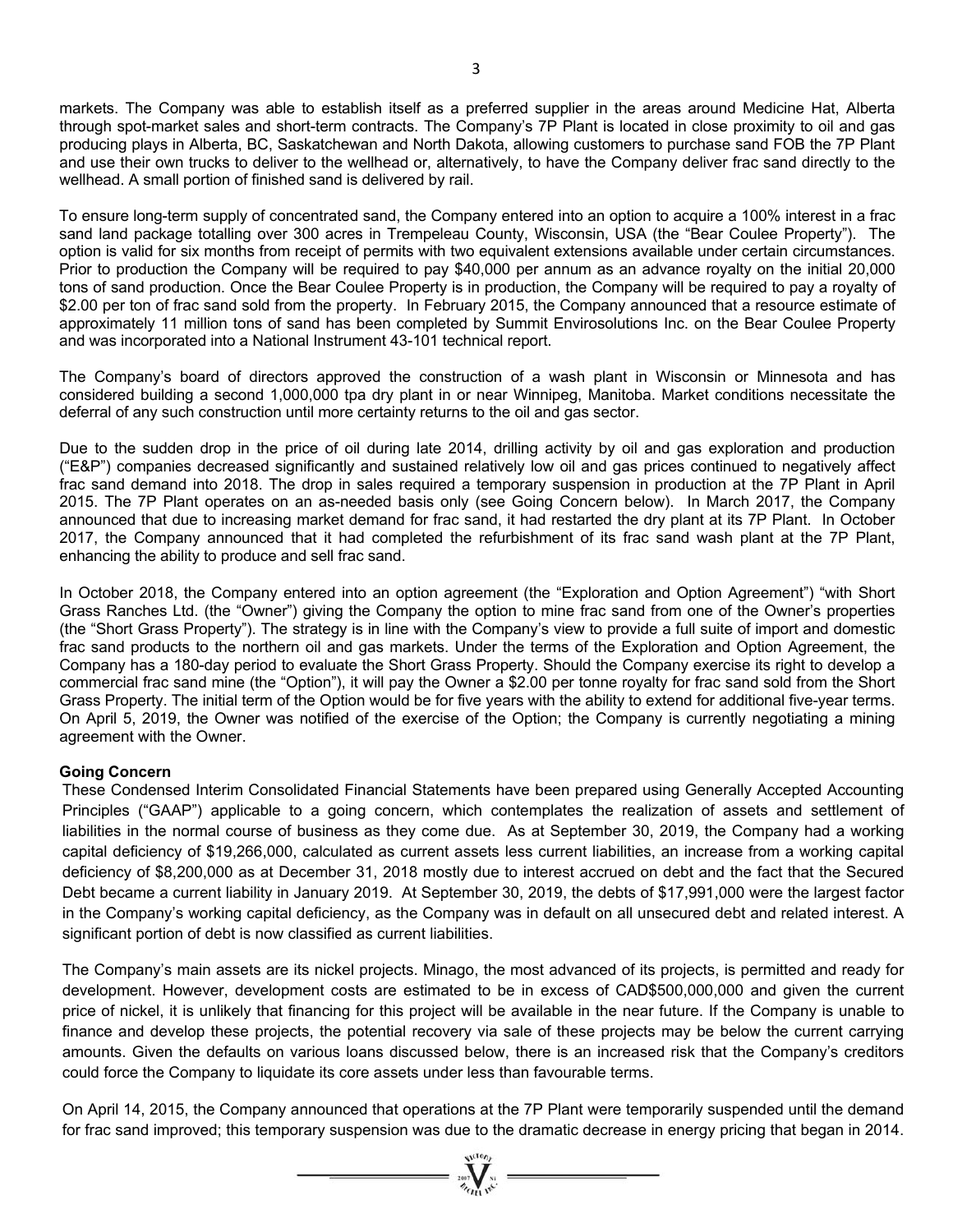Since March 2015, sales have been significantly below rates achieved during 2014 and remain well below the level required to generate positive cash flow. The 7P Plant was restarted in March 2017 and continues to operate on an asneeded basis in order to fulfil customer needs. In October 2017, the Company announced that it had completed the refurbishment of its frac sand wash plant at the 7P Plant. The wash plant is now operational, enhancing the ability to produce and sell frac sand.

The near-term outlook in the frac sand market remains unclear. The US dollar continues to negatively impact demand for high-quality Wisconsin frac sand in Canada, as the price for Canadian frac sand has dropped and service companies appear satisfied with using lower-quality domestic frac sand, because of the price differential caused mainly by the exchange rate. The Company's existing inventory is Wisconsin frac sand, which is hindering its ability to increase its sales. The Company is currently exploring the possibility of adding domestic sand to its inventory in order to be more competitive with the lower priced sand.

Cash flows from frac sand sales during the three and nine months ended September 30, 2019 were not sufficient to pay financing costs and the Company was not able to make most of its interest payments due during the three and nine months ended September 30, 2019.

During 2016, the Company restructured its debt (the "Debt Restructuring Agreement") with holders of promissory convertible notes and trade creditors, by issuing shares of the Company and unsecured promissory convertible notes ("Promissory Convertible Notes"). In 2017, the Company's secured debt ("Secured Debt") increased by the amount of unpaid interest to \$7,050,000 and the maturity date was extended to July 31, 2019. In 2018, the maturity date of the Secured Debt was further extended to January 31, 2020.

Pursuant to the terms of the Secured Debt, the Company is prevented from making payments under outstanding unsecured debt until the Secured Debt is repaid. The lender of the Secured Debt (the "Secured Lender") provided a forbearance agreement for the balance of the accrued interest and made short term advances to cover non-discretionary costs. Barring a significant improvement in the sales of frac sand, the Company is unlikely to be able to repay the Secured Debt in full when it matures in January 2020. The Company's ability to make the required interest payments in 2019 is also in doubt and dependent upon frac sand sales and/or third-party funding or asset sales. The Company was unable to make its interest payment due on September 30, 2019. The Company's Secured Lender continues to demonstrate its commitment to ensuring the protection of the Company's core assets by providing working capital advances and forbearance agreements with respect to the interest due under the Secured Debt. Should the support of the Secured Lender change, the going concern assumption would be in doubt.

During 2016, all of the Promissory Convertible Note holders participated in the Debt Restructuring Agreement, except for one holder of a \$3,000,000 promissory convertible note (the "Outstanding Note"). In March 2016, the Company announced that it had received notice that the holder of the Outstanding Note had filed a statement of claim concerning non-payment of principal and interest. The Company has reviewed the statement of claim with legal counsel to assess its impact on the Company and has concluded that there is no significant impact on the status of the Company's debt. The Outstanding Note matured in July 2016 and the Company has been unable to repay the amounts owing and interest payments due, which has resulted in the Company defaulting on the note.

The Company has not made interest payments due on any of its Promissory Convertible Notes, which has resulted in the Company defaulting on a portion of these notes. On July 31, 2018, the Company obtained approval from certain holders of Promissory Convertible Notes amounting to CAD\$357,000 and \$1,396,000, to extend the maturity date to January 31, 2020, from July 31, 2018, upon the issuance of an aggregate total of 532,899 common shares of the Company. The balance of the promissory notes remains in default.

The ability of the Company to continue as a going concern is heavily dependent on the continued support of its lenders and the frac sand market improving, both in demand and in price, and the Company's ability to resume full operations at its 7P Plant. In addition to the liquidity and solvency uncertainties described above, the ability to resume full operations at the 7P Plant will require additional financing. In order to resume purchasing and shipping supplies of frac sand and full

 $=\prod_{\alpha}^{N(\alpha)}$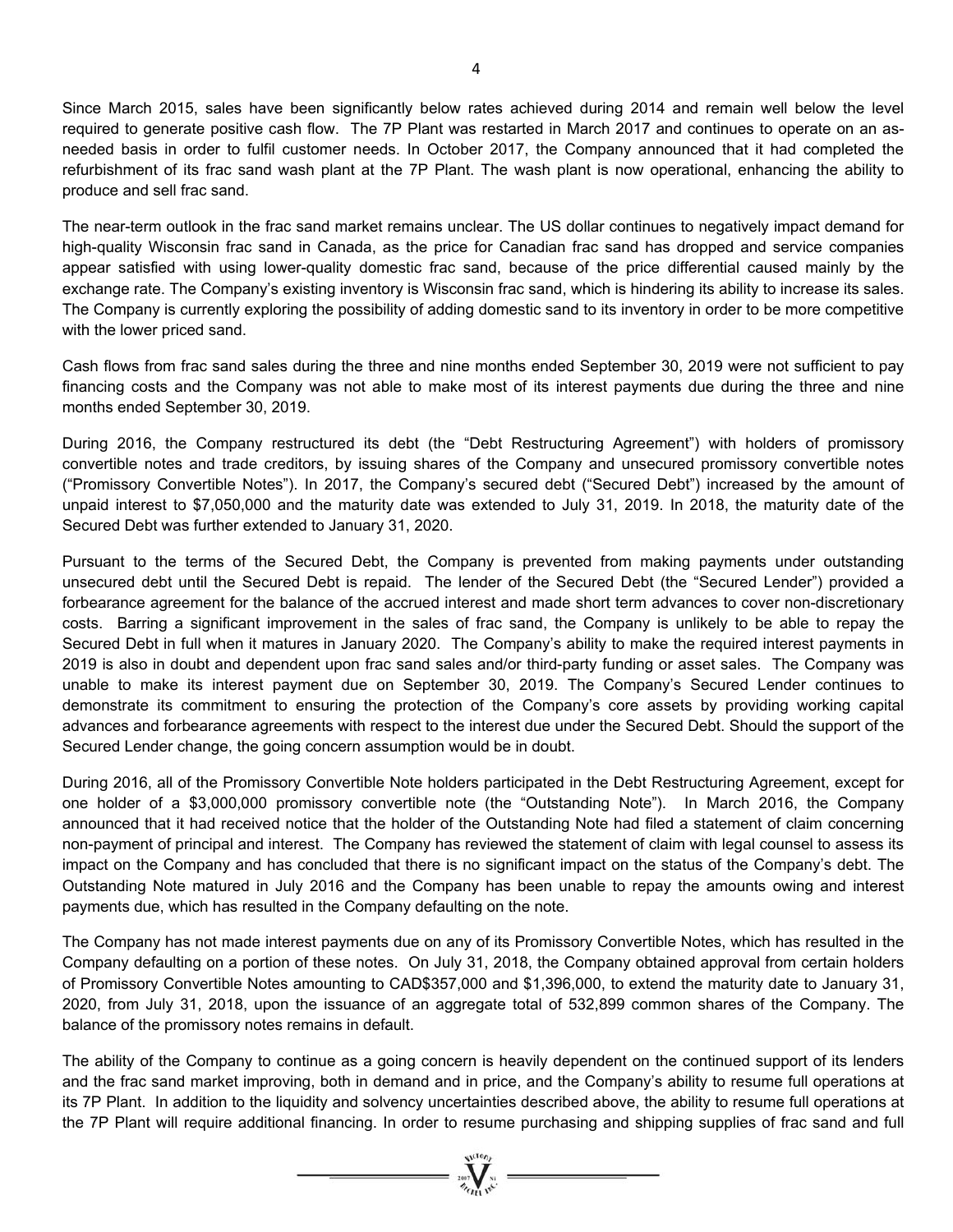operations at the 7P Plant, the Company will require additional working capital. As noted, the Company's Secured Lender has been supportive to date. However, there are no assurances that the Company will be able to obtain the working capital to resume operations at the level sufficient to generate cash flows to repay its outstanding obligations.

The Company has cut non-essential costs in an effort to reduce operating losses and has deferred payments wherever possible. During 2019 and 2018, the Company, with the agreement of its Secured Lender, sold non-core assets to provide operating funds. During 2019, the Company liquidated the remainder of its marketable securities, eliminating this source of funds for operations. However, without an injection of capital and/or until the demand and pricing for frac sand returns to pre-2015 levels, the Company will not be able to meet its outstanding obligations or any new obligations as they become due. The defaults on the Company's existing obligations add to the challenge of obtaining additional capital.

There can be no assurance that the Company will be able to restructure its debt further and/or recapitalize, and there is no certainty as to what further steps, if any, the secured and unsecured lenders may take. To date, management and the board of directors have reduced and/or deferred salaries and director fees until business recovers, but there is no certainty that this will continue. Management salary reductions and/or deferrals put the Company at risk of being unable to retain key personnel.

In addition to the above liquidity issues, the Company is subject to the risks and challenges experienced by other companies at a comparable stage. These risks include, but are not limited to, continuing losses, dependence on key individuals and the ability to secure adequate financing or to complete corporate transactions to meet the minimum capital required to successfully fund its projects and operating expenses.

None of the Company's mining projects have commenced commercial production and, accordingly, the Company is dependent upon debt or equity financings, the optioning and/or sale of resource or resource-related assets or interests, exploration results which have the potential for the discovery of economically-recoverable reserves and resources, and/or the ability to generate sufficient cash flow from its other operating activities for its funding. Development of the Company's current nickel mining projects to the production stage will require significant financing. Given the current economic climate, including the low nickel price, and the Company's existing liquidity challenges, the ability to raise sufficient funds will be difficult.

Should the Company not be able to overcome the risks described in this section, the carrying value of the Company's assets would be subject to material adjustment and, in addition, other adjustments may be necessary to these Condensed Interim Consolidated Financial Statements should such adverse events impair the Company's ability to continue as a going concern as contemplated under GAAP. There is no certainty that the Company will be able to generate sufficient cash to fund its activities including debt servicing, project expenditures and corporate costs. These conditions indicate the existence of a material uncertainty that may cast significant doubt about the Company's ability to continue as a going concern. Failure to continue as a going concern would require that the Company's assets and liabilities be restated on a liquidation basis, which would differ significantly from the going concern basis.

## **OUTLOOK**

Sand sales from Alberta's 7P Plant will remain the focus during 2019, however management believes that the Company's three sulphide nickel assets are at the heart of the longer-term value proposition for shareholders.

Minago in Manitoba is host to one of Canada's largest undeveloped, permitted, sulphide nickel resources. Combined with Mel in Manitoba and Lac Rocher in Quebec, the three projects combine to give your company one of the country's most significant in-situ sulphide nickel inventories.

Why is this important? Because all of the Company's nickel assets are located in Canada, one of the world's most secure mining jurisdictions; because the projects are superbly located relative to access to infrastructure, particularly Minago; and because demand for nickel, specifically sulphide nickel, is projected to rise dramatically over the next two decades.

Nickel's presence as an "Energy Metal" came to prominence in 2018 with the acceleration of worldwide demand for electric

 $=\sum_{\nu \in \mathbf{V}_{\text{GLO},\nu}}^{\infty}$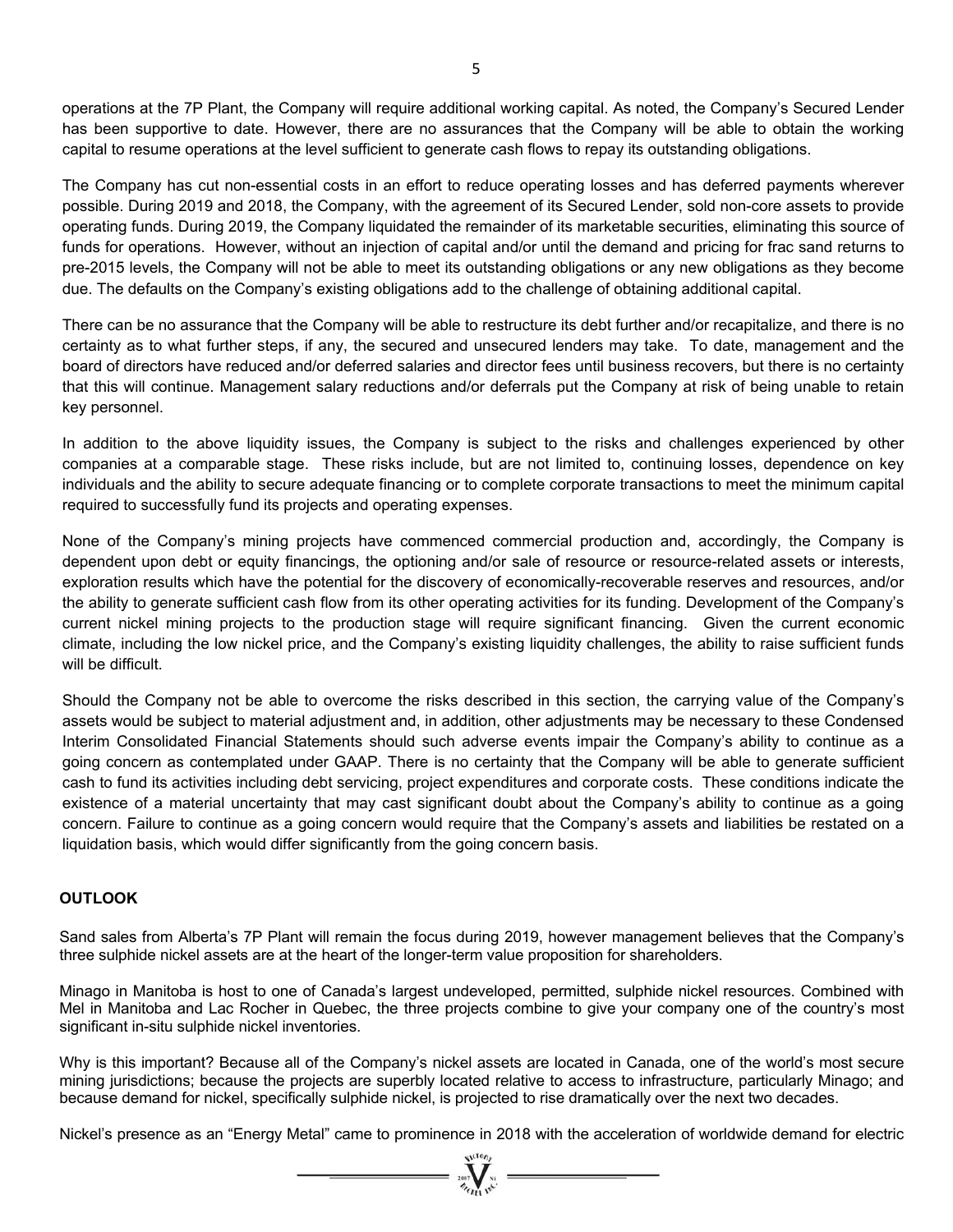vehicles ("EV"). By 2040, market researcher Wood Mackenzie expects to see 300 million EV passenger cars on the road. The blooming global need for rechargeable batteries due to growth in the EV market, driven by government focus on reducing carbon emissions, combined with evolving battery technologies that incorporate increasing amounts of nickel has led market watchers to expand their projections for global nickel demand.

Wood Mackenzie breaks EV into three broad categories, each with increasing levels of electrification. From least to most electrification these are hybrid electric vehicles ("HEV"), plug-in hybrid electric vehicles ("PHEV") and battery electric vehicles ("BEV"). As the level of electrification increases, so too does battery size and the amount of nickel and other battery materials required. By 2030, Wood Mackenzie expects 58% of passenger EV to be HEV, with the remaining 42% being PHEV or BEV; by 2040 the expectation is nearly 75% PHEV or BEV.

This increase in battery size and usage is complimented by the battery technologies themselves. There has been a global shift toward lithium-nickel-manganese-cobalt-oxide ("NMC") cathode chemistries, says Wood Mackenzie, and by 2030 they expect 70% of EV to use an NMC cathode. And there is a shift toward less cobalt-intensive battery types, meaning more nickel is used in each battery. UBS points out that today's cathodes used in EVs typically have a 1:1:1 ratio between nickel, manganese and cobalt. By 2021 this materials mix is expected to be optimized at 8:1:1. Further to this point, researcher Adamas Intelligence points to a 104% year-over-year ("YoY") increase in the amount of nickel in passenger EV batteries during February 2019, a bigger jump than both manganese and cobalt. In China alone, the YoY increase from January 2018 was 253%, with the YoY increases in Germany and the US coming in at 88% and 54% respectively.

In addition, market watchers concur that due to the quality requirements of battery producers the winners in this new demand environment will be sulphide ("Class 1") nickel producers such as Victory Nickel's projects which, unlike laterite nickel ("Class 2") deposits, have an economic advantage in the competition for EV battery market share. It is this demand that Bloomberg says accounted for a 35% increase in Class 1 nickel price on the London Metals Exchange between the end of 2018 and early august 2019. *Bloomberg New Energy Finance* forecasts that demand for nickel will multiply 16 times by 2030, and half of that is expected to go into batteries, driving nickel prices considerably higher. Through 2040, Wood Mackenzie expects nickel to be the highest-growth of the Energy Metals.



# Global battery sector demand by metal (kt)

Source: Wood Mackenzie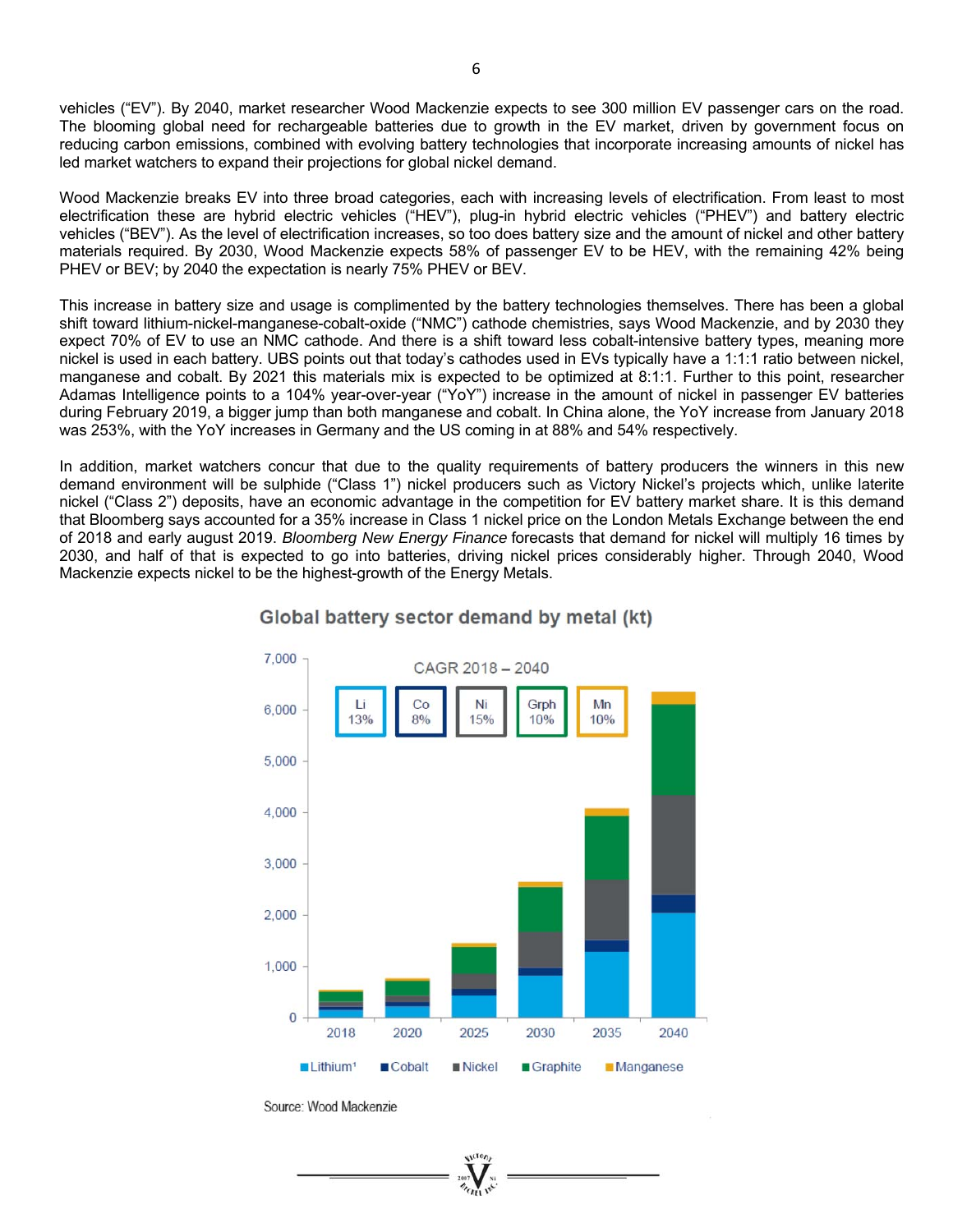This is not to discount the stainless steel and other markets using nickel. All in all, Wood Mackenzie sees global nickel demand rising significantly between 2018 and 2040.



**Sources of Long-Term Incremental Nickel Demand** 

Source: Wood Mackenzie

Given the Company's leading position with regard to sulphide nickel resources, – Victory Nickel is well placed to take advantage of the significant market shift toward EVs and growing sulphide nickel demand in general.

#### **Frac Sand**

Frac sand is a substantial contributor to the overall economics at Minago. Victory Nickel became a player in the frac sand market in 2014, when construction and commissioning of its 7P Plant in Alberta was completed. Unfortunately, toward the end of 2014 the price of oil crashed. As a result, drill rig utilization decreased substantially. In direct response to the declining utilization, E&P companies reduced, cancelled or deferred capital programs. All of this led to an unprecedented decline in the pricing of drilling and well completions, putting downward pressure on the price of frac sand.

During this period, E&P companies looked for ways to improve their economics by reducing costs and enhancing recoveries. Measures include lengthening of both lateral and horizontal drilling, increasing the number of stages per foot and using more sand per stage. These changes have led to an increase in frac sand intensity – using more sand per well – a trend that bodes well for frac sand consumption.

According to energy market analytics company RBN Energy, a typical well in the Texas' Permian Basin is 10,000 lateral feet (and sometimes thousands of feet longer) using about 2,500 pounds of sand per linear foot. These dynamics have led to a doubling of frac sand demand over the past three years in the US to over 100,000,000 tons per annum. In the US, demand for frac sand is predicted to grow by 10% in 2019 and 17% in 2020, according to Rystad Energy.

As part of the trend toward E&P companies looking to reduce their costs, demand for more cost-effective in-basin domestic frac sand has increased in Canada. The Company's business plan always contemplated sales of domestic frac sand from both Minago and other strategically-located Canadian frac sand deposits in addition to sales of Northern White frac sand imported from Wisconsin. As such, the Option on the Short Grass Property furthers the Company's ability to better navigate changing frac sand demand in Canada by offering both imported Northern White and an in-basin domestic alternative. Broadening its product offering will allow Victory Nickel to appeal to a wider variety of customers and better take advantage of opportunities as the frac sand market evolves.

The softness in the frac sand market over the past several years led to declining valuations of frac sand assets throughout North America. Management has been evaluating opportunities to take advantage of market changes to build its presence in the frac sand business by acquiring undervalued North American frac sand production assets that offer immediate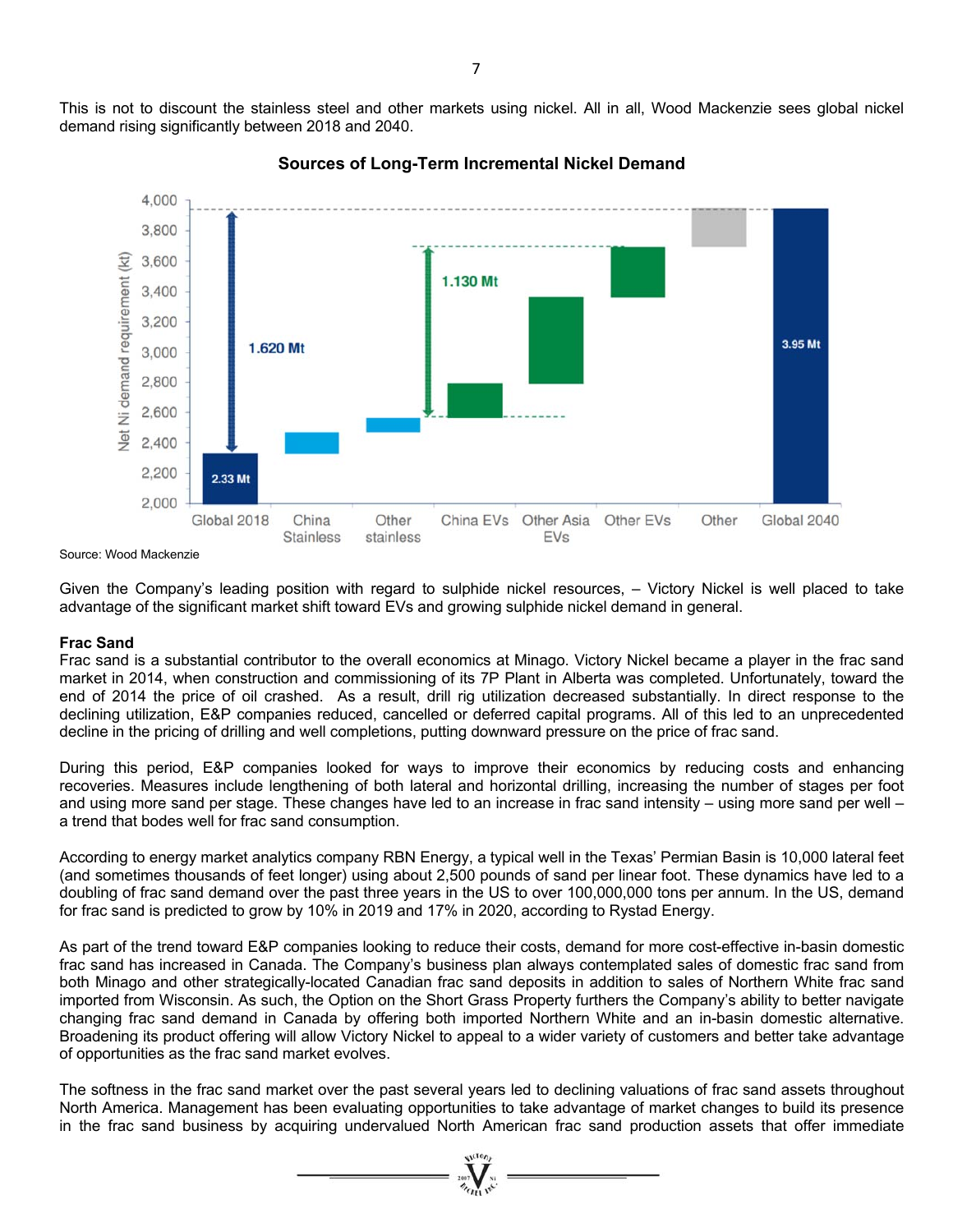8

potential to expand sales and open new markets, while at the same time being complementary to the Company's existing production activities. In addition, we remain confident that sulphide nickel demand will improve, such that not only the Minago nickel project can be developed, but that the Company's other nickel projects can be advanced as potential producers. We thank our shareholders, lenders and suppliers for their continued patience and support.

# **RESULTS OF OPERATIONS**

|                                               | <b>Exploration and</b> |            |    |                          |    |                  |    | September 30, |    |       |  |
|-----------------------------------------------|------------------------|------------|----|--------------------------|----|------------------|----|---------------|----|-------|--|
| For the three months ended September 30, 2019 | Corporate              |            |    | Development              |    | <b>Frac Sand</b> |    | Total         |    | 2018  |  |
| <b>Revenues</b>                               | \$                     |            | \$ | $\overline{\phantom{0}}$ | \$ | 56               | \$ | 56            | \$ | 207   |  |
| Cost of goods sold                            |                        |            |    |                          |    | (26)             |    | (26)          |    | (226) |  |
| Gross profit (loss)                           |                        |            |    | ٠                        |    | 30               |    | 30            |    | (19)  |  |
| <b>Operating expenses</b>                     |                        |            |    |                          |    |                  |    |               |    |       |  |
| General and administrative                    |                        | (138)      |    |                          |    | (69)             |    | (207)         |    | (220) |  |
| Share-based payments                          |                        |            |    |                          |    |                  |    |               |    |       |  |
| Amortization of property, plant and equipment |                        |            |    |                          |    | (142)            |    | (142)         |    | (146) |  |
| <b>Operating loss</b>                         |                        | (138)      |    | ٠                        |    | (181)            |    | (319)         |    | (385) |  |
| Finance income                                |                        | 41         |    |                          |    |                  |    | 41            |    | 566   |  |
| Finance costs                                 |                        | (666)      |    |                          |    |                  |    | (666)         |    | (698) |  |
| Net finance costs                             |                        | (625)      |    | ۰                        |    |                  |    | (625)         |    | (132) |  |
| Loss before income taxes                      |                        | (763)      |    |                          |    | (181)            |    | (944)         |    | (517) |  |
| Income tax recovery                           |                        |            |    |                          |    |                  |    |               |    | 312   |  |
| Net loss for the period                       | \$                     | $(763)$ \$ |    | ۰.                       | \$ | $(181)$ \$       |    | (944)         | \$ | (205) |  |

| For the nine months ended September 30, 2019       | Corporate          | <b>Exploration and</b><br>Development | <b>Frac Sand</b> | Total     | September 30,<br>2018 |
|----------------------------------------------------|--------------------|---------------------------------------|------------------|-----------|-----------------------|
| <b>Revenues</b>                                    |                    | \$<br>$\overline{\phantom{0}}$        | \$<br>407        | \$<br>407 | \$<br>664             |
| Cost of goods sold                                 |                    |                                       | (349)            | (349)     | (740)                 |
| Gross profit (loss)                                |                    |                                       | 58               | 58        | (76)                  |
| <b>Operating expenses</b>                          |                    |                                       |                  |           |                       |
| General and administrative                         | (382)              |                                       | (210)            | (592)     | (649)                 |
| Share-based payments                               |                    |                                       |                  |           | (20)                  |
| Amortization of property, plant and equipment      |                    |                                       | (427)            | (427)     | (439)                 |
| Writedown of Mine property and development project |                    | (17)                                  |                  | (17)      |                       |
| <b>Operating loss</b>                              | (382)              | (17)                                  | (579)            | (978)     | (1, 184)              |
| Finance income                                     |                    |                                       |                  |           | 580                   |
| Finance costs                                      | (2,061)            |                                       |                  | (2,061)   | (1, 945)              |
| Net finance costs                                  | (2,061)            |                                       |                  | (2,061)   | (1, 365)              |
| Loss before income taxes                           | (2, 443)           | (17)                                  | (579)            | (3,039)   | (2, 549)              |
| Income tax recovery                                |                    |                                       |                  |           | 741                   |
| Net loss for the period                            | \$<br>$(2,443)$ \$ | (17)                                  | $(579)$ \$<br>\$ | (3,039)   | \$<br>(1,808)         |

#### **Overall**

For the three and nine months ended September 30, 2019, the Company had a net loss of \$944,000 and \$3,039,000 or a loss of \$0.01 and \$0.03 per share (September 30, 2018 - \$205,000 and \$1,808,000 or \$0.00 and \$0.02 per share), respectively. The following narrative discusses the relevant operations of the Frac Sand and Exploration and Development segments first, and then addresses the corporate segment.

 $\overbrace{\qquad \qquad }^{w(00n)}$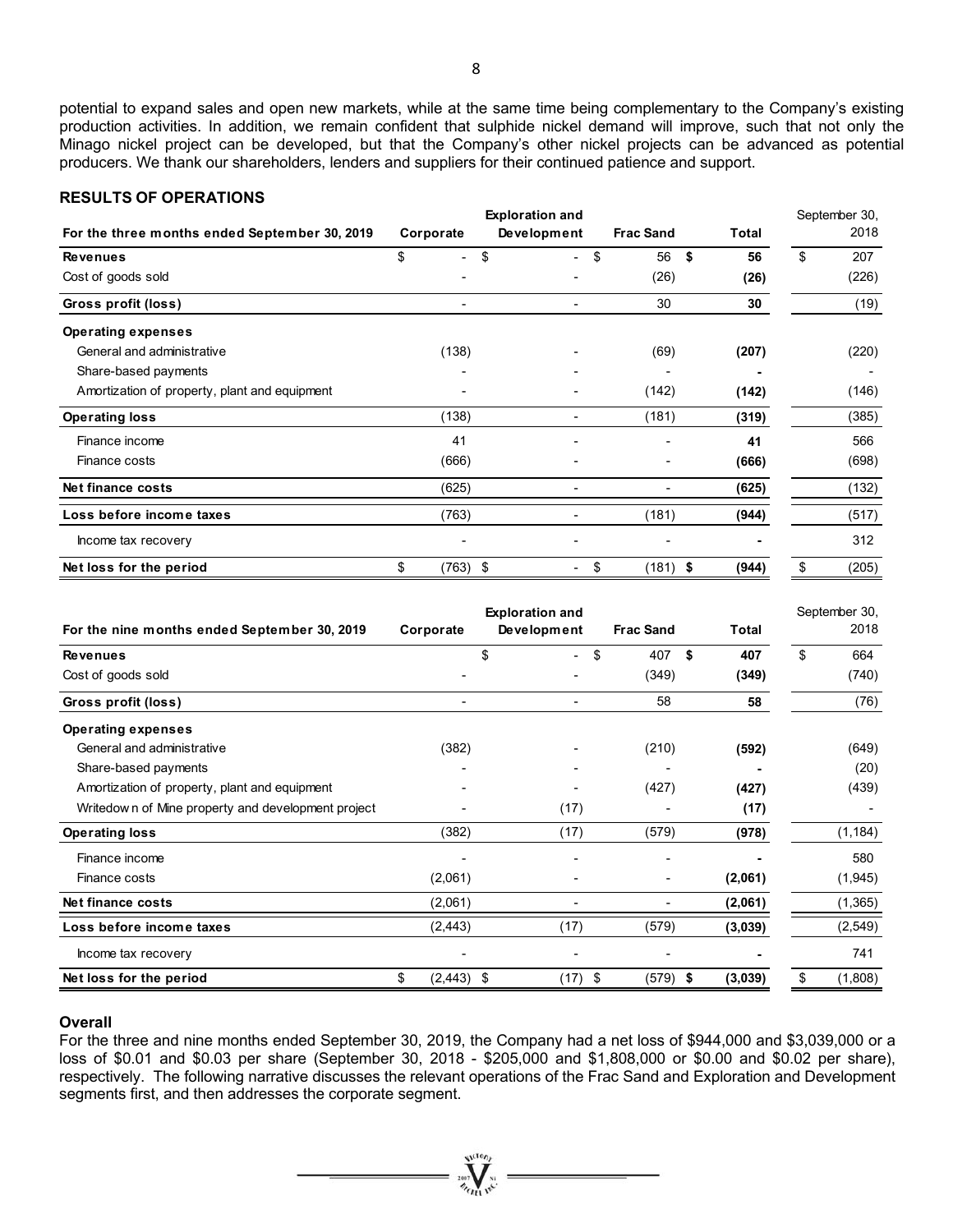#### **Frac Sand Segment**

Due to the decline in the price of oil beginning in 2014, demand for frac sand in the Company's target markets was under pressure throughout 2018 and into 2019. The Company holds inventory in excess of 18,000 tons as at September 30, 2019 (December 31, 2018 – 19,000 tons) at various stages of the process and made sales of 650 tons and 4,791 tons of various grades of frac sand during the three and nine months ended September 30, 2019 (September 30, 2018 – 949 tons and 5,869 tons), respectively, by drawing down inventories and/or brokering sand, generating a gross profit of \$30,000 and \$58,000 (September 30, 2018 – gross loss of \$19,000 and \$76,000), respectively.

#### *Revenues*

The Company recognized revenue on frac sand sales during the three and nine months ended September 30, 2019 aggregating \$56,000 and \$407,000, or \$86.15 and \$84.95 per ton (September 30, 2018 - \$207,000 and \$664,000 or \$113 per ton), respectively. Revenue includes freight for sales delivered to certain customers at certain times. While sales and pricing periodically show signs of improvement, the market has not improved sufficiently in the Company's target areas where it can generate positive cash flow sufficient to service debt.

#### *Cost of goods sold*

The cost of goods sold includes the cost of concentrated sand purchased in Wisconsin, the cost of delivery to the 7P Plant including handling and trans-loading costs and the operating cost to dry and screen the concentrated sand into four main dry products. Cost of goods sold may also include sand purchased from third parties. These costs are capitalized as a component of inventory on a normalized basis and are charged to cost of goods sold when title to the product passes to the customer. Cost of goods sold may also include any write-down or recovery of impairment of inventory values to the lower of cost or net realizable value.

The cost of goods sold was \$26,000 and \$349,000 during the three and nine months ended September 30, 2019 (September 30, 2018 - \$226,000 and \$740,000), respectively. The 7P Plant continues to operate on an as-needed basis, resulting in higher operating costs per ton of product produced than what is expected on a continuous operating basis. The Company has reduced manpower to a skeleton crew sufficient to start production as demand returns on a consistent basis. The Company suspended purchases of concentrated sand in 2015 and will resume purchases once demand is sufficient to utilize existing inventories at the 7P Plant. Finished goods inventory was valued at net realizable value of \$84.10 per ton at September 30, 2019 (September 30, 2018 - \$94.18 per ton) to reflect current market conditions.

Costs per ton are per dry ton, unless otherwise stated.

#### *Gross profit*

The 7P Plant generated a gross profit of \$30,000 and \$58,000, respectively, during the three and nine months ended September 30, 2019 and a gross loss of \$19,000 and \$76,000, respectively, during the three and nine months ended September 30, 2018. The 7P Plant continues to operate on an as-needed basis, resulting in higher operating costs per ton of product produced than what is expected on a continuous operating basis, while finished goods inventory is written-down when impaired to the lower of cost of net realizable value.

#### *General and administrative and other costs*

General and administrative costs for the frac sand segment amounted to \$69,000 and \$210,000 for the three and nine months ended September 30, 2019 (September 30, 2018 - \$85,000 and \$216,000), respectively. These costs include Victory Silica salaries, administration, marketing and logistics management. The Company reduced manpower to a skeleton crew and overhead sufficient to operate the 7P Plant as demand requires.

Amortization of property, plant and equipment of \$142,000 and \$427,000 was recorded for the three and nine months ended September 30, 2019 (September 30, 2018 - \$145,000 and \$437,000), respectively, for items in use at the 7P Plant.

#### *Net loss*

All of the above items combined to produce a net loss for the frac sand segment of \$181,000 and \$579,000 for the three and nine months ended September 30, 2019 (September 30, 2018 – \$249,000 and \$729,000).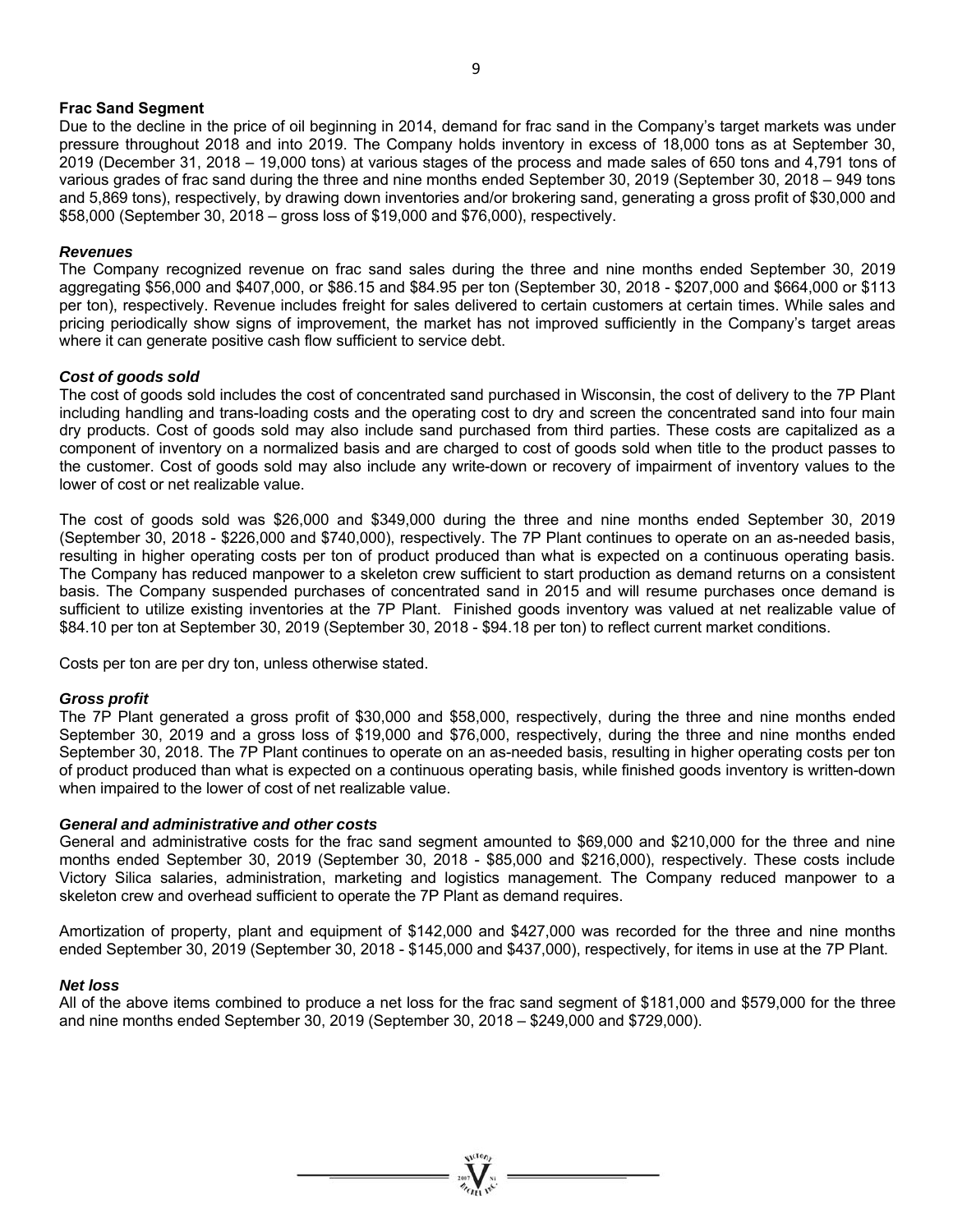#### **Corporate Segment**

The corporate component of net loss for the three months ended September 30, 2019 was \$763,000 (September 30, 2018 – net gain of \$45,000), including operating expenses of \$138,000 (September 30, 2018 - \$135,000), net finance costs of \$625,000 (September 30, 2018 – \$132,000) and an income tax recovery of \$nil (September 30, 2018 – \$312,000).

The corporate component of net loss for the nine months ended September 30, 2019 was \$2,443 ,000 (September 30, 2018 - \$1,077,000), including operating expenses of \$382,000 (September 30, 2018 - \$453,000), net finance costs of \$2,061,000 (September 30, 2018 – \$1,365,000) and an income tax recovery of \$nil (September 30, 2018 – \$741,000). Operating expenses include \$nil non-cash share-based payments during the three and nine months ended September 30, 2019 (September 30, 2018 - \$20,000).

General and administrative expenses were \$138,000 and \$382,000 during the three and nine months ended September 30, 2019 (September 30, 2018 - \$135,000 and \$433,000), respectively. These costs include statutory costs incurred as a public company, general investor relations expenses, consulting, travel, health benefits, salaries and director costs.

#### *Net finance income (costs)*

The Company considers financing activities to be part of the Corporate segment.

Finance costs were \$666,000 and \$2,061,000 for the three and nine months ended September 30, 2019 (September 30, 2018 - \$698,000 and \$1,945,000), respectively. Cash and accrued interest expenses was \$543,000 and \$1,556,000 for the three and nine months ended September 30, 2019 (September 30, 2018 - \$488,000 and \$1,434,000), respectively. The increase in interest expense during 2019 compared with 2018 is mainly related to the compounding of interest outstanding on various unsecured debts.

The Company has several tranches of Promissory Convertible Notes issued. There are several elements of finance costs associated with these notes: accrued and cash-settled interest expense, non-cash amortization of loan fees, non-cash amortization of the embedded derivatives related to the value of the convertibility feature, the change in the fair value of the embedded derivatives, and the non-cash amortization of the present value discount on the Promissory Convertible Notes. All amortizable elements are calculated using the effective interest rate method. During the three and nine months ended September 30, 2019, the amortization of the embedded derivatives on the Promissory Convertible Notes amounted to \$119,000 and \$325,000 (September 30, 2018 - \$151,000 and \$449,000), respectively.

#### *Income tax expense (recovery)*

The Company does not allocate income taxes between segments. The Company records a tax recovery as a result of applying carry-forward non-capital losses against deferred tax liabilities. Certain components of finance income and finance costs are not taxable, and their volatility has an apparent effect on the effective income tax rate.

#### *Other comprehensive income*

Other comprehensive income ("OCI") for the three and nine months ended September 30, 2019 was \$nil (September 30, 2018 – increase of \$424,000 and \$340,000). These changes are a result of the net market value changes and/or gain in the sale of the Company's marketable securities. The company sold a portion of its marketable securities for \$149,000 during the nine months ended September 30, 2019 (September 30, 2018 - \$158,000). Furthermore, foreign exchange gain in OCI of \$15,000 and \$49,000 was incurred during the three and nine months ended September 30, 2019 (September 30, 2018 – loss of \$65,000 and \$8,000), respectively, mainly due to the translation of the Company's subsidiaries' functional currency of CAD\$ to the Company's functional currency of US\$.

#### *Deferred tax asset*

Deferred income tax assets and liabilities are recognized for temporary differences between the carrying value of the balance sheet items and their corresponding tax values, as well as for the benefit of losses available to be carried forward to future years for tax purposes that are considered probable to be realized. The deferred tax amount reflects a rate of 27% (September 30, 2018 – 27%).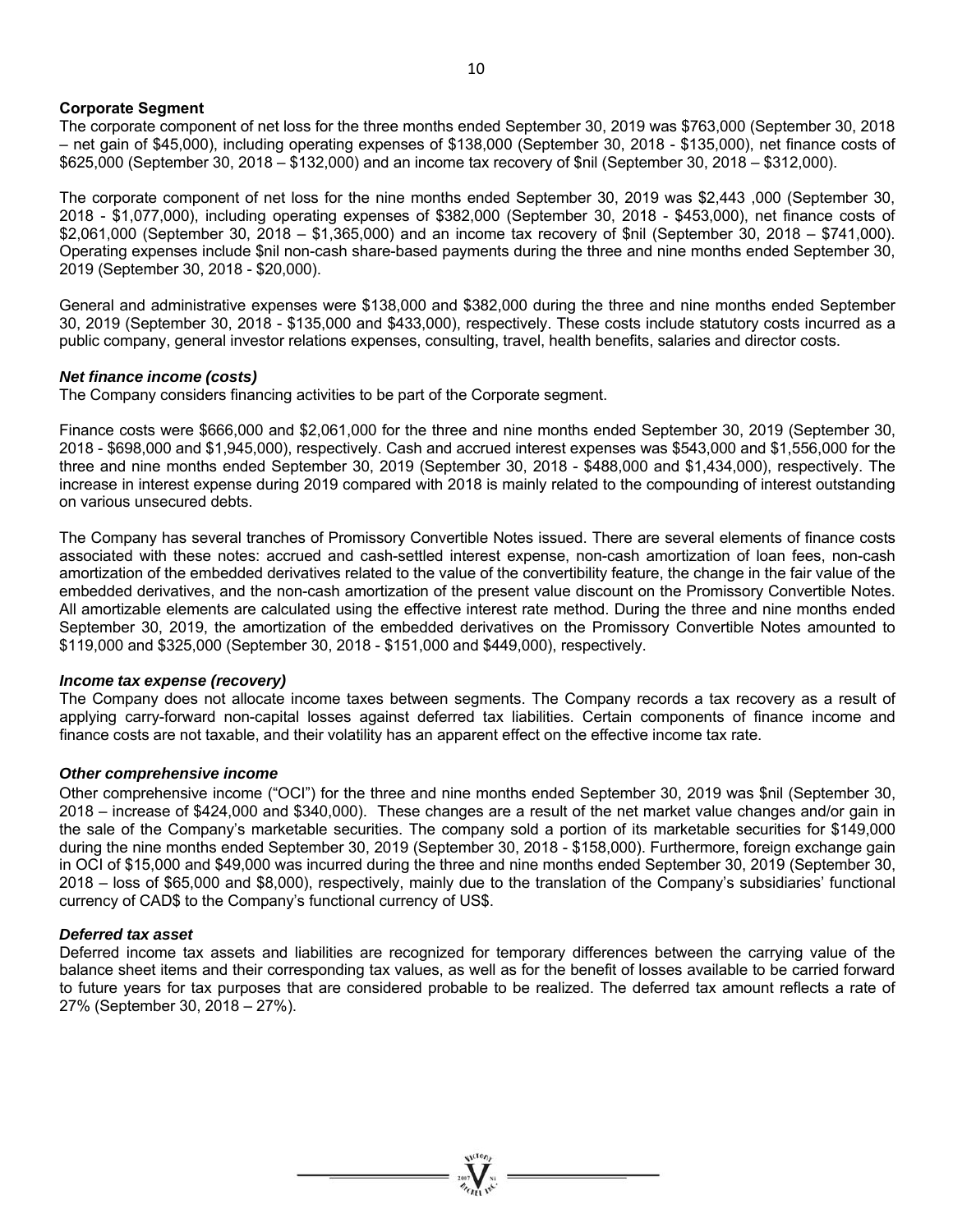#### **SUMMARY OF QUARTERLY RESULTS**

Selected financial information for each of the last eight quarters is as follows:

| <b>Fiscal year 2019/2018</b>                | 3 <sup>rd</sup><br>Quarter |        |                         | 2 <sup>nd</sup> Quarter |                         | 1 <sup>st</sup> Quarter | 4 <sup>th</sup> Quarter |        |
|---------------------------------------------|----------------------------|--------|-------------------------|-------------------------|-------------------------|-------------------------|-------------------------|--------|
| Sales                                       |                            | 56     | \$                      | 190                     | \$                      | 161                     | \$                      | 207    |
| Gross profit (loss)                         |                            | 30     | \$                      | 34                      | \$                      | (6)                     | \$                      | (19)   |
| General and administrative                  |                            | (207)  | \$                      | (243)                   | \$                      | (142)                   | \$                      | (220)  |
| Net finance costs                           |                            | (625)  | \$                      | (744)                   | \$                      | (692)                   | \$                      | (132)  |
| Net loss                                    |                            | (944)  | \$                      | (1, 112)                | \$                      | (983)                   | \$                      | (205)  |
| Total comprehensive (loss) income           |                            | (929)  | \$                      | (1, 139)                | \$                      | (923)                   | \$                      | 154    |
| Loss per share - basic and diluted          | \$                         | (0.01) | \$                      | (0.01)                  | \$                      | (0.01)                  | \$                      | (0.00) |
| <b>Fiscal year 2018/2017</b>                | $3^{\text{rd}}$<br>Quarter |        | 2 <sup>nd</sup> Quarter |                         | 1 <sup>st</sup> Quarter |                         | 4 <sup>th</sup> Quarter |        |
| Sales                                       |                            | 58     | \$                      | 399                     | \$                      | 156                     | \$                      | 428    |
| Gross profit (loss)                         |                            | (68)   | \$                      | 11                      | \$                      | 455                     | \$                      | (116)  |
| General and administrative                  |                            | (242)  | \$                      | (187)                   | \$                      | (133)                   | \$                      | (120)  |
| Net finance costs                           |                            | (610)  | \$                      | (623)                   | \$                      | (34)                    | \$                      | (448)  |
| Net (loss) income                           |                            | (875)  | \$                      | (728)                   | \$                      | 2,091                   | \$                      | (577)  |
| Total comprehensive (loss) income           |                            | (832)  | \$                      | (798)                   | \$                      | 2,131                   | \$                      | (571)  |
| (Loss) income per share - basic and diluted |                            | (0.01) | \$                      | (0.01)                  | \$                      | 0.02                    | \$                      | (0.00) |

The gross profit or loss includes cost of goods sold, which contain operating costs for a full period despite production being at less-than-full capacity. During the last quarter of 2018, the Company recorded a significant impairment in its exploration and evaluation ("E&E") projects and its Minago project. An impairment on inventory to net realizable value was also recorded during the same period. In addition, the increase in the market value of frac sand required a recovery of impaired inventory values during the last quarter of 2017, to the lower of cost or net realizable value. Net finance income and costs have fluctuated period-over-period, due to the gain in restructuring of debt during 2018, change in the fair value of the embedded derivatives related to the Debt Restructuring Agreement, change in the fair value of the Participating Interest (defined below), and amortization of embedded derivatives and loan fees on the Promissory Convertible Notes. During 2017, the Company recorded an income tax recovery as a result of adjusting the foreign exchange rate on various tax pools.

#### **LIQUIDITY AND CAPITAL RESOURCES**

As at September 30, 2019, the Company had a working capital deficiency of \$19,266,000, compared with a working capital deficiency of \$8,200,000 as at December 31, 2018. The increase in the working capital deficiency resulted mainly from the increase in short-term loans as long-term debt becomes current.

#### **Participating Interest**

Pursuant to a participating interest loan (the "Participating Interest") with Nuinsco Resources Limited (or the "Lender"), the Lender has the right to convert the outstanding balance into a limited participating interest (the "Conversion"), whereby the Lender is entitled to receive a share of cash flows earned from the sale of frac sand from the 7P Plant. On April 22, 2014, the Lender exercised the Conversion. The Conversion constituted payment of the loan in full. This obligation will be settled through a 52.16% participation in net operating cash flows from the frac sand business after recoupment of capital costs for phase one and pre-operating expenses. The participation is capped at CAD\$7,667,124 provided the Company proceeds with phase two (see FRAC SAND SEGMENT below for a description of phases one, two and three), otherwise the cap is approximately CAD\$10,222,831. Distributions under the Participating Interest terms are calculated based on operating cash flow after recovery of capital and pre-operating costs and take into account working capital. Until there is an improvement in the frac sand market from the uncertainty seen in recent years and given the operating losses incurred since 2014, it is not likely that any payments will be made on the participating interest. As a result, at September 30, 2019, the carrying value of the Participating Interest was \$1,000, compared with \$1,000 at December 31, 2018. Any change in value is recorded through Finance Income or Cost in the statement of operations. The Company will continue to reassess the carrying value of the Participating Interest as circumstances warrant.

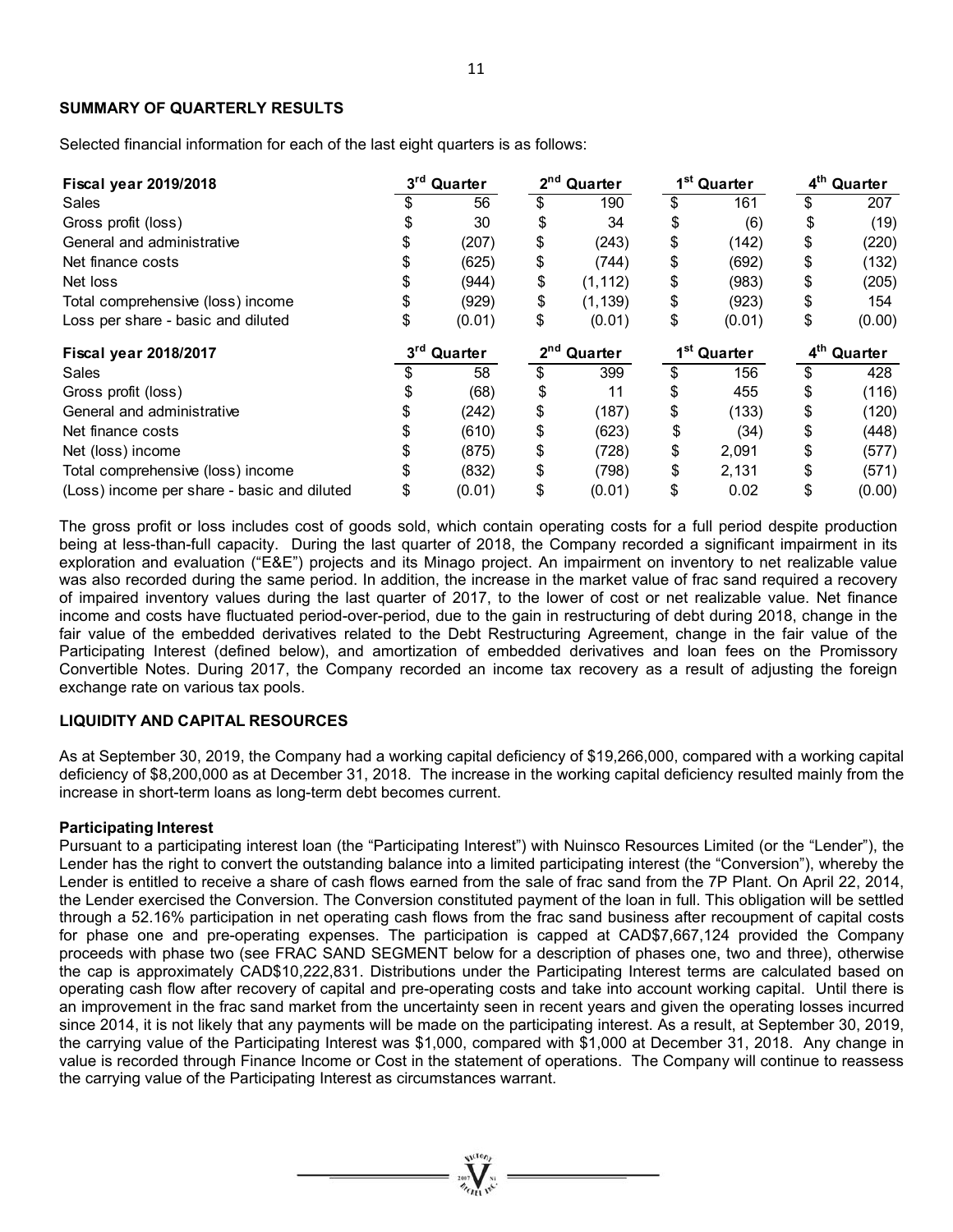#### **Secured Debt**

The Secured Debt of \$7,050,000 has a maturity date of January 31, 2020. The interest rate on the Secured Debt is 14.8% with interest payable in arrears. The Secured Debt is due in full on the date of maturity, subject to a cash sweep of 75% of free cash flow ("Free Cash Flow") payable within 45 days following the end of each fiscal quarter and 90 days from each fiscal year end. Free Cash Flow will be calculated based on the Company's quarterly unaudited and annually audited consolidated statements of cash flows, as net cash from operating and investing activities, plus interest and lease payments from financing activities. Allowable investing activities must be approved in advance by the Secured Lender.

In addition, the Company has agreed to not make any payments to settle past unsecured debt prior to the repayment of the Secured Debt, without the Secured Lender's approval. Based on current conditions, no payments are expected to be made under the terms of the cash sweep during 2019.

#### **Promissory Convertible Notes**

During 2016, the Company announced that it had restructured a portion of its debt through private placements of common shares and Promissory Convertible Notes, in settlement of current indebtedness to certain of its unsecured lenders and trade creditors.

The Company has not made any interest payments due on its Promissory Convertible Notes, which has resulted in the Company defaulting on these notes.

#### *Promissory Convertible Note Holders*

The Promissory Convertible Notes have the original following terms:

- A maturity date of July 31, 2018;
- An interest rate of 7% per annum, payable annually or at any time in cash or in common shares valued at market, at the option of the Company;
- Convertible at CAD\$0.25 per share, at the option of the holder; and
- Holders of the Promissory Convertible Notes will also receive one common share purchase warrant for every four common shares acquired upon conversion of the Promissory Convertible Notes, with an exercise price of CAD\$0.50 per share, exercisable for a five-year period from the date of conversion.

On July 31, 2018, the Company obtained approval from certain holders of Promissory Convertible Notes amounting to CAD\$357,000 and \$1,396,000, to extend the maturity date to January 31, 2020, from July 31, 2018, upon the issuance of an aggregate total of 532,899 common shares of the Company. These Promissory Convertible Notes increased by the amount of unpaid interest of CAD\$72,000 and \$281,000. Concurrent with the extension of these Promissory Convertible Notes, the conversion option above was also extended to January 31, 2020 with the same terms as noted above. All other terms remain the same as the original terms. Those notes which were not extended to January 31, 2020 remain in default and are presented as current. The conversion rights on those notes expired.

#### **Debt Owed to Directors and Management**

Current directors and management agreed to defer payment, until January 31, 2020, of all outstanding debt and director fees accumulated up to July 31, 2019. As a result, the long-term debt of \$383,000 owed to directors and management is comprised of a portion of the restructured debt owed to current directors and management amounting to CAD\$224,000, and unpaid director fees incurred by current directors during 2016, 2017, 2018 and the first half of 2019 totalling CAD\$283,000.

#### **Outstanding Note**

During 2016, all of the then holders of promissory convertible notes participated in the Debt Restructuring Agreement except for the one holder of the Outstanding Note of \$3,000,000. In March 2016, the Company announced that it had received notice that the holder of the Outstanding Note had filed a statement of claim concerning non-payment of principal and interest. The Company has reviewed the statement of claim with legal counsel to assess its impact on the Company and has concluded that there is no significant impact on the status of the Company's debt. Pursuant to the terms of the Secured Debt, the Company is prevented from making payments under outstanding unsecured debt until the Secured Debt is repaid. As a result, the Company has not paid interest accrued on the Outstanding Note. The Outstanding Note matured in July 2016 and the Company has been unable to repay the amounts owing and interest payments due. This has resulted in the Company defaulting on the Outstanding Note.

 $\sum_{i=1}^{n}$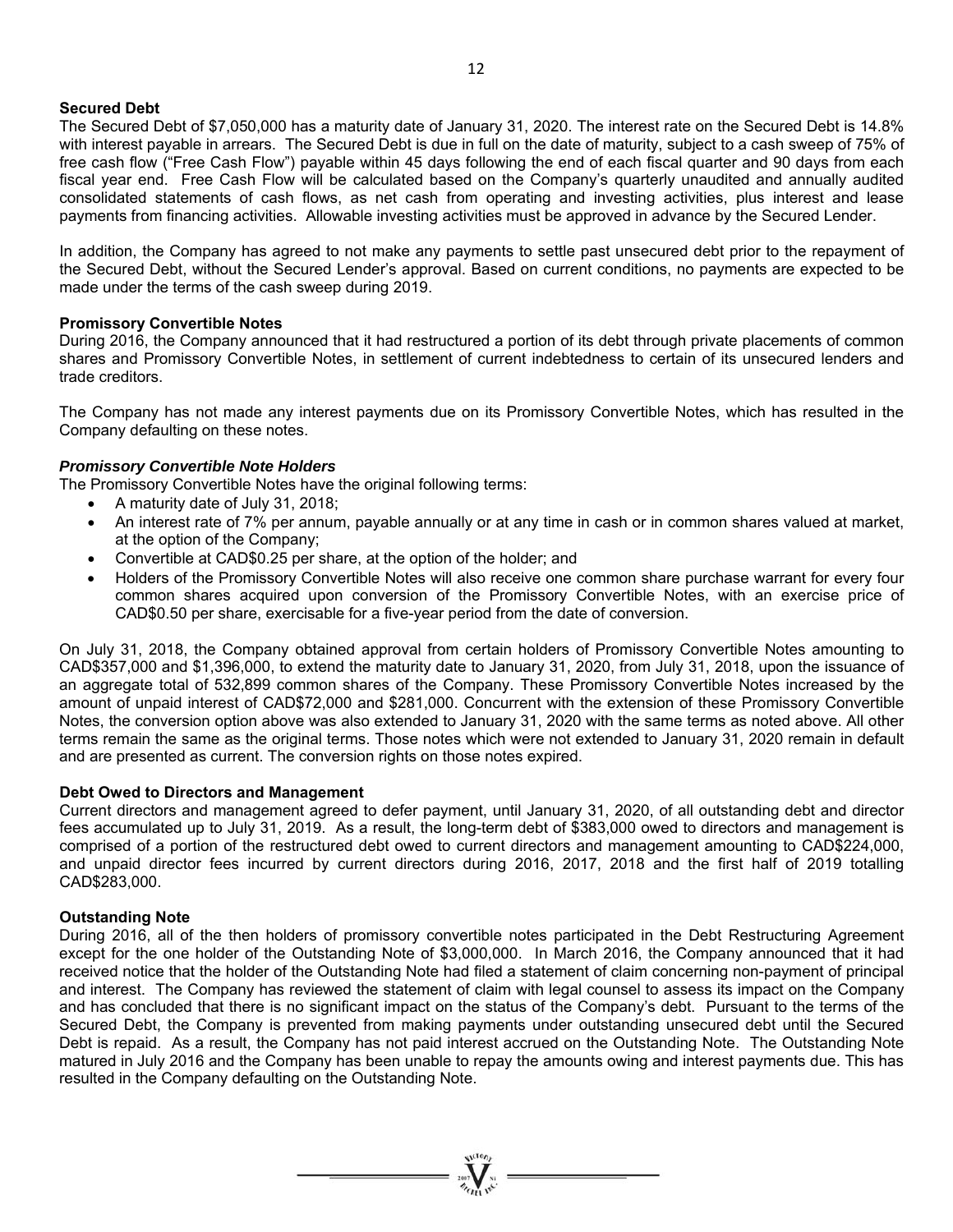#### **Cash Flows during the period**

Cash as at September 30, 2019 was held with major Canadian banks. The Company has a policy of investing its available cash in Canadian government instruments and certificates of deposit or other direct obligations of major Canadian banks. For the nine months ended September 30, 2019, the Company used cash of \$507,000 through operating activities (September 30, 2018 - \$285,000).

During the nine months ended September 30, 2019, net cash provided by investing activities was \$125,000 (September 30, 2018 - \$189,000). The Company generated \$149,000 in net proceeds on the sale of marketable securities (September 30, 2018 - \$158,000).

The Company received \$381,000 from net financing activities during the nine months ended September 30, 2019 (September 30, 2018 – \$39,000), mainly due to net receipts of current loans.

The Company's activities during the nine months ended September 30, 2019 used cash of \$1,000 (September 30, 2018  $-$  \$57,000).

#### **Other Potential Sources of Cash Flow**

The Company has over 18,000 tons of sand in inventory at September 30, 2019. The Company has eliminated all discretionary costs that should not have a negative impact on its ability to resume production. Staffing, salaries and director fees have been previously reduced or accrued and deferred where possible.

#### **REPORTING SEGMENT**

The Company is engaged in the exploration, evaluation and development of properties for the mining and production of nickel and associated products. The Company also produces frac sand for the oil and gas industry in Canada and the northern US. The Company has three reporting segments: Corporate, Exploration and Development, and Frac Sand. The Corporate segment supports all of the Company's activities.

Senior management makes decisions with respect to exploration and development by considering exploration and development potential and results on a project basis. The Company's projects are all located in Canada.

The frac sand segment is managed and operated by Victory Silica's executives and employees although the business and operating assets are part of Victory Nickel. The segment is located in Canada.

The following table provides additional information on the Company's total segment assets:

|                             | September 30,<br>2019 |          |  |  |  |
|-----------------------------|-----------------------|----------|--|--|--|
| Canada                      |                       |          |  |  |  |
| Corporate                   | \$<br>$1,559$ \$      | 1,637    |  |  |  |
| Exploration and development | 16,230                | 16,230   |  |  |  |
| Frac sand                   | 3,419                 | 3,796    |  |  |  |
| Intersegment elimination    | (1, 435)              | (1, 402) |  |  |  |
| <b>Total Assets</b>         | $19,773$ \$           | 20,261   |  |  |  |

#### **EXPLORATION AND DEVELOPMENT ACTIVITIES**

*Paul Jones is a "qualified person" as defined under NI-43-101 and has approved the preparation of the information relating to the material mineral projects of the Company described herein.* 

### **MINE PROPERTY AND DEVELOPMENT ACTIVITIES**

#### **Minago Project**

During the three and nine months ended September 30, 2019, \$nil was incurred on the Minago project (September 30, 2018 - \$nil).

The Company's 100%-owned Minago project is a permitted project ready for development. It is located on the

 $\sum_{\alpha}$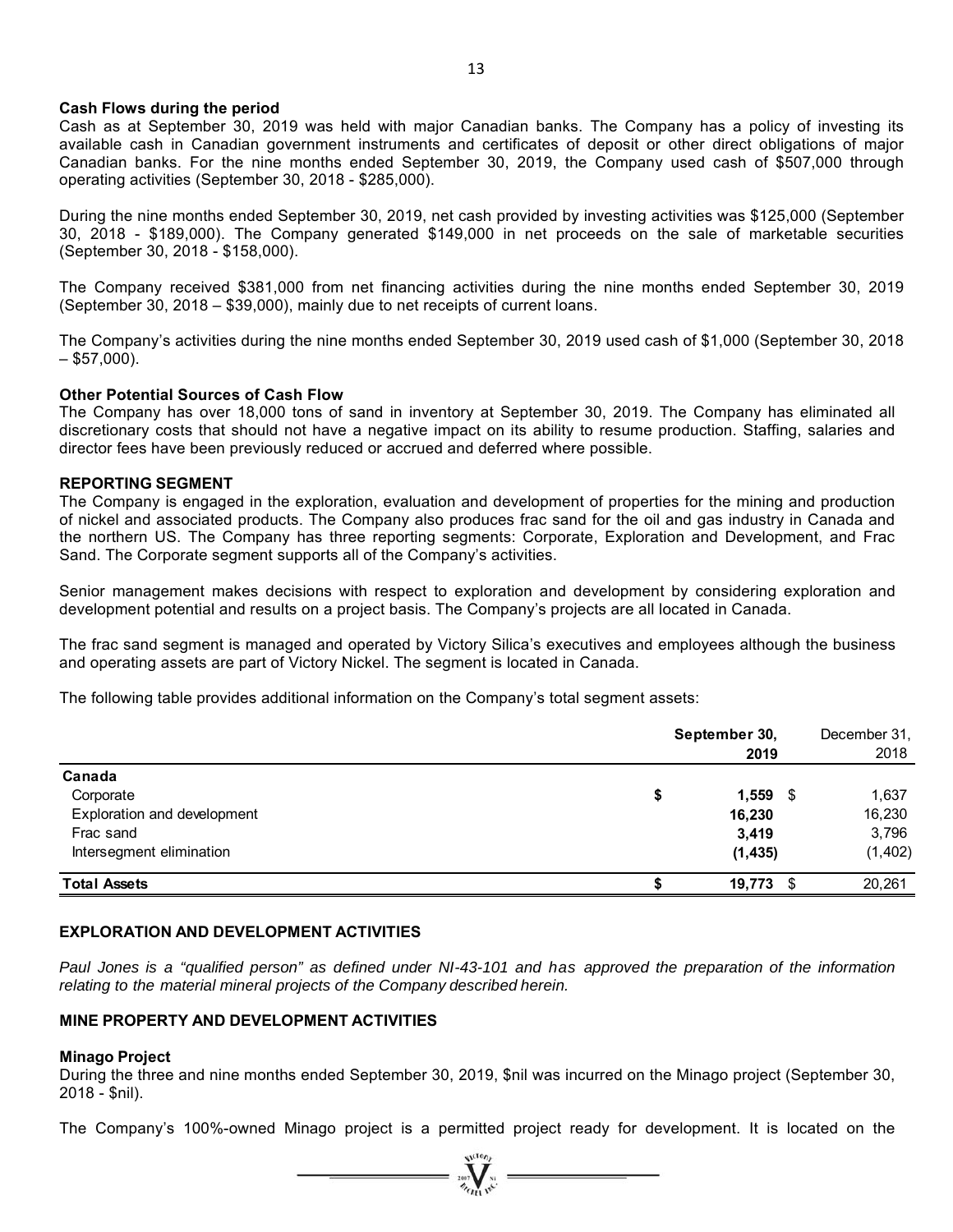unexposed southern part of the Thompson Nickel Belt in Manitoba, and is one of Canada's largest undeveloped sulphide nickel deposits. Minago has been shown to be capable of producing a nickel concentrate grading from 22.3% up to 35.0%, making it reportedly the world's highest grade nickel concentrate. In addition to metal by-products such as copper, cobalt, gold, platinum, palladium, silver and rhodium, a layer of silica sand averaging approximately nine metres thick overlies the nickel mineralization within the open pit. Approximately 84% of the sand is marketable as frac sand. The frac sand forms part of the overburden that must be removed prior to mining the nickel ore. According to the Minago FS, production of frac sand could begin 20 months after the start of mine development.

The analytical data and geological interpretations obtained from a work program in 2010 were incorporated into an updated geological model and resource estimate. The updated resource incorporates a 24% increase (over the previous resource estimate) in the NI 43-101 measured and indicated and pit-constrained sulphide nickel resource used in the Minago FS. The Minago FS is available at www.sedar.com. Note that all resources are contained in the Nose Deposit and the update below does not include the results of the 2011 drilling program.

|                 | <b>April 2011 Pit-Constrained</b><br><b>Resource</b> |              |                   |                 | March 2010 In-Pit Resource <sup>2</sup> | Increase (Decrease) in<br><b>Contained Metal</b> |                   |        |
|-----------------|------------------------------------------------------|--------------|-------------------|-----------------|-----------------------------------------|--------------------------------------------------|-------------------|--------|
|                 | Tonnes                                               | Grade        | <b>Ni Content</b> | Tonnes          | Grade                                   | Ni Content                                       | <b>Ni Content</b> | Change |
| Category        | <b>Millions</b>                                      | $%$ Ni $S^3$ | <b>MLb</b>        | <b>Millions</b> | $%NIS^3$                                | M Lb                                             | M Lb              | %      |
| <b>Measured</b> | 8.2                                                  | 0.473        | 85.0              | 6.6             | 0.488                                   | 71.4                                             | 13.7              | 19.2   |
| Indicated       | 22.8                                                 | 0.432        | 217.2             | 19.1            | 0.410                                   | 172.6                                            | 44.6              | 25.9   |
| M&I             | 31.0                                                 | 0.443        | 302.2             | 25.7            | 0.430                                   | 243.9                                            | 58.3              | 23.9   |
| <b>Inferred</b> | 0.2                                                  | 0.380        | 1.4               | 1.4             | 0.402                                   | 12.2                                             | (10.8)            | (88.4) |

<sup>1</sup> Lerch-Grossman pit optimization shell  $2$  Whittle pit optimization shell  $3$  Nickel in sulphide form

On August 23, 2011, the Manitoba Government issued Victory Nickel's final EAL for the Minago project. The licence was to expire on August 22, 2014 unless the Company completes a certain amount of work to move the project forward. During 2014, the Company complied with the conditions of the EAL and, in December 2014, filed an Environmental Act Proposal ("EAP") to amend the EAL to relocate the proposed tailings and waste rock management facility. The construction of drainage ditches installed to lower the water table within the pit shell limits, the installation of Flow Gauging and Telemetry systems and the implementation of a comprehensive environmental monitoring program are considered part of the site development necessary to maintain the EAL. Consultations with First Nations by the government of Manitoba continue. The existing EAL continues to be valid and although the amendment would be preferable, it is not necessary for the Minago project to be developed. On completion of consultations, the government is expected to issue the amendment to the existing EAL.

#### *Minago Frac Sand*

An indicated resource of 15 million tonnes of sandstone has been estimated to occur within the current Minago pit shell. The frac sand component of this resource is approximately 11 million tonnes and is a significant contributor to the positive economics at Minago. As part of the FS, Outotec produced a feasibility-level design for a frac sand plant complete with capital and operating costs to produce 1,140,000 tonnes of frac sand annually for a ten-year period. Considerable potential exists to expand the resource beyond the limits of the current pit.

#### **EXPLORATION AND EVALUATION ACTIVITIES**

For the three and nine months ended September 30, 2019, the Company did not incur exploration expenditures on its E&E projects (September 30, 2018 – \$nil). Expenditures have been reduced due to the tight equity markets and management's focus on Victory Silica and the frac sand business.

#### **Frac Sand**

#### *Bear Coulee Property*

In October 2014, the Company entered into an option to acquire a 100% interest in a frac sand land package totaling over 300 acres in Trempeleau County Wisconsin, USA (the "Bear Coulee Property"). The option agreement provides for a cash payment of \$10,000 on signing of the agreement (paid in 2014), a second cash payment on delivery of permits (which has not yet been completed) and a third cash payment on exercise of the option. The option is valid for six months following receipt of permits with two equivalent extensions available under certain circumstances. Prior to production, the Company will be required to pay \$40,000 per annum as advance royalties on the initial 20,000 tons of sand production. Once the Bear Coulee Property is in production, the Company will be required to pay a royalty of

 $\sum_{\alpha}$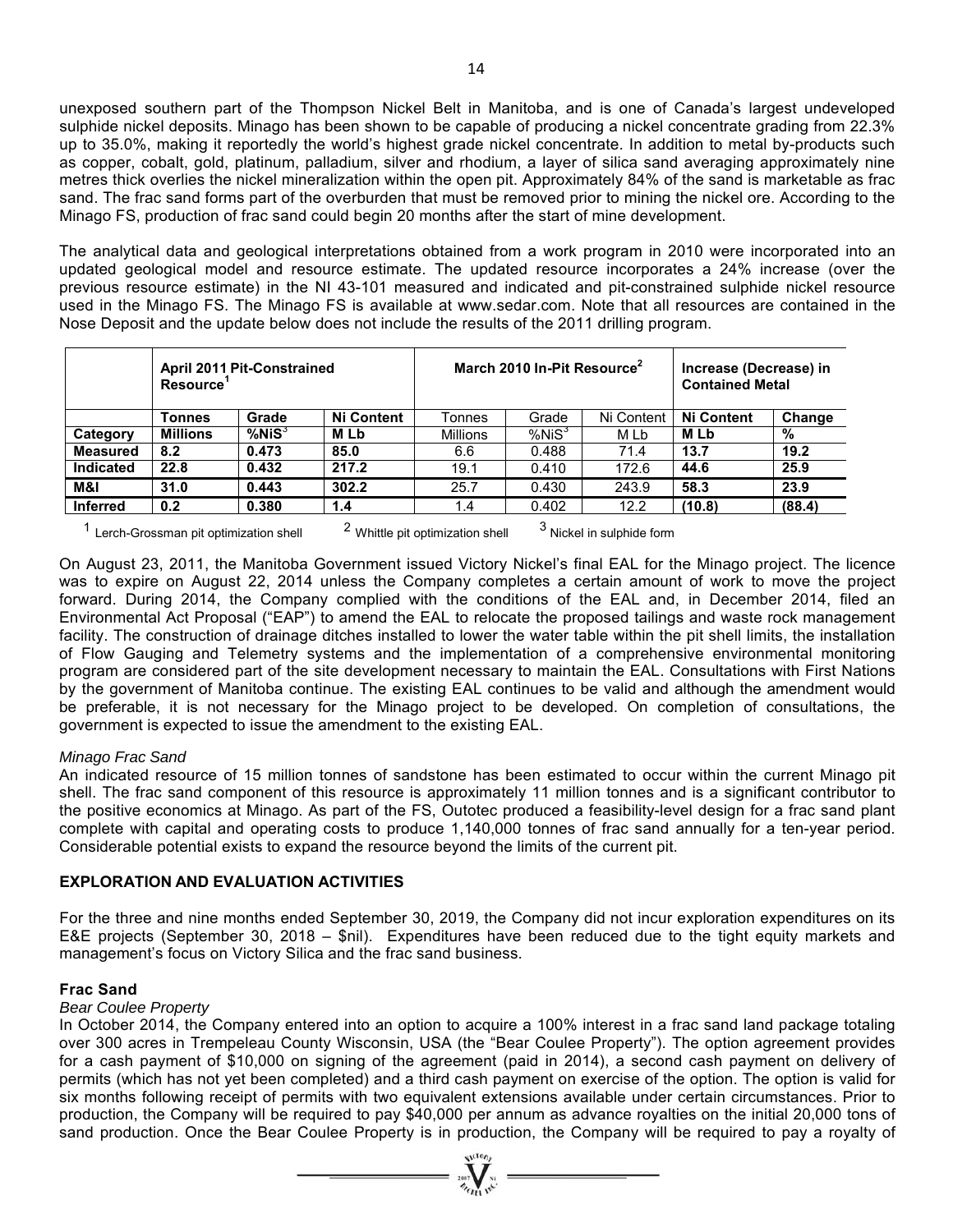\$2.00 per ton of frac sand sold from the property.

In February 2015, the Company announced the completion of a National Instrument 43-101 technical report describing a resource estimate of approximately 11 million tons of frac sand on the Bear Coulee Property.

#### **Short Grass Property**

In October 2018, Victory Silica entered into an option agreement (the "Exploration and Option Agreement") with Short Grass Ranches Ltd. (the "Owner") giving the Company the option to mine frac sand from one of the Owner's properties (the "Short Grass Property"), located in Alberta, Canada, approximately 52 kilometres from the 7P Plant.

Under the terms of the Exploration and Option Agreement, the Company has a 180-day period to evaluate the Short Grass Property. Should the Company exercise its right to develop a commercial frac sand mine (the "Option"), it will pay the Owner a royalty for frac sand sold from the Short Grass Property. The initial term of the Option would be for five years with the ability to extend for additional five-year terms. Any sand mined from the Short Grass Property would be trucked to the 7P Plant for processing and sale alongside side the Northern White products.

On April 5, 2019, the Owner was notified of the exercise of the Option.

#### **Nickel**

#### *Lac Rocher*

Lac Rocher, with year-round access, is located in northwestern Québec and has measured (0.29 million tonnes grading 1.23% Ni) and indicated (0.51 million tonnes grading 1.05% Ni) resources of 0.80 million tonnes grading 1.12% nickel, at a 0.5% nickel cutoff, for approximately 20 million pounds of in-situ nickel located between surface and 125 vertical metres. Additional inferred resources total 0.44 million tonnes grading 0.65% Ni. Mineralization remains open to the southwest. The breakeven price of nickel per pound in the Lac Rocher PEA was US\$9.74 with copper at US\$3.65 with an exchange of CAD\$0.95 / US\$1.00.

The Lac Rocher property is subject to a discovery incentive plan (the "DIP") to reward certain individuals involved in the discovery of Lac Rocher with a 2% net smelter royalty ("NSR") for mines that were discovered on certain properties prior to the expiry of the DIP. The NSR is payable only on revenues earned after recovery of all development costs for any mine on the property. The terms of the DIP provide the Company with a right of first refusal on any proposed disposition of the NSR. In addition, the DIP contains put/call provisions under which the Company may be required to purchase, or may exercise an option to purchase, the NSR at the value of its discounted cash flows, as defined therein. The Lac Rocher property is the only property subject to the DIP. As the Lac Rocher property is not yet in production, no royalties are currently payable. No work has been conducted on site since December 2009.

#### *Mel Project*

The 100% owned Mel project is located on the Thompson Nickel Belt, just north of Thompson, Manitoba and remains underexplored.

Mel has an indicated resource of 4.3 million tonnes grading 0.88% nickel (approximately 83 million pounds in-situ nickel) and an additional inferred resource of one million tonnes grading 0.84% nickel (approximately 19 million pounds in-situ nickel) and offers significant exploration upside as well as near-term production potential.

The re-evaluation of the Mel dataset has been completed for both the drill hole data on the Mel deposit and the considerable drilling (111 drill holes) conducted on the claims portion of the property. The study has included reinterpretation of the geological context in order to evaluate new or under-tested target areas for future work that can be incorporated into further, more refined, modelling of the Mel resource. No fieldwork has been conducted since 2011. An application to renew Mel mining lease ML-007 was successful and the lease has been renewed for a 21-year term.

Under the terms of the Mel option agreement with Vale, Vale must mill ore from the Mel project at cash costs plus 5% subject to capacity availability and metallurgy – this is unaffected by Vale's decision not to exercise its back-in right. Furthermore, in accordance with the terms of the agreement with Vale, they now are entitled to a 10% royalty on "distributable earnings" as defined in the agreement. Distributable earnings is defined as net revenue less operating expenses, before federal and provincial income taxes, after provincial mining taxes and less aggregate pre-production capital but before depreciation.

 $=\prod_{\text{non-}\atop \text{odd }n}$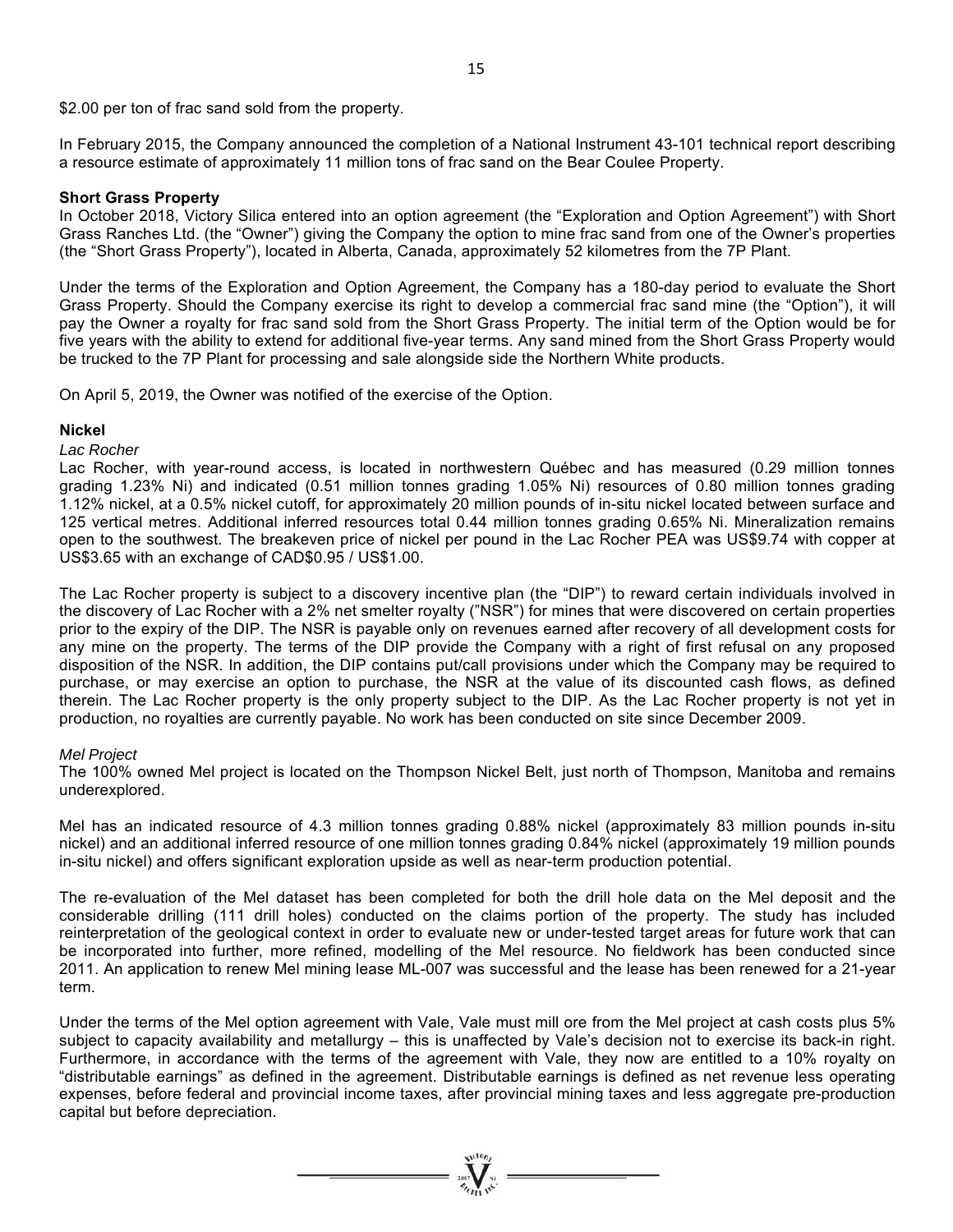#### *Lynn Lake*

The Lynn Lake property is located in the historic mining town of Lynn Lake in northern Manitoba, about 320km by road northwest of the Thompson mining camp. The property is the former Sherritt Gordon Mines Limited ("Sherritt") mine site known as the Lynn Lake A Mine and Farley Mine, comprised of 13 mining claims, 14 mining claim leases and 2 mineral leases covering an area of 2,170.26 hectares. The property was operated by Sherritt from 1953 to 1976 with reported production of 22.2 million tons at an average grade of 1.023% nickel and 0.535% copper.

On November 4, 2014, the Company announced that it had optioned the Lynn Lake project to Corazon, an Australian listed public company with assets in the Lynn Lake area. Under the terms of the agreement, Corazon can acquire a 100% interest in Lynn Lake by issuing 40,000,000 Corazon shares to the Company upon closing and incurring AU\$3,500,000 in exploration expenditures or in payments (in cash or Corazon shares at Corazon's option) to Victory Nickel before November 2019. In addition, Victory Nickel will retain a 1.5% net smelter royalty on production from the Lynn Lake nickel project, and receive a payment of AU\$1,000,000 (in cash or Corazon shares at Corazon's option) within 30 days of the commencement of ore processing activities at the Lynn Lake nickel project. On April 6, 2015 Corazon issued 40,000,000 Corazon shares to Victory Nickel as part of the terms of the option agreement between the two companies. These shares were sold in 2016.

#### **FRAC SAND SEGMENT**

As explained above, the frac sand segment is managed and operated by Victory Silica, although the business and operating assets are part of Victory Nickel. The segment is located in Canada although sand as raw material is currently imported from the United States. The plan is to eventually produce both domestic and imported sand.

The Company completed phase one of its three phase business plan. Phase one provided for the refurbishment and upgrading of the 7P Plant to a capacity of 500,000 tpa of high-quality frac sand. Phase one was completed in 2014.

The Board of Directors approved proceeding with phase two, provided non-dilutive financing could be arranged. However, in 2015, the Company announced that phase two had been deferred due to the uncertainty caused by the drop in the price of oil. However, phase two remains a desirable next step which could not only make the Company more competitive, but also provide significant flexibility to target certain markets which often require different grades of sand.

Phase two is to build a wash plant on a Wisconsin sand resource. Frac sand production is a two-stage process: the wet stage (washing) and the dry stage. The Company has historically contracted out the wet stage in Wisconsin prior to shipping the wet sand to its plant in Alberta. The wet stage removes impurities, enabling transport of only the desired sand size fractions. The dry stage, where the sand is dried and separated into several products of different sizes, is completed at the Company's 7P Plant.

Phase three of the business plan is to build a second dry processing facility in or around Winnipeg, Manitoba capable of producing 1,000,000 tpa. A site serviced by multiple rail carriers would give the Company more flexibility in accessing only the highest quality sand from the Wisconsin/Minnesota region. The ultimate plan is to provide customers with a variety of qualities, which would include domestic sand from the Company's Minago project in Manitoba (see above). The Minago project is a nickel project overlain by overburden, which includes high-purity silica sand. The sand located at Minago is the highest-quality domestic sand and would be a welcome addition to the Company's mix of products as not all of the Company's customers' applications require Wisconsin sand.

As a result of commodity market uncertainty, the 7P Plant operates on an as-needed basis only. Due to continued uncertainty in the oil price E&P companies have reduced capital expenditure programs, placing pressure on Victory Nickel's oilfield service company customers to reduce E&P company drilling costs. These companies, in turn, look to their suppliers, including frac sand producers, to help lower their costs. Accordingly, frac sand prices in Canada have decreased to levels that do not appear to be sustainable over the long term.

#### **TRANSACTIONS WITH RELATED PARTIES**

#### *Related Party Balances and Transactions for Services*

Short-term employee benefits provided by the Company to key management personnel include salaries, directors' fees, statutory contributions, paid annual vacation and paid sick leave as well as non-monetary benefits such as medical care. The Company may also issue options and common shares as part of the stock option plan and the share

 $\sum_{\alpha\in\mathcal{N}}\sum_{\alpha\in\mathcal{N}}\alpha\in\mathcal{N}$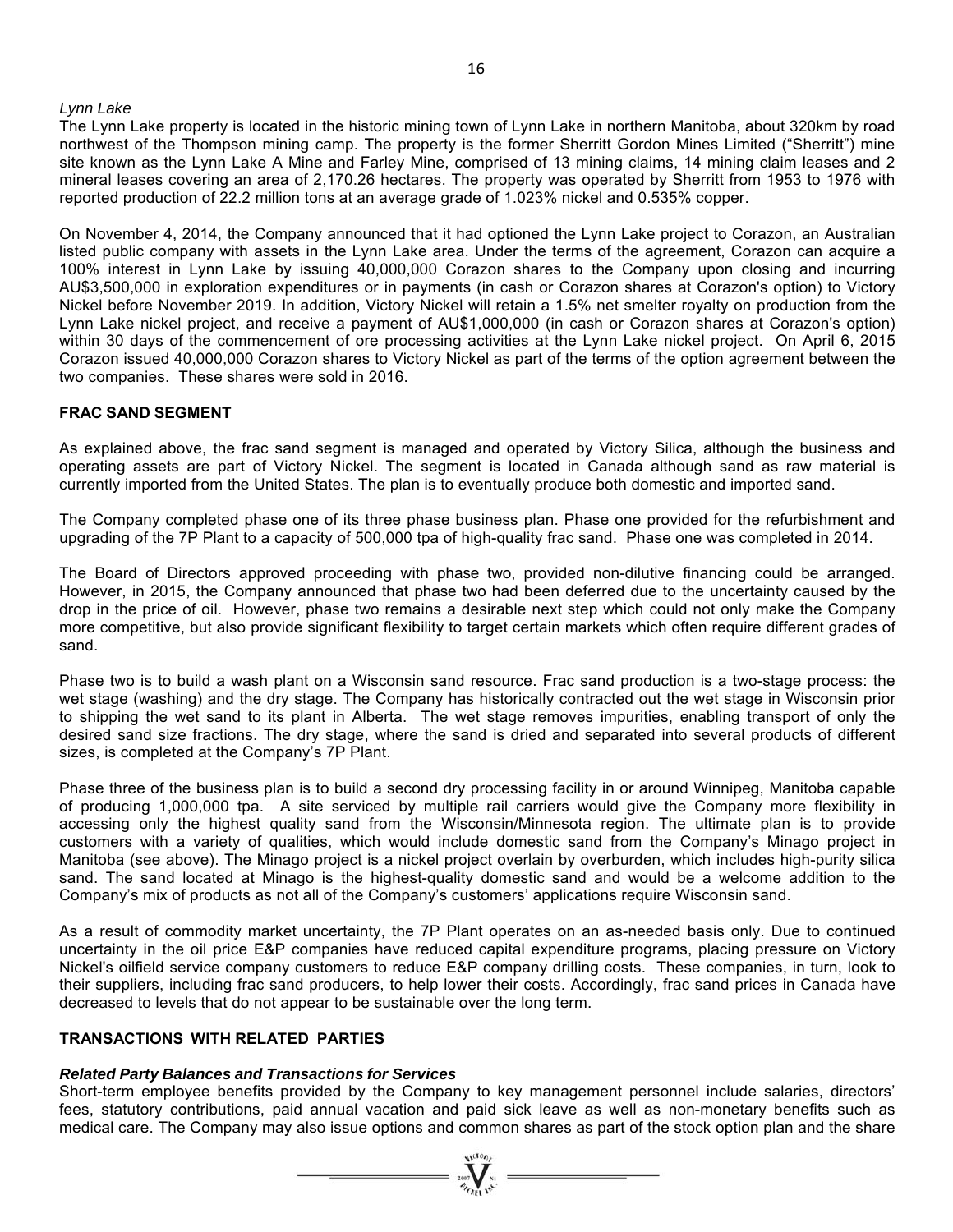bonus plan. Payables to key management personnel generally relate to directors' fees, consulting fees and expense reimbursements.

Balances with related parties are shown in the following table for the periods ended:

(in thousands of United States dollars)

|                                                                        | September 30, | December 31, |
|------------------------------------------------------------------------|---------------|--------------|
|                                                                        | 2019          | 2018         |
| <b>Balances Outstanding</b>                                            |               |              |
| Debt due to key management personnel                                   | 383           | 293          |
| Other payables and accrued liabilities due to key management personnel | 880           | 522          |
|                                                                        | 1,263         | 815          |

Key management personnel compensation is comprised of:

(in thousands of United States dollars)

|                              | Three months ended |             |      |               | Nine months ended |  |               |  |
|------------------------------|--------------------|-------------|------|---------------|-------------------|--|---------------|--|
|                              | September 30,      |             |      | September 30, | September 30,     |  | September 30, |  |
|                              |                    | 2019        |      | 2018          | 2019              |  | 2018          |  |
| Short-term employee benefits |                    | $153 \t{5}$ |      | 136           | 429               |  | 415           |  |
|                              |                    | 153         | - \$ | 136           | 429               |  | 415           |  |

#### **OUTSTANDING SHARE DATA**

As at November 21, 2019, the Company had 97,903,867 common shares issued and outstanding. In addition, there were 11,900,000 stock options outstanding with a weighted average exercise price of CAD\$0.05.

#### **CORPORATE GOVERNANCE**

#### *Disclosure Controls and Procedures*

The Company's Interim Chief Executive Officer and Acting Chief Financial Officer (the "Certifying Officer"), is responsible for designing a system of disclosure controls and procedures, or causing them to be designed under their supervision, to provide reasonable assurance that information required to be disclosed in reports filed with or submitted to, securities regulatory authorities is recorded, processed, summarized and reported within the time periods specified under Canadian securities laws and that material information relating to the Company is made known to them with respect to financial and operational conditions to allow timely decisions regarding required disclosure. Such controls are facilitated by the small size of the Company's senior management team and their access to material information.

#### *Internal Control over Financial Reporting*

The Company's Certifying Officer is responsible for designing a system of internal controls over financial reporting, or causing them to be designed under their supervision, to provide reasonable assurance regarding the reliability of financial reporting and the preparation of consolidated financial statements for external purposes in accordance with Canadian GAAP. Management of the Company was required to apply its judgement in evaluating the cost-benefit relationship of possible controls and procedures. The result of the inherent limitations in all control systems means no evaluation of controls can provide absolute assurance that all control issues and instances of fraud, if any, have been detected.

## **FORWARD-LOOKING STATEMENTS**

This MD&A contains forward-looking information. All statements, other than statements of historic fact, that address activities, events or developments that the Company believes, expects or anticipates will or may occur in the future (including, without limitation, statements regarding estimates and/or assumptions in respect of production, revenue, cash flow, costs, economic return, net present value, mine life and financial models, mineral resource estimates, potential mineralization, potential mineral resources, timing of possible production, the Company's development plans

 $\sum_{\alpha}$